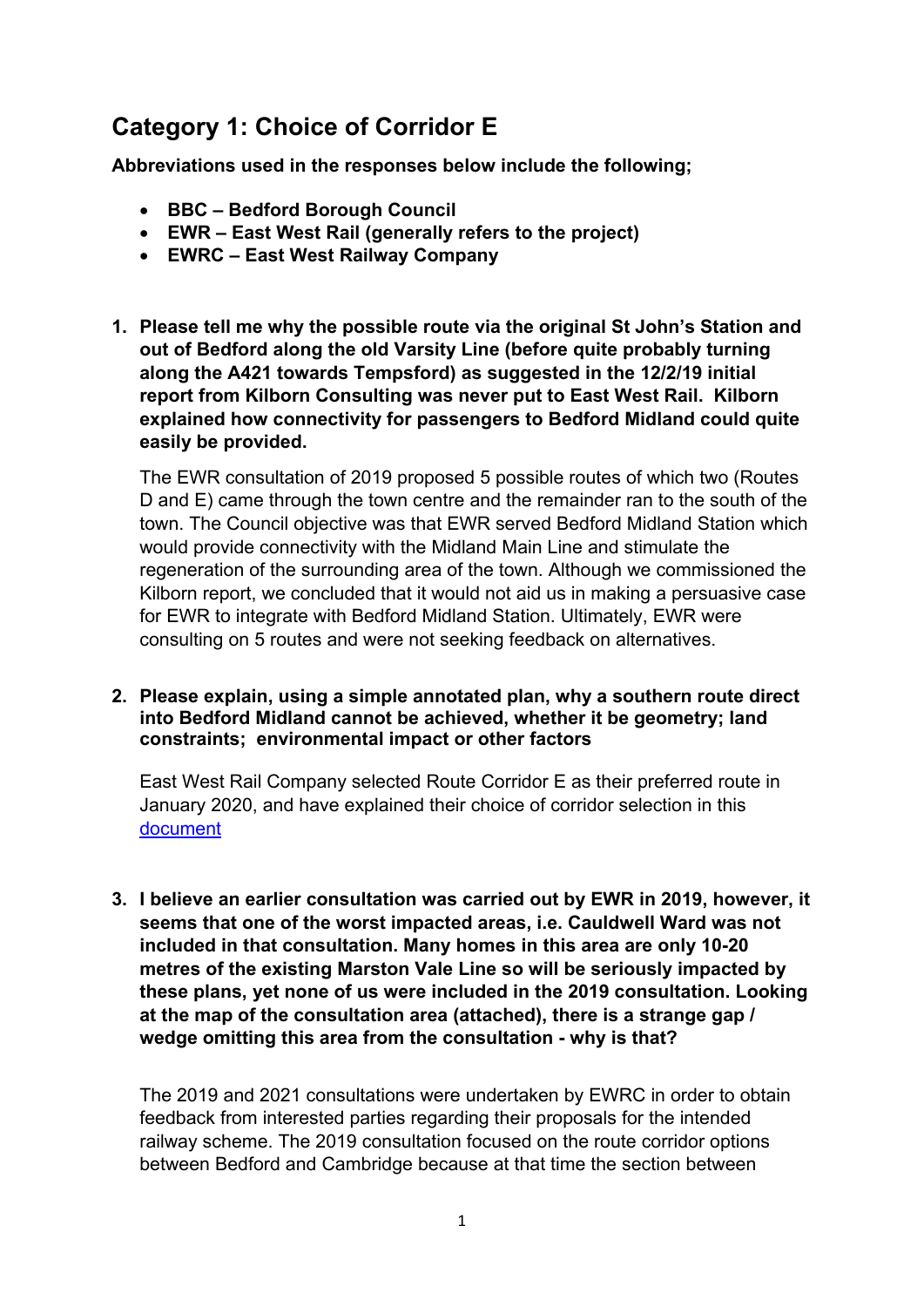Bletchley and Bedford was considered to be part of the Western Section of EWR. Review of the scheme by ERWC has brought this section into the Central Section (now referred to as Connection Stage 2).

BBC fed back the views of the Council as part of these consultations. Further details of the consultation exercise which was undertaken by EWRC in 2019, and the feedback which was obtained can be found [here.](https://eastwestrail-production.s3.eu-west-2.amazonaws.com/public/MediaObjectFiles/66959d6763/Preferred-Route-Option-Announcement-Public-Feedback-Report-v2.pdf)

#### **4. Why in 2019 did the council back a Southern Route and then change their minds in 2020? What's the reason behind this flip?**

The Council has consistently supported a route which serves Bedford town centre.

**5. Option 2 for the relocation of St John's Station sees it located into a purely residential area with access via congested residential streets. Currently there is no space to add the infrastructure for such a project without the loss of homes and causing continued disruption to the residents of the area. How can the council allow this to even be considered?**

BBC does not exert any control over the EWR project or the subject matter on which EWRC chooses to consult. We have responded to the consultation document and in respect to St John's Station we have made our views very clear, that we prefer Option 1. We are not aware that the relocation of St John's Station will lead to any homes being demolished, and we consider that the relocation would allow currently underused land to become available for redevelopment.

**6. Can the BBC explain why no routes south of Bedford are part of this consultation? There has been a huge investment already in the development of the A421, a major east west road link, surely this will provide better access to a station and have less impact on the local environment? We need to avoid even more traffic congestion, to and from the Midland Road site. Wasn't there a promise of a Wixam train near the A421?**

The EWR 2019 consultation process was to enable stakeholders and interested parties to feedback on five possible route choices between Bedford and Cambridge. Subsequent to that consultation process, the government and EWRC selected one route for further, more detailed, project development. At that point government and EWRC selected Route E, which is a route which comes through Bedford. The 2021 consultation process is a further step in the project development process and specifically examine options in relation to possible route alignment along the corridor of Route E.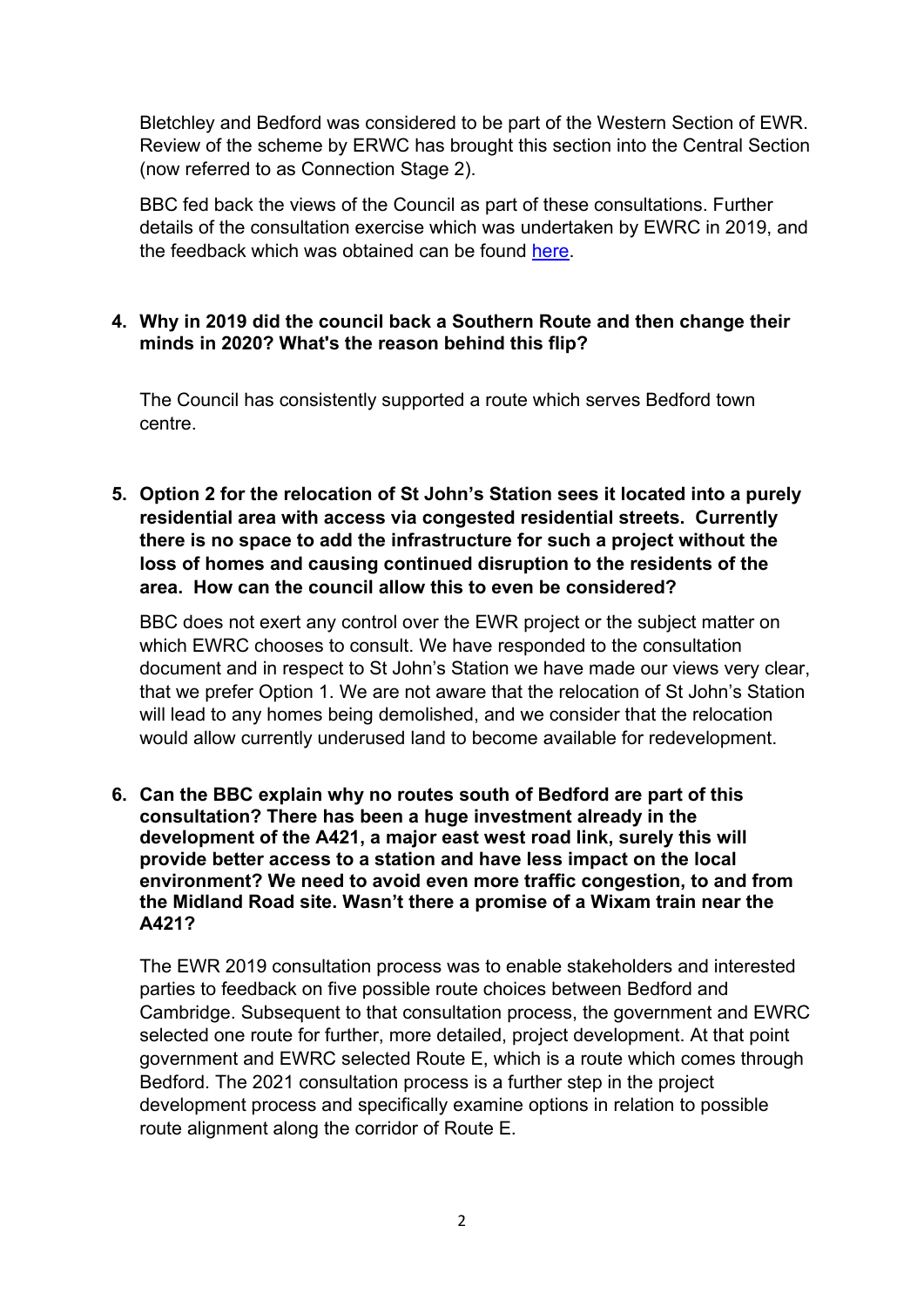Locating a station away from the main population centre means that people are likely to access the station by motorised transport which would not necessarily reduce the number of vehicles accessing the railway. A main interchange station in the middle of an area with established transport networks and the opportunity to walk and cycle has a greater potential for reducing vehicles.

The Wixams station which is currently in development is a station on the Midland Main Line, primarily for access to London. An interchange which enables north south and east west connectivity is considered to deliver greater benefits for the whole Borough.

# **7. There needs to be sound justification from BBC for bulldozing more of our local countryside. We have lost enough to new roads and houses. If there must be a train link then run it alongside the A421 and don't destroy any more of our countryside.**

This railway infrastructure project is the responsibility of EWRC and the government, and not BBC. Irrespective of the chosen route, there would have been a requirement to take additional land and to construct the new railway infrastructure. We are sensitive to the need to balance the requirements of the new railway line with the needs of local residents. We intend to work closely with EWRC in order to minimise the inconvenience during construction and operation and to minimise the environmental and visual impact of the scheme.

**8. Supoporter of Route E - see word doc saved with emails - 11 pages. Addition comment sent in 2nd email - I would certainly be able to join either or both of the meetings.**

**My 'comments' were more in my support of Route E, the Council's choice of route E, to move forward and, to try to avoid any delay in the delivery of EWR (such as to re-run a past consutation and descision process). Also to say how I consider this might be achieved in the most sympathetic way and without impact to domestic property.**

**All of this is to off-set the undoubted opposition to any change.**

**If it assists the Council in their support of E and the benifits it will deliver, I can frame something in the manner of a 'question' or just give a supporting comment from both my local knowledge and my knowlege of rail both domestic and world-wide.**

Thank you for this comment – it is noted.

**9. I am in favour of the EWR route linking Oxford and Cambridge but have serious reservations about which rote is take re. my village, Wilden.**

**I am asking for Alignments 8 and 9, the southern options, rather than Alignments 1,2 and 6, the northern ones that will devastate Wilden by**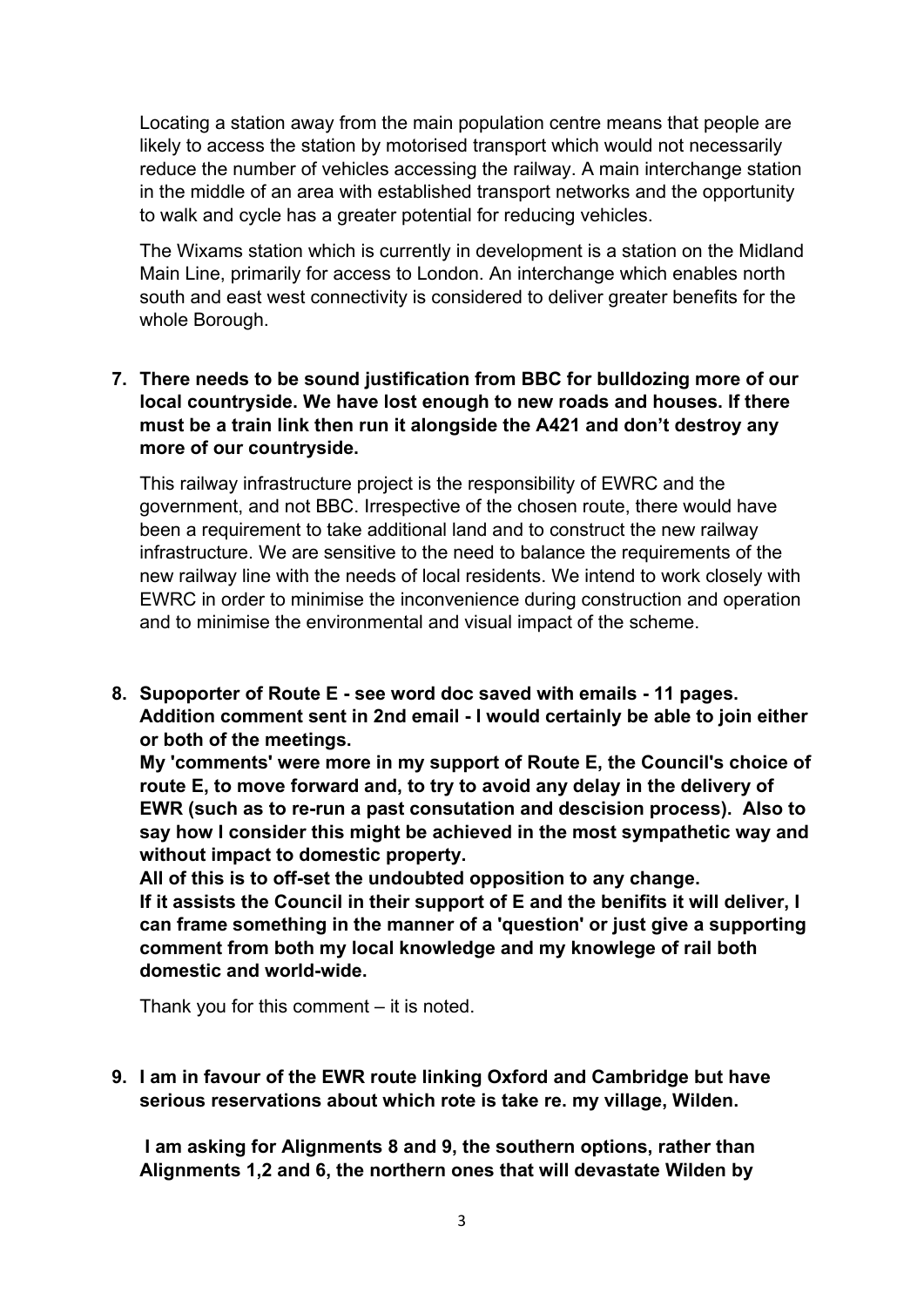**running straight through the middle of our village.** 

**The southern options don't go anywhere near as close to other village centres such as Renhold, Clapham, Brickhill etc, so are nowhere near as bad for them.** 

**Wilden is hit harder and closer than anyone else by the northern lines.**

**The very close northern route diesel freight and passenger trains will cause Wilden untold noise, vibration, pollution and disruption.** 

**There will also be years of road closures, dust and lorries as they build the double railway line through here only 100 metres from the Village Hall and High Street, cutting across Shrubbery Lane, Chequers Hill and Colesden Road. When I decided to move to Widen over 20 years ago I was attracted by the peaceful and rural setting of the village which I do not want ruined.**

BBC is not the decision-making authority in respect to which route is chosen for the Oxford to Cambridge route. We have responded to the EWR consultation document, and our route preference based on the current information supplied is alignment 1 (dark blue), followed by alignment 6 (light blue) if a Cambourne South station route is chosen.

We recognise, though, that the proposed Northern route options pass very close to the village of Wilden. If any of the northern alignments were chosen, we would propose that the alignment is altered to run somewhat further to the north of the current planned position. Such an alteration would reduce the disturbance and environmental impact to residents of Wilden.

At the next stage of the development process, EWRC will carry out a full Environmental Impact Assessment in accordance with UK legislation, and this will be available as a public document. BBC will work with EWRC to ensure that steps are taken to minimise the impact on the countryside.

**10.Will you please support Alignments 8 and 9, the southern routes, as against alignments 1, 2 and 6 of the northern routes, because the latter would devastate Wilden because they go right through the heart of the village. In fact far closer to any other village centre, for example, Brickhill, Clapham and Renhold. The northern routes would be unnecessarily destructive when alignments 8 and 9 would cause far less amenity and environmental damage.**

BBC is not the decision-making authority in respect to which route is chosen for the Oxford to Cambridge route. We have responded to the EWR consultation document, and our route preference based on the current information supplied is alignment 1 (dark blue), followed by alignment 6 (light blue) if a Cambourne South station route is chosen.

We recognise, though, that the proposed Northern route options pass very close to the village of Wilden. If any of the northern alignments were chosen, we would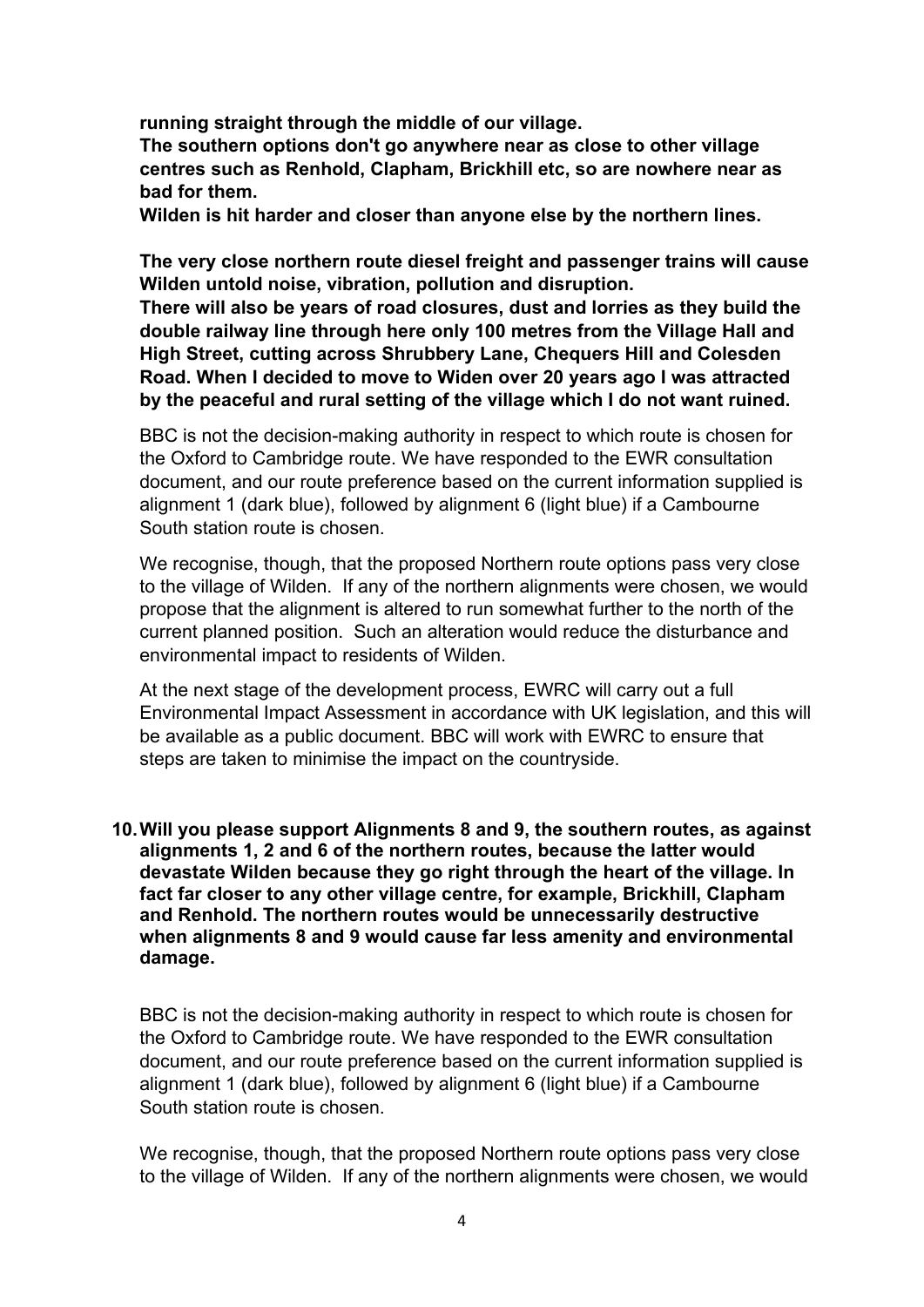propose that the alignment is altered to run somewhat further to the north of the current planned position. Such an alteration would reduce the disturbance and environmental impact to residents of Wilden.

At the next stage of the development process, EWRC will carry out a full Environmental Impact Assessment in accordance with UK legislation, and this will be available as a public document. BBC will work with EWRC to ensure that steps are taken to minimise the impact on the countryside.

#### **11.Why was route e supported when a flatter more direct route was available south of Bedford**

In the response to the 2019 EWR consultation, BBC supported the route coming through Bedford because of the additional benefits that would accrue to Bedford and the Borough versus routes that avoided the town. The decision in respect to route choice was made by EWR and the government. All five routes which were put forward by EWRC in 2019 would require new infrastructure to cross natural and existing built features.

# **12.I still don't understand why a reconsultation on the chosen route can't go ahead. Please don't blame ewr, as the council fully backed route E, which it seems a lot of people do not want. So why is the council and mayor not listening?**

The 2019 EWR consultation document outlined the terms 'Route Corridor', 'Route Option' and 'Route Alignment'. Route Corridor represented an area up to 15 kilometres wide for the route between Bedford and Cambridge. The Route Option were the five routes (A to E) which were consulted at that time. The Route Alignment was defined as the exact route on which the line would run.

After the 2019 consultation the government and EWR selected Route E. The current (2021) consultation concerns the refinement of the route choice to the precise alignment of the proposed new railway. This consultation concerns the fine tuning of the process and does not represent a repeat of the 2019 consultation on Route Options. That decision has already been made. The current consultation does not invite views on the previous stages of the project, but instead focuses upon helping to inform decisions on the precise selection of the route.

We have focused our consultation response in feeding back to EWR our concerns and our requirements in respect to their approach going forward.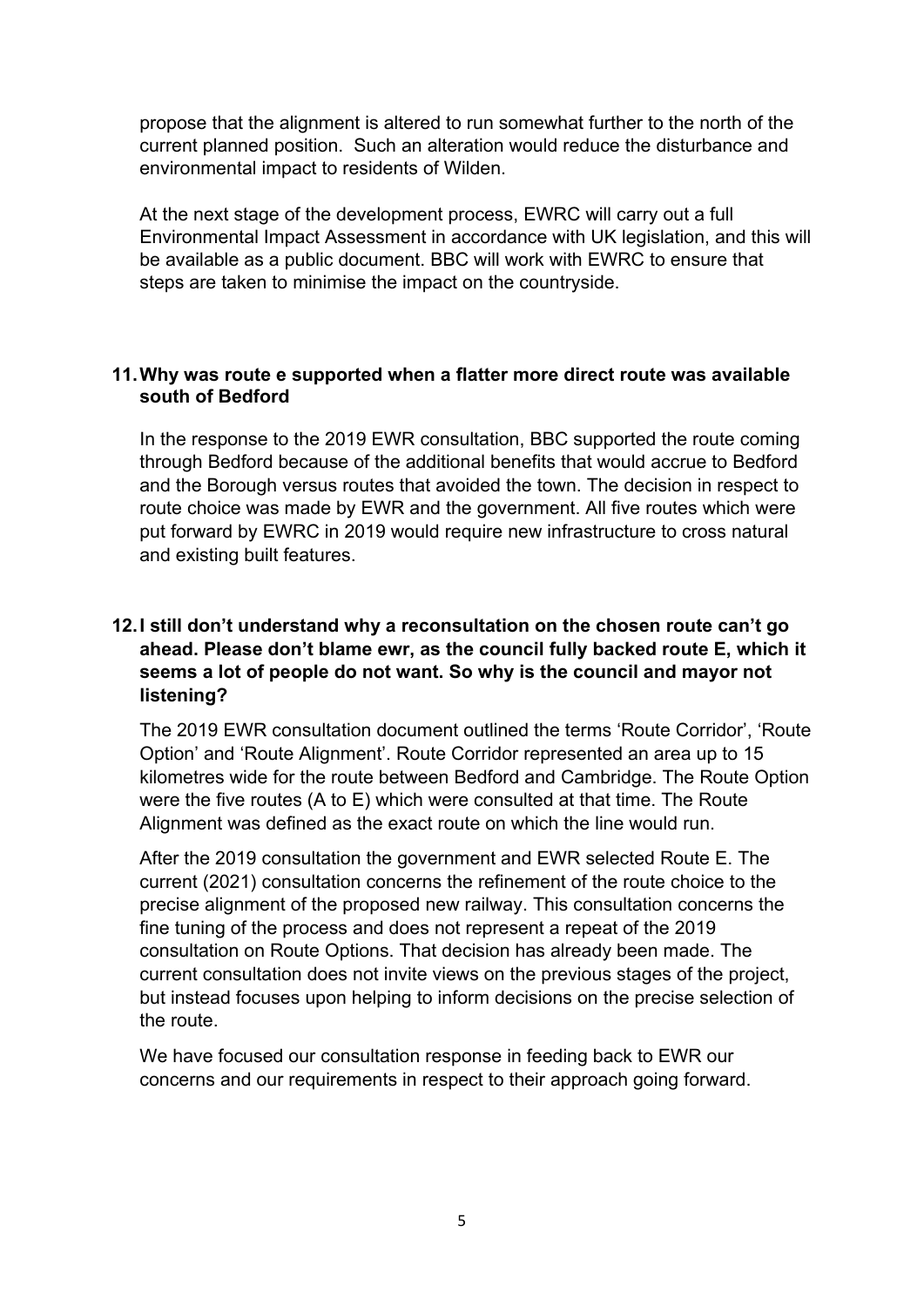#### **13.How did route E become most desirable and more economically viable when it was the least viable? I've heard the council had a play in this and made the figures look better, is this true? And why?**

Although Route E appears to have been the most expensive route as outlined in the 2019 EWR consultation document (costs estimated by Network Rail, and at 2015 prices), it appears as though the increase in costs related to infrastructure in Cambridgeshire and not in the Bedford Borough area. The estimated Route E cost (2015 prices) was £3.4bn and the estimate for Route D – which followed the same general route from Bedford to the East Coast Main Line - was £2.6bn. Routes B and C, which avoided Bedford town centre were marginally cheaper at £2.6bn and £2.5bn respectively. Only Route A was substantially cheaper at £2.0bn. [EWR-Consultation-Document.pdf \(eastwestrail-production.s3.eu-west-](https://eastwestrail-production.s3.eu-west-2.amazonaws.com/public/Central-Section-Consultation/fe0f74c338/EWR-Consultation-Document.pdf)[2.amazonaws.com\).](https://eastwestrail-production.s3.eu-west-2.amazonaws.com/public/Central-Section-Consultation/fe0f74c338/EWR-Consultation-Document.pdf)

The same document also stated that 'the potential to support the wider economy and new homes that are needed to sustain growth across the Oxford to Cambridge Arc will also be an important consideration'. It is clear, then, that the government took more than pure cost into account in assessing route choice.

After the 2019 Consultation, EWR carried out further work on the costs of the works required for each Route and amended the costs to 2019 prices. We are not party to the budgeting or the costing assumptions. It is understood, though, that some aspect of the re-costing included the outcome of further feasibility work and reflected a more cautious approach to risk and contingency. The EWR 2020 Preferred Route Options Report estimated the route costs (at 2019 prices) as Route A: 3.6bn, Route B: 3.9bn, Route C: 4.3bn, Route D, 4.0bn, Route E: 3.7bn. On the basis of these figures, and on the basis of financial cost exclusive of any financial benefits, Route E was cheaper than Routes B, D and D, and only marginally more expensive than Route A.

EWRC took the decision to support Route E, and this is supported by the Government.

**14.My question concerns the choice of Route E over the southern routes. Qu. Did anyone from BCC walk or cycle the original route from Bedford out towards Sandy to check the viability of using it once again - as much of it still exists?** 

**I have viewed the Railtrack land available from just south of Ford End Road bridge out to Cardington Road.**

**A new Bedford South station could be sited just south of Ford End Road bridge, a couple of hundred metres walk from Bedford Midland Road Station. Plenty of space is available to bring passenger trains in and the out of such a station. Freight trains could simply use the existing pathway running east-west and have no need to enter central Bedford. The passenger line could then return via the very original St. John's line, under the London Road bridge, through the gap between the Bus Depot and B&M's garden store and out to Cardington Road. Across the road the**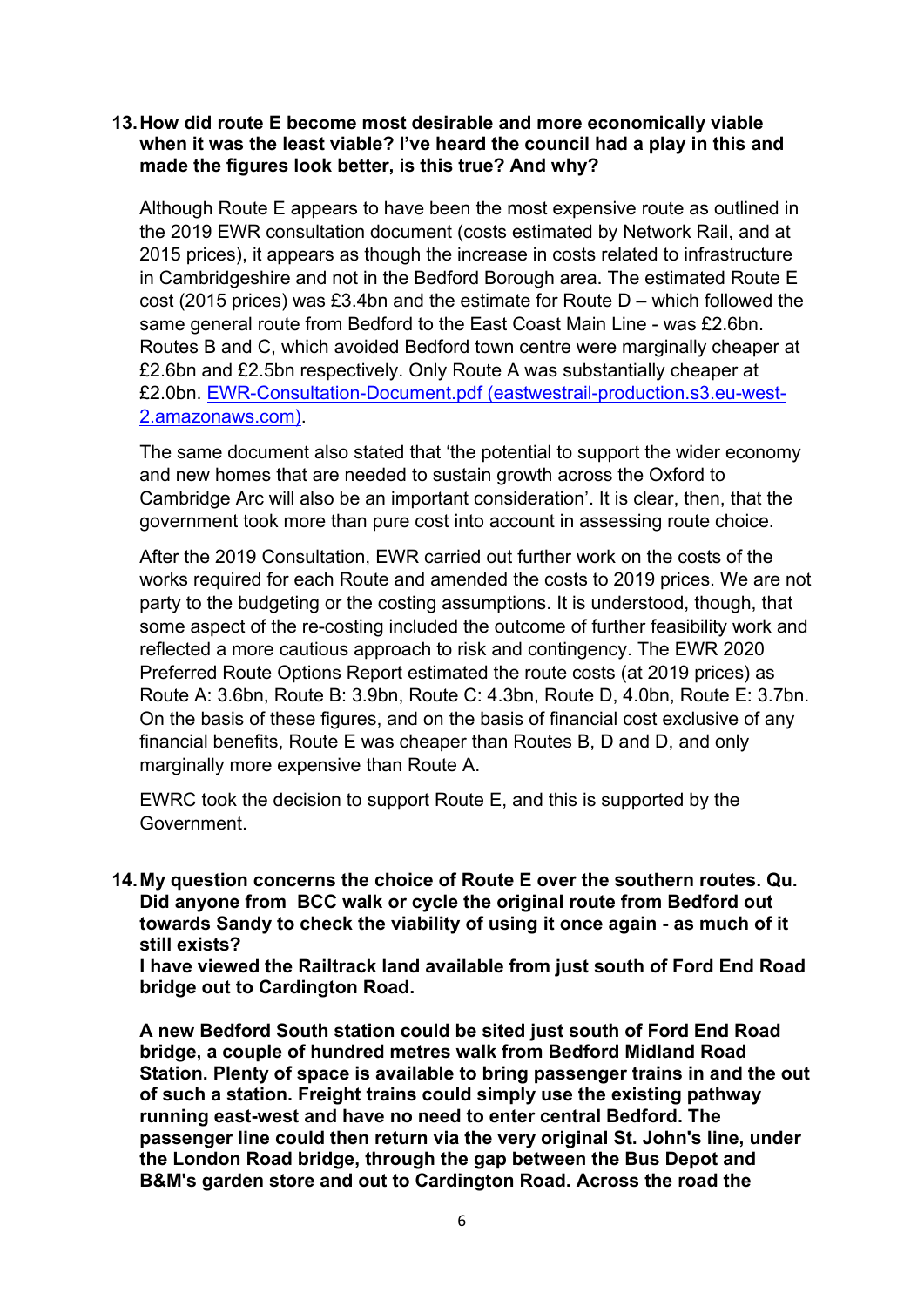**original trackbed runs to Willington and beyond.** 

**I realise Cardington Road would require a bridge section, as would the Bedford Bypass, but this route negates the necessity to carve up much new land, obviates the need to buy and demolish houses in Sydney Road and removes the need to re- build Bromham Road and Ford End Road bridges again. It avoids the building of a huge viaduct over the River Ouse and the A6 etc., does away with the cutting into Clapham Hillside and all that involves, is shorter, flatter and is probably a cheaper option.**

**Route E would still have to cross major and minor roads, the A1, the mainline between Sandy and Peterborough. I strongly urge the Council to review the consultation and look again at a southern route. It makes sense!** 

The original consultation in 2019 was to inform EWRC and the government in respect to route choice. There were five routes proposed: Routes A, B and C avoided Bedford and Routes D and E came through the town. It is worth noting that at no stage did EWRC propose reutilising the original route between Bedford and Sandy.

It has been the Council's objective for some years that the new East West Railway came through the town and connected with the existing Bedford Midland Station and with the Midland Main Line. Of the five route choices proposed, only Routes D and E satisfied this objective. The purpose in our response to the 2019 consultation was to achieve an outcome that satisfied our objective. The selection of Route E meant that EWRC were committed to access to Bedford Midland **Station** 

Although we do not know why EWRC did not include the old route as an option as part of the 2019 consultation, we assume that it had already been rejected. One of the critical aspects of the EWR project is that it does not interfere with the operation of the Midland Main Line and Bedford Midland Station. A limitation of accessing Bedford Midland Station whilst utilising the old route would be that trains would have to be turned at Bedford. It may be that the operational aspects associated with changing direction would introduce a performance and journey time penalty that makes this approach unattractive.

- **15.The decision to take the northerly route is totally wrong for the following reasons:** 
	- **1. A direct line from Oxford via Bletchley to Cambridge goes to the south of Bedford,thereby drastically reducing the financial cost of the line.**
	- **2.The parking at Bedford station even with the proposed North Bedfordshire council funded multi storey car park will not be large enough even for the midland Mainline.**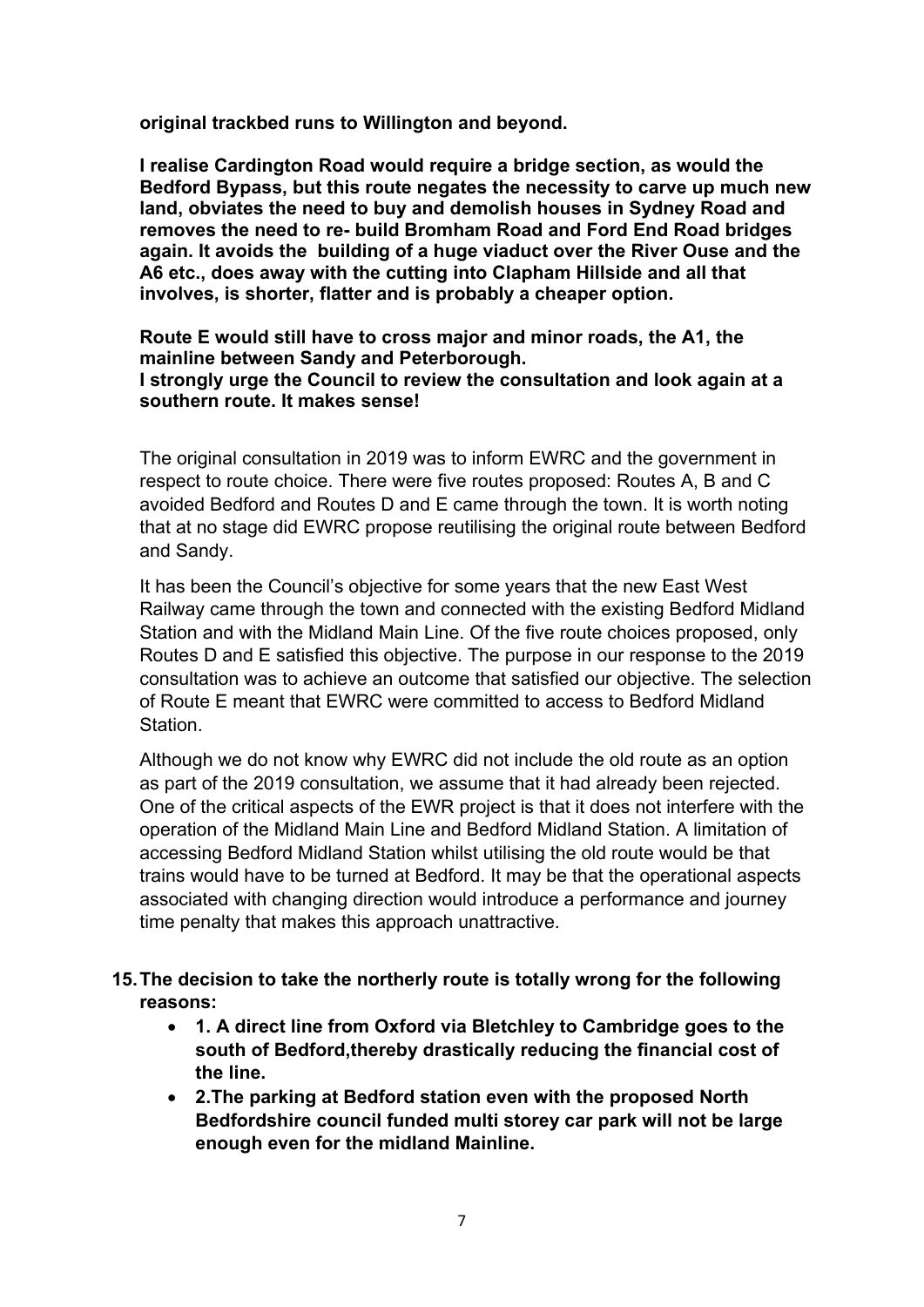- **3.Now that all the department stores have closed there is no likely hood that people will want to dismount at Bedford Station.**
- **4.No houses will need demolishing if the route stays to the south of the town.**
- **5.It was always intended to put a railway station at Wixams and access to Bedford would be by bus extending the current park and ride route from the south of the town via Ampthill road.**
- **6.If the northerly route goes ahead the bridges over the railway at Ford end road and Bromham road will not need to be enlarged saving more disruption to Bedfordians.**
- **7.Trains do not like going up hill-The southerly route is virtually flat.**
- **8.Disruption to the commuters into Bedford from the north of Bedford will be minimal.**
- **9.The environmental disruption will be significantly less with a southerly route.**
- **10.When one looks at the Bedford Mayors assessment of the financial benefits to Bedford these are negative when one includes the costs of his multi storey car park project. Please reconsider the current plan of a northerly route.**

According to the 2019 EWR consultation, the estimated cost for Route B and Route C, both of which were to the south of Bedford was £2.6bn and £2.5bn. Route D, which was through Bedford then along a northerly route towards Tempsford/St Neots was £2.6bn. Route E, which was similar to Route D until east of St Neots was £3.4bn. This analysis would suggest that the relative difference in costs between a route through Bedford versus one to the south was marginal. [EWR-Consultation-Document.pdf \(eastwestrail-production.s3.eu-west-](https://eastwestrail-production.s3.eu-west-2.amazonaws.com/public/Central-Section-Consultation/fe0f74c338/EWR-Consultation-Document.pdf)[2.amazonaws.com\)](https://eastwestrail-production.s3.eu-west-2.amazonaws.com/public/Central-Section-Consultation/fe0f74c338/EWR-Consultation-Document.pdf) EWR were at pains to stress, though, that the costs were included for comparison between routes and not in order to predict the actual budgeted cost for the works.

After the 2019 Consultation, EWRC carried out further work on the costs of the works required for each Route and amended the costs to 2019 prices. We are not party to the budgeting or the costing assumptions. It is understood, though, that some aspect of the re-costing included the outcome of further feasibility work and reflected a more cautious approach to risk and contingency. The EWR 2020 Preferred Route Options Report estimated the route costs (at 2019 prices) as Route A: 3.6bn, Route B: 3.9bn, Route C: 4.3bn, Route D, 4.0bn, Route E: 3.7bn. On the basis of these figures, and on the basis of financial cost exclusive of any financial benefits, Route E was cheaper than Routes B, D and D, and only marginally more expensive than Route A.

The precise number of car parking spaces at a new Bedford Midland Station is yet to be determined. Furthermore, Wixams station will provide an alternative for London bound customers and should relieve some pressure on car parking spaces at Bedford Midland Station. The new Bedford Midland Station will not be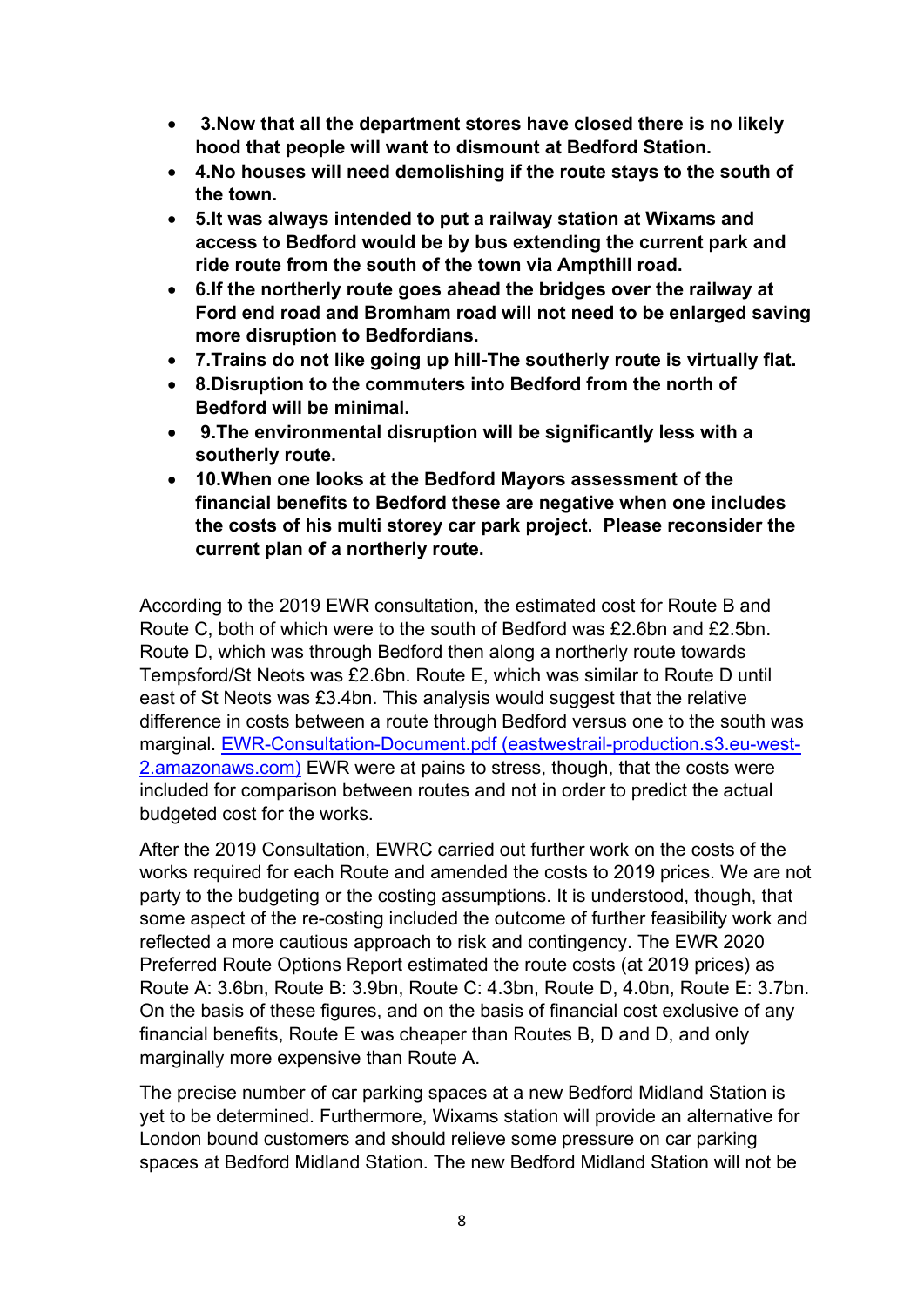designed in isolation and part of the new station will include improved means of interchange. The Council will work with EWRC to develop plans that make carbon free interchange more attractive to customers which we hope will reduce car reliance. We will, for example, seek to improve bus interchange, pedestrian access, and cycle storage to improve first and last mile accessibility.

The value of the improved connectivity is less about whether Bedford town centre has department stores, and more about the relative attractiveness of journey opportunities. The economic case for public transport investment is that better connectivity causes a spiral: whereby businesses are attracted; which encourages more residents; which increases economic activity; which drives prosperity; which makes the place an attractive location for businesses; which encourages more residents. The logic is probably no different than when the railways were built nearly 200 years ago. Locations with good connectivity grew and prospered. Locations with no stations did not really change. The economic case is simply that with the improved connectivity Bedford will benefit. Without the new connectivity somewhere else will benefit. Arguably, if the benefits are elsewhere, then overtime there will be a positive pull from places that lack such connectivity.

The earlier 2019 consultation mentioned a Bedford South station for those Routes which were to the south of Bedford. There was no certainty that Wixams station would be Bedford South. Indeed, there was some thought that Bedford South would have blighted the prospects of Wixams station. By having the interconnection between EWR and the Midland Main Line at Bedford Midland Station it has been possible to ensure that Wixams station can be developed. In any case, it is highly unlikely that the same benefits would accrue to Bedford if there was a bus link from a southern station.

EWRC made the decision to develop a route which runs through Bedford Midland Station after considering the benefits and disbenefits of the 5 route corridors proposed in 2019. This decision is supported by the Government.

We agree that as the current consultation is presented there are some disbenefits to Bedford. Not least the prospect of the compulsorily purchase of houses. We believe that rail connectivity can be delivered using the existing four tracks rather than the proposed six track option. In our consultation response we state that EWRC can deliver the new railway without demolishing houses in the town. We also recognise that an infrastructure programme of this nature cannot be delivered without some disruption. Our aim is to work with EWR to ensure that there is an agreed programme of works which minimises the disruption to residents of the Borough.

**16.We will be making representations to the consultation being undertaken by East West Rail on behalf of our client Tarmac Trading Ltd. The focus of representations will be in regard to the implications of the proposed route alignments 8 and 9 on the working and delivery of the sand and gravel resources at Roxton and Blunham which are allocated in the adopted**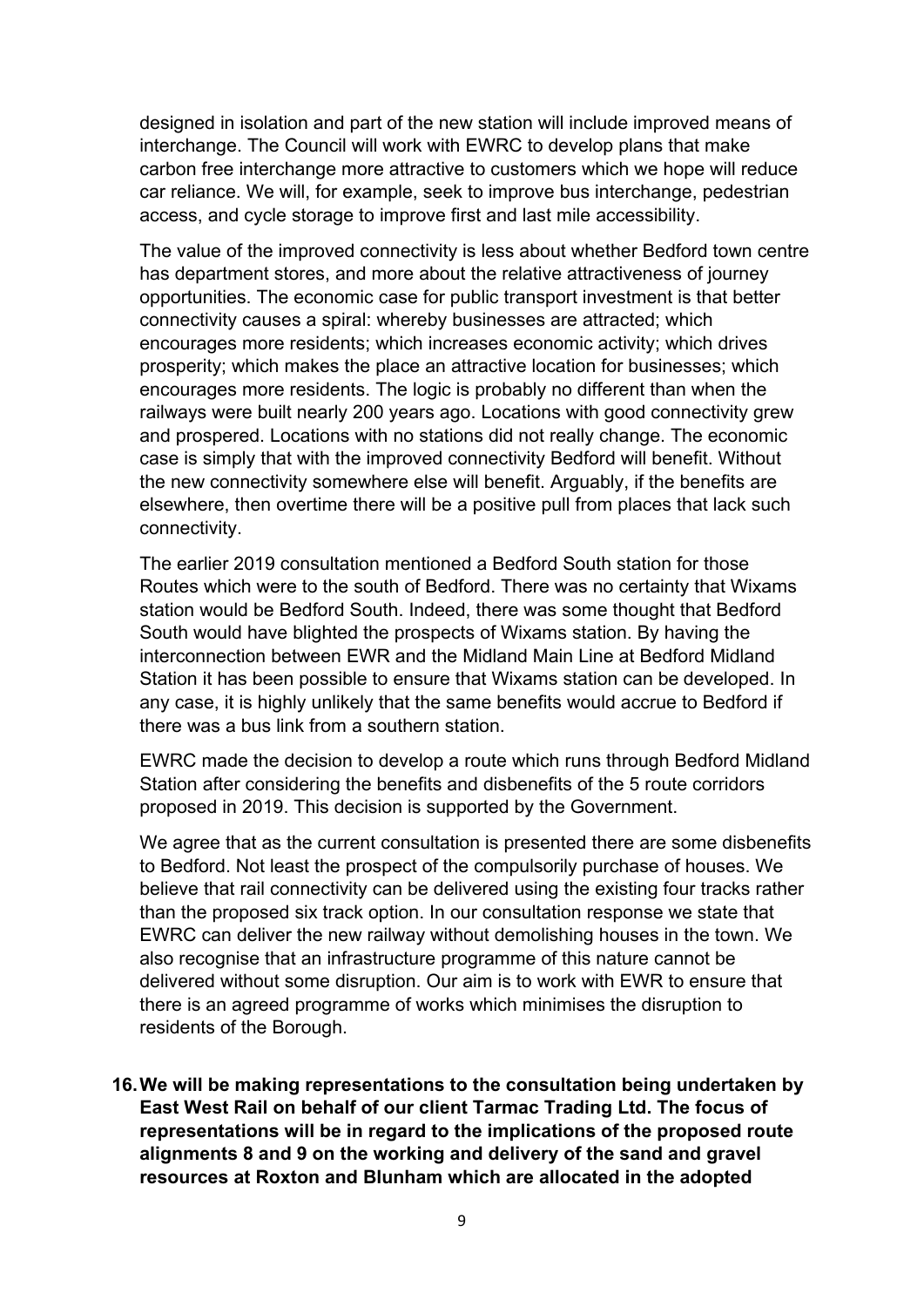**Minerals and Waste Local Plan. These route alignments would potentially sterilise part of the allocated area for Roxton and impact on the identified mineral working access route for the combined Roxton and Blunham allocation areas. We do not propose to take up specific time at the consultation event. However, we would maintain that the Council should be questioning the impact that route choices have on mineral resource safeguarding, allocated mineral resources and the implications for sand and gravel provision over the Plan period. Specifically, we would like to know how the route choices will be assessed under the provisions of Mineral Strategic Policies 11 and 12 (extracts below) of the Bedford Borough, Central Bedfordshire and Luton Borough Council Minerals and Waste Local Plan: Strategic Sites and Policies (adopted 2014)?**

Thank you for your comments – noted.

At this stage we have seen insufficient information to be absolute but on the current information our preferred route choice is alignment 1 (dark blue), followed by alignment 6 (light blue) if a Cambourne South station route is chosen. As part of the ongoing process EWRC will carry out a detailed Environmental Impact Assessment in accordance with UK legislation based upon the selected route, and we expect the Minerals and Waste authority to be a stakeholder throughout this process.

**17.I would also like to ask, following all of the surveys and investigations, how Route E suddenly became the best, cheapest, most environmental and beneficial Route for EWR and the Liberal Democrats? Do not blame the Government, they are financial backers of this EWR project, but EWR and Bedford Borough Council are the driving force behind this sudden and unexplained reversal, that kicked out sensible Routes and chose Route E. In summary, people in Brickhill feel cheated by the EWR sudden change of plan, and let down by our Parish and Borough Councillors, there is also a feeling that a lot of this was pushed along behind the cover of Covid 19 and people being more concerned with Living than their future quality of life in Brickhill. The last video meeting I watched pushed all EWR Route E concerns to the end of the meeting, then closed due to lack of time, effectively stopping critical opinions being heard. Democratically this is not fair and not even subtle.**

The decision on the route choice was made in January 2020 (which was before COVID 19 became established in Britain) and was based upon feedback received in consultations in 2019. The EWR Preferred Route Option Report of January 2020 states that Route E:

- Would deliver the best value for taxpayers, returning the most benefit for every £ spent
- Was the most popular option with people who responded to EWRC's 2019 consultation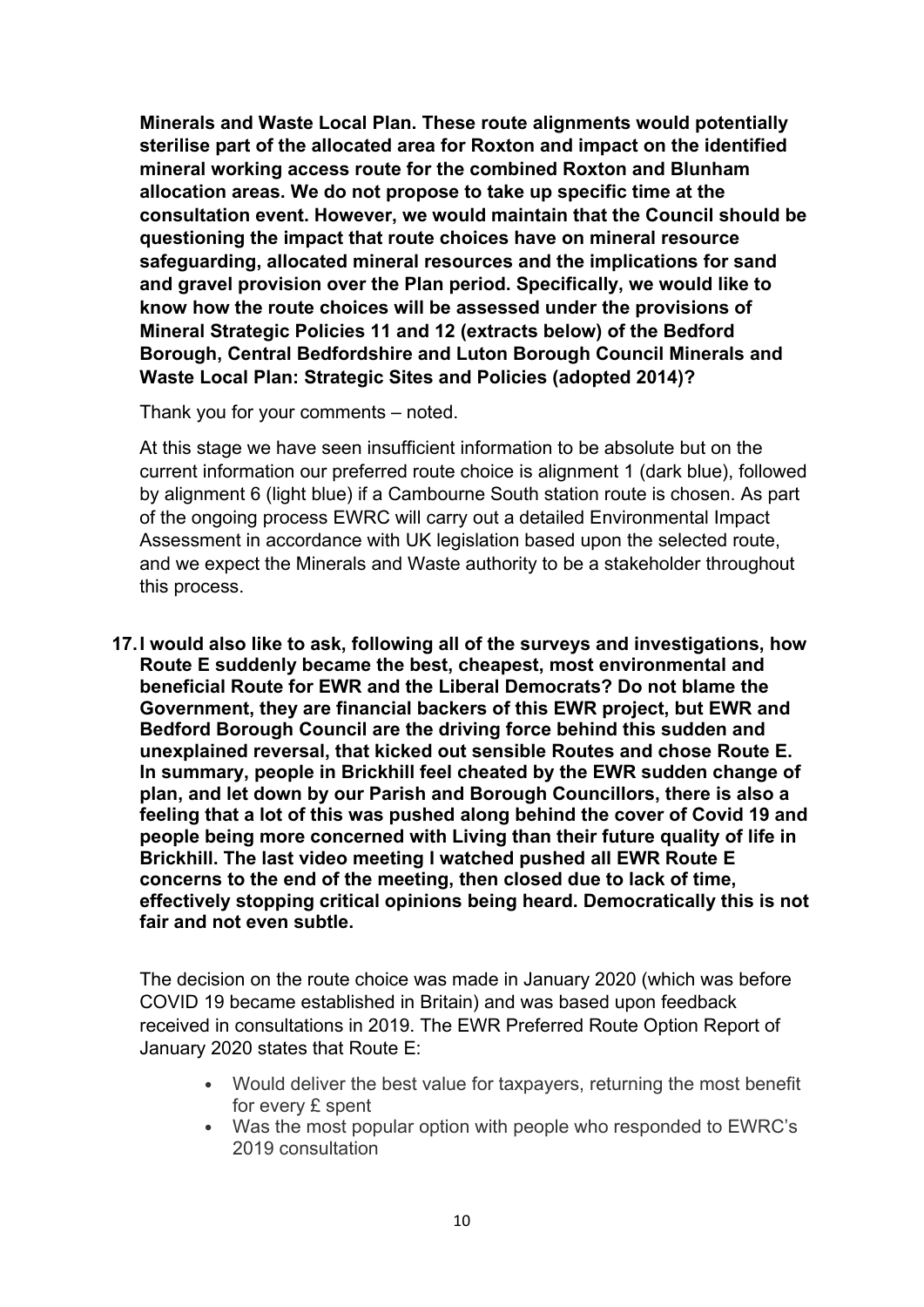• Would deliver the best opportunities for supporting and enhancing the environment.

The government decision was based upon a number of factors not purely the construction cost of delivery.

Up to January 2020, EWRC and the government were proposing five possible route options. Of the five options two were routed through Bedford Midland Station and BBC actively supported bringing EWR through the town.

There is no doubt that the restrictions as a result of COVD 19 has made this consultation more challenging and less personal than it could have been. EWR triggered the consultation in March 2021.We have done our utmost to bring matters to the attention of affected residents and to complete the Council's formal response to the consultation. We recognise that there has been a lot of interest in this consultation. The practical limitations of widespread online engagement and limited time to respond has limited our flexibility in how we have been able to respond.

It should be noted that the 2021 EWR consultation is not a repeat of 2019 consultation on route selection. That decision was made in January 2020 and Route Corridor E was chosen. This consultation concerns feedback on the route alignment within Route E. Anyone with an interest in the route alignment or comments on the wider project was invited by EWRC to comment. We hope that residents and those with an interest have felt able to do so.

**18.I have lived in Brickhill for 24 years. It is a fabulous area in Bedford. Some of the attractions of living here is the closeness to the countryside. Clapham Woods and the Renhold and Ravensden have the most amazing public footpaths which transport you to a calm and peaceful place. Also the wildlife which is in abundance also. The amount of properties that will be lost because of this route is also ridiculous. I do not think this will attract people to Bedford. There is nothing here. The town is dead. If anything people will leave the area due to the disruption and the road infrastructure cannot cope at the moment the town will become one big traffic jam. It would make far more sense to put the station to the south of the town and use the existing old track to Sandy. I feel Bedford will never be the same again and it is such a shame. So much more could be made of the town perhaps if the rents were lowered slightly more shops would be occupied? I don't think that's rocket science. I hope a complete rethink of Route E is looked into. The town cannot cope with the traffic it has at the moment. Bromham Bridge has already been worked on if they have to do it again what a waste of our hard earned money. The disruption all over again. It is totally ridiculous to my mind.**

After an extensive series of consultations in 2019, the government and EWRC selected Route E in January 2020. The purpose of the current round of consultation is to gain feedback so as to inform decision makers in respect to the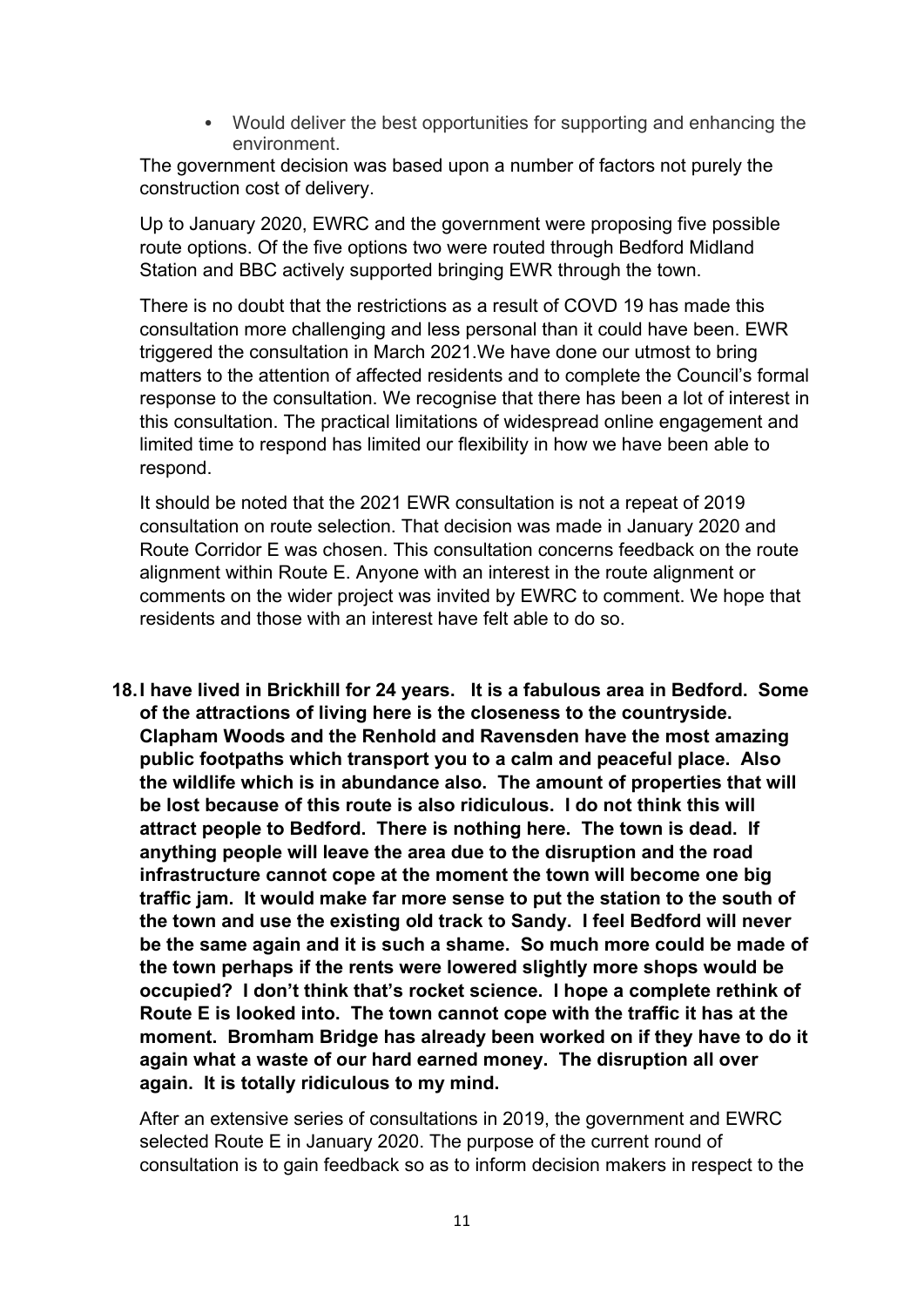further refinement of the proposed route alignment. It is not the intention of EWRC, as far as we are aware, to reconsider the decision to select Route E.

The economic case for public transport investment is that better connectivity causes a spiral: whereby new businesses are attracted to the area; which encourages more residents; which increases economic activity; which drives prosperity; which makes the place an attractive location for businesses; which encourages more residents. The logic is probably no different than when the railways were built nearly 200 years ago. Locations with good connectivity grew and prospered. Locations with no stations did not really change. The economic case is simply that with the improved connectivity Bedford will benefit. Without the new connectivity somewhere else will benefit. Arguably, if the benefits are elsewhere, then over time there may be an economic drain from places that lack such connectivity.

BBC is committed to work with EWRC to reduce the impact of the scheme on residents and the environment. We believe that the route can be constructed without taking additional land through the town and compulsorily acquiring property. We will work with EWRC to ensure that their programme of works causes the least disruption to residents within the Borough.

# **19.I have been told that the financial benefits of Route E are "self evident" and "overwhelming" by Lib Dem Councillors. Please can you provide the documentary evidence of these benefits and the evidence that these are additional benefits that Route E would provide over and above a Southern Route.**

EWRC has produced a number of reports including: East West Rail, Bedford to Cambridge Route Option Consultation Document, January 2019, [EWR-](https://eastwestrail-production.s3.eu-west-2.amazonaws.com/public/Central-Section-Consultation/fe0f74c338/EWR-Consultation-Document.pdf)[Consultation-Document.pdf \(eastwestrail-production.s3.eu-west-](https://eastwestrail-production.s3.eu-west-2.amazonaws.com/public/Central-Section-Consultation/fe0f74c338/EWR-Consultation-Document.pdf)[2.amazonaws.com\);](https://eastwestrail-production.s3.eu-west-2.amazonaws.com/public/Central-Section-Consultation/fe0f74c338/EWR-Consultation-Document.pdf) Connecting Communities: The Preferred Route Option between Bedford and Cambridge: Executive Summary, [Route-Option-Report.pdf](https://eastwestrail-production.s3.eu-west-2.amazonaws.com/public/Preferred-Route-Option-Announcement/a72dbd2d81/Route-Option-Report.pdf)  [\(eastwestrail-production.s3.eu-west-2.amazonaws.com\);](https://eastwestrail-production.s3.eu-west-2.amazonaws.com/public/Preferred-Route-Option-Announcement/a72dbd2d81/Route-Option-Report.pdf) and East West Rail, Bedford to Cambridge Preferred Route Option Report, [Executive-Summary.pdf](https://eastwestrail-production.s3.eu-west-2.amazonaws.com/public/Preferred-Route-Option-Announcement/339ba6a468/Executive-Summary.pdf)  [\(eastwestrail-production.s3.eu-west-2.amazonaws.com\).](https://eastwestrail-production.s3.eu-west-2.amazonaws.com/public/Preferred-Route-Option-Announcement/339ba6a468/Executive-Summary.pdf) These documents explain the process which led EWRC and the government to select Route E as the preferred option. The Preferred Route Option Report includes details of the relative costs per route (at 2019 prices). Route E was only slightly more expensive than the cheapest option and cheaper than the other three options. According to the Preferred Route Executive Summary Route E:

- Would deliver the best value for taxpayers, returning the most benefit for every £ spent
- Was the most popular option with people who responded to EWR Co's 2019 consultation
- Would deliver the best opportunities for supporting and enhancing the environment.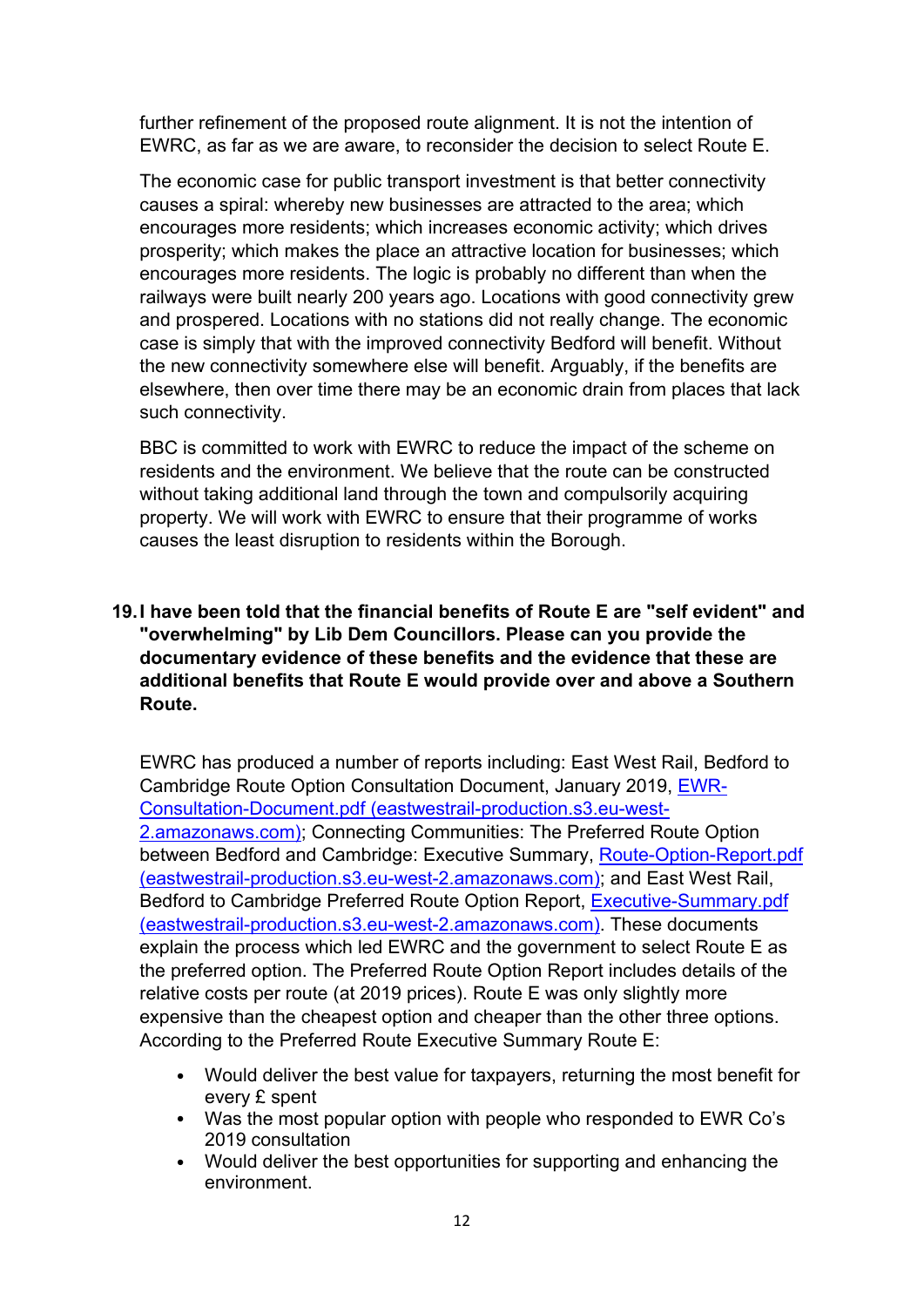# **20.I don't recall any consultation by BBC on Route E prior to 2019. What evidence do you have that Bedford Borough Council have acted on the wishes of Bedford residents when lobbying so strongly for Route E?**

The promotion of, and consultation on EWR is the responsibility of the ERWC, and the decision to choose route E is supported by Government.

During the 2019 consultation by EWRC on the choice of route corridor, the Council publicised the EWRC the proposed routes for EWR. It was a matter of significant discussion in the local press and to some degree in the national newspapers. During the 2019 EWRC consultation, Mayor Dave Hodgson encouraged local residents to take part in the consultation and made the case publicly for a route via Bedford station in a wide range of ways. These include;

- Featured articles on his website
- Three regular email updates, each of which promoted awareness of both the consultation and the Council's support for a route through Bedford **Station**
- Two monthly columns in the Bedford Independent, including one shortly before the close of the consultation headlined *'I'm [encouraging](https://www.bedfordindependent.co.uk/im-encouraging-everyone-to-have-their-say-on-east-west-rail/) everyone to have their say on East [West](https://www.bedfordindependent.co.uk/im-encouraging-everyone-to-have-their-say-on-east-west-rail/) Rail'*
- Various press releases
- Numerous social media posts on Twitter and Facebook

The Council produced a leaflet explaining and promoting a route via Bedford station and encouraging people to take part in the consultation. BBC also emailed everyone on its 'Consultations' email list on 25<sup>th</sup> February 2019, to promote the consultation, including a link to it.

EWRC has published its Report of Consultation, which sets out the consultation process from 2019. This can be found [here.](https://eastwestrail-production.s3.eu-west-2.amazonaws.com/public/MediaObjectFiles/66959d6763/Preferred-Route-Option-Announcement-Public-Feedback-Report-v2.pdf)

The Council submitted a response to the Consultation, which you can see at Preferred-Route-Option-Announcement-Public-Feedback-Report-Appendix-1.pdf (eastwestrail-production.s3.eu-west-2.amazonaws.com) (from page 65). All the political groups on Bedford Borough Council supported a route through Bedford, you can see this support at [https://www.bedfordindependent.co.uk/east-west-rail](https://www.bedfordindependent.co.uk/east-west-rail-route-must-go-through-midland-road/)[route-must-go-through-midland-road/.](https://www.bedfordindependent.co.uk/east-west-rail-route-must-go-through-midland-road/)

It is longstanding Council policy to support a route through Bedford Midland. We believe that the economic benefits and the higher levels of connectivity provided by a town centre station will bring greater levels of prosperity to the town than a route which bypassed Bedford.

# **21.Where is the evidence that BBC's purports to have, that highlights the benefits of Route E through north Bedford villages? If it exists does it prove the benefits outweigh the negatives for ALL of Bedford residents**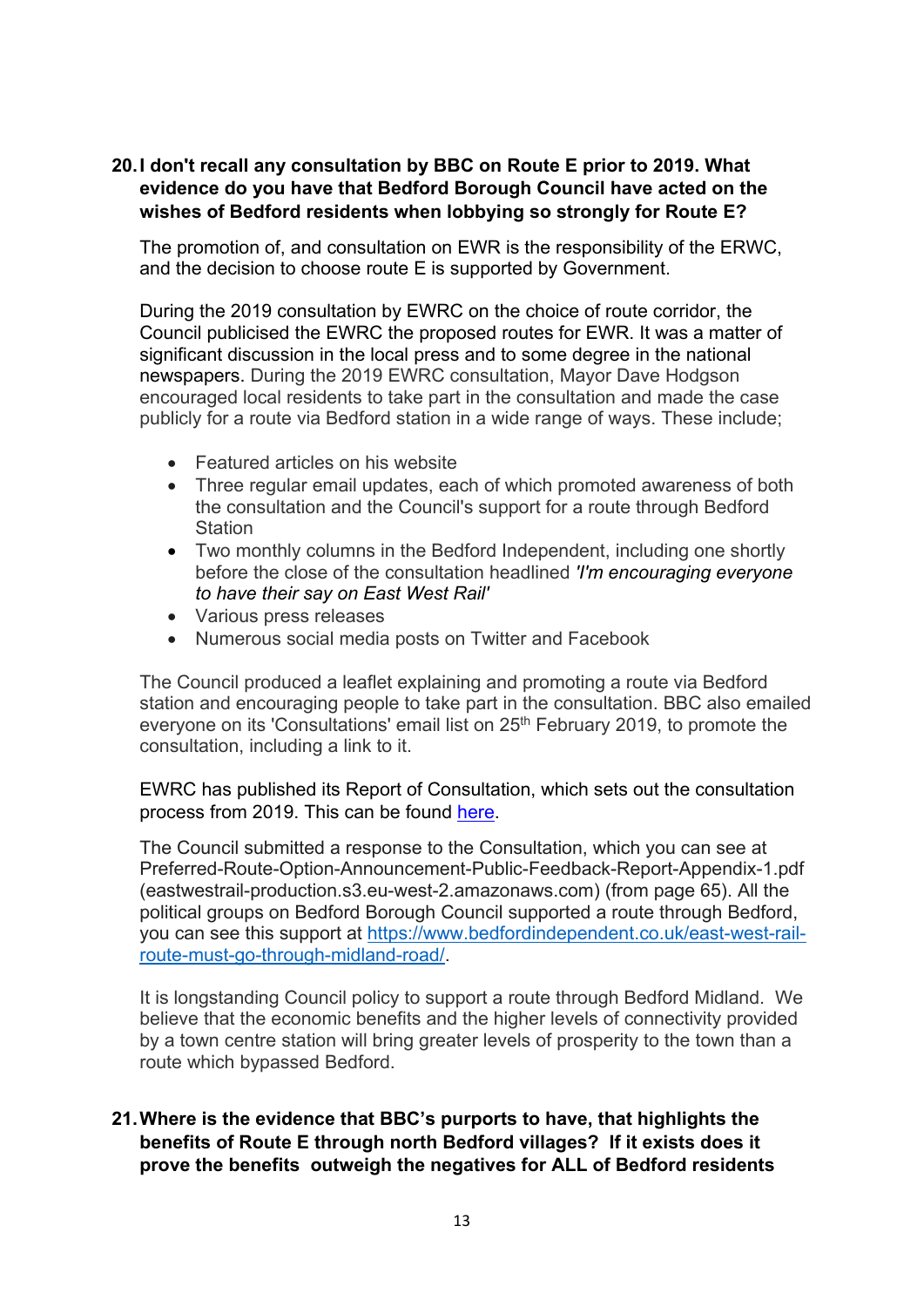# **both during and post construction (cost, pollution, disruption and environmental destruction on a grand scale)?**

Any of the route corridors which were put forward in 2019 would lead to some level of disruption as there are natural and built features associated with all the route options which have to be overcome. No single route would be able to avoid all adverse impacts.

The Council supported route E on the basis that the economic benefits and the higher levels of connectivity provided by a town centre station will bring greater levels of prosperity to the town and Borough as a whole than a station which bypassed the town. All BBC's consultation responses can be found [on this page](https://www.bedford.gov.uk/council-and-democracy/have-your-say/consultations/east-west-rail-consultation/)

EWRC made its decision to choose a route through Bedford on a number of variables of which cost was just one factor. As it develops the plans for a route within route corridor E, EWRC will have to produce an Environmental Impact Assessment in accordance with UK legislation. This will set out the impacts and potential mitigations for the route, and will be publicly available.

# **22.EWR originally rejected Route E on affordability grounds (e.g. the huge cost of the proposed viaduct over the Roxton section of route E). Route E become affordable only after the BBC had agreed substantial funding towards this route. Why wasn't there a full public consultation about this?**

The EWR consultation document of January 2019 proposed 5 Routes (A to E). At that point, none of these routes had been rejected. In January 2020, after the first consultation round, the government selected Route E as the preferred route.

Over time EWRC has refined the costings and updated the base of costs. The earlier documentation refers to costs at 2015 prices, whereas more recent documentation refers to costs at 2019 prices. The EWR Preferred Route Option Report estimates the cost of Route E at £3.7bn which is cheaper than Routes B, C and D and £0.1bn more than Route A.

EWR is wholly funded by central government. The Council is not contributing any of its own funds to the delivery of the railway or redevelopment of the station. We have submitted a separate bid to the Government asking for £6.25M to be allocated to the provision of a top-quality public square outside the new station. We now know that around 90% of funding has been approved; this will be additional funding and not at the expense of any normal service provision.

**23.Why was the Council's decision to support Route E not fully consulted on, or even conveyed to those people affected and why was it not openly debated by the Council until apparently months after the response had been submitted? Surely a matter of this magnitude, with all it's implications, should have been conveyed to all those people affected and their views considered by the full Council before their submission was made.**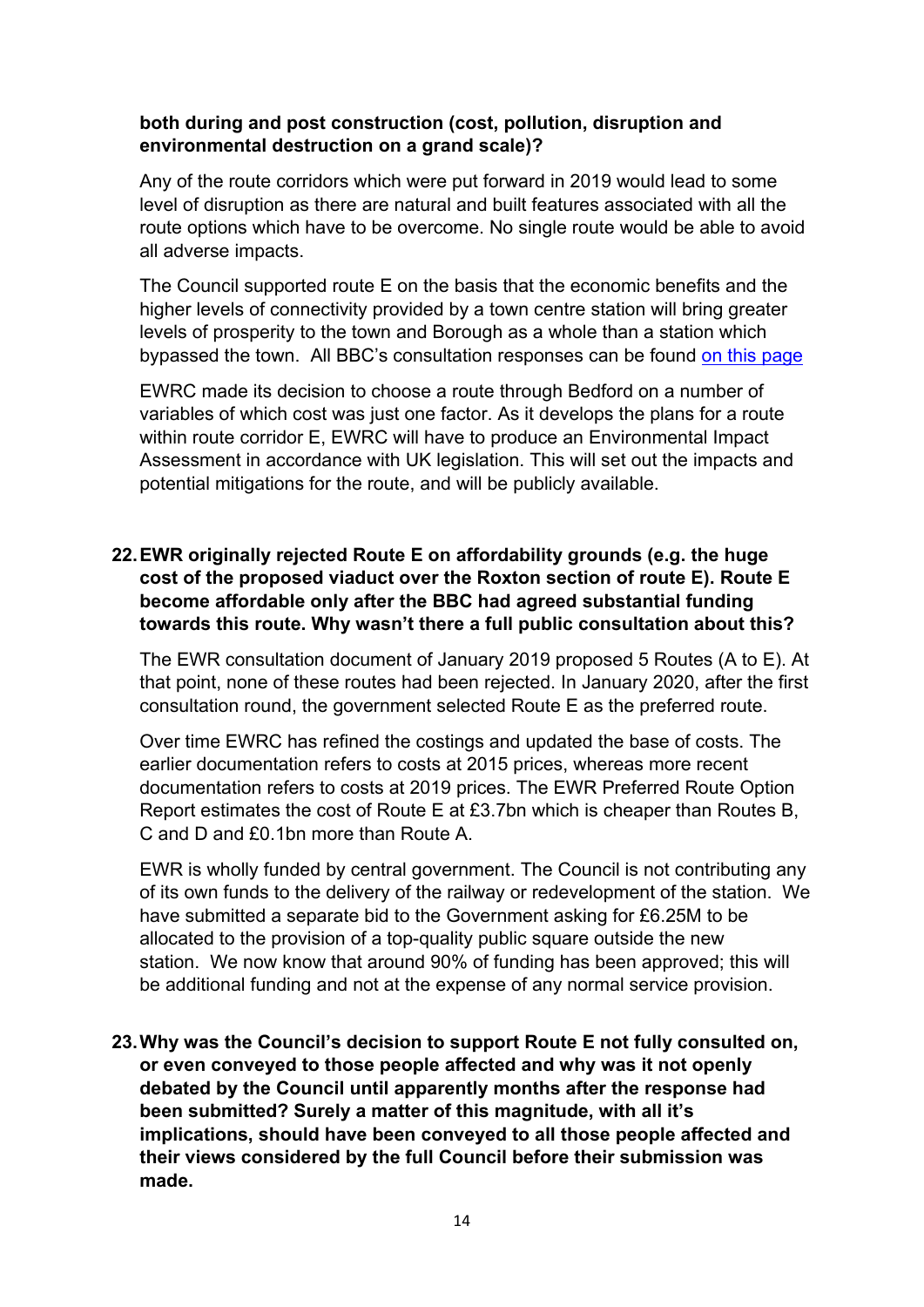The promotion of, and consultation on EWR is the responsibility of the ERWC, and the decision to choose route E is supported by Government.

During the 2019 consultation by EWRC on the choice of route corridor, the Council publicised the EWRC the proposed routes for EWR. It was a matter of significant discussion in the local press and to some degree in the national newspapers. During the 2019 EWRC consultation, Mayor Dave Hodgson encouraged local residents to take part in the consultation and made the case publicly for a route via Bedford station in a wide range of ways. These include;

- Featured articles on his website
- Three regular email updates, each of which promoted awareness of both the consultation and the Council's support for a route through Bedford **Station**
- Two monthly columns in the Bedford Independent, including one shortly before the close of the consultation headlined *'I'm [encouraging](https://www.bedfordindependent.co.uk/im-encouraging-everyone-to-have-their-say-on-east-west-rail/) everyone to have their say on East [West](https://www.bedfordindependent.co.uk/im-encouraging-everyone-to-have-their-say-on-east-west-rail/) Rail'*
- Various press releases
- Numerous social media posts on Twitter and Facebook

The Council produced a leaflet explaining and promoting a route via Bedford station and encouraging people to take part in the consultation. BBC also emailed everyone on its 'Consultations' email list on 25<sup>th</sup> February 2019, to promote the consultation, including a link to it.

EWRC has published its Report of Consultation, which sets out the consultation process from 2019. This can be found [here.](https://eastwestrail-production.s3.eu-west-2.amazonaws.com/public/MediaObjectFiles/66959d6763/Preferred-Route-Option-Announcement-Public-Feedback-Report-v2.pdf)

The Council submitted a response to the Consultation, (one of around 7,000) which can be found [on this page.](https://www.bedford.gov.uk/council-and-democracy/have-your-say/consultations/east-west-rail-consultation/) All the political groups on Bedford Borough Council supported a route through Bedford, you can see this support at [https://www.bedfordindependent.co.uk/east-west-rail-route-must-go-through](https://www.bedfordindependent.co.uk/east-west-rail-route-must-go-through-midland-road/)[midland-road/.](https://www.bedfordindependent.co.uk/east-west-rail-route-must-go-through-midland-road/)

It is longstanding Council policy to support a route through Bedford Midland. We believe that the economic benefits and the higher levels of connectivity provided by a town centre station will bring greater levels of prosperity to the town and Borough as a whole than a route which bypasses Bedford.

**24.First I wish you to note we are against route E. We do not feel that as a Council you properly informed the residents of Bedford as we don't all get emails from the Mayor or local papers. Not enough information has been provided, that is demonstrated by you being unable to answer residents questions on some of the fundamental issues.** 

**That the Council and parish councils have had to have all these emergency meetings with yourselves and also the residents, highlights as to how**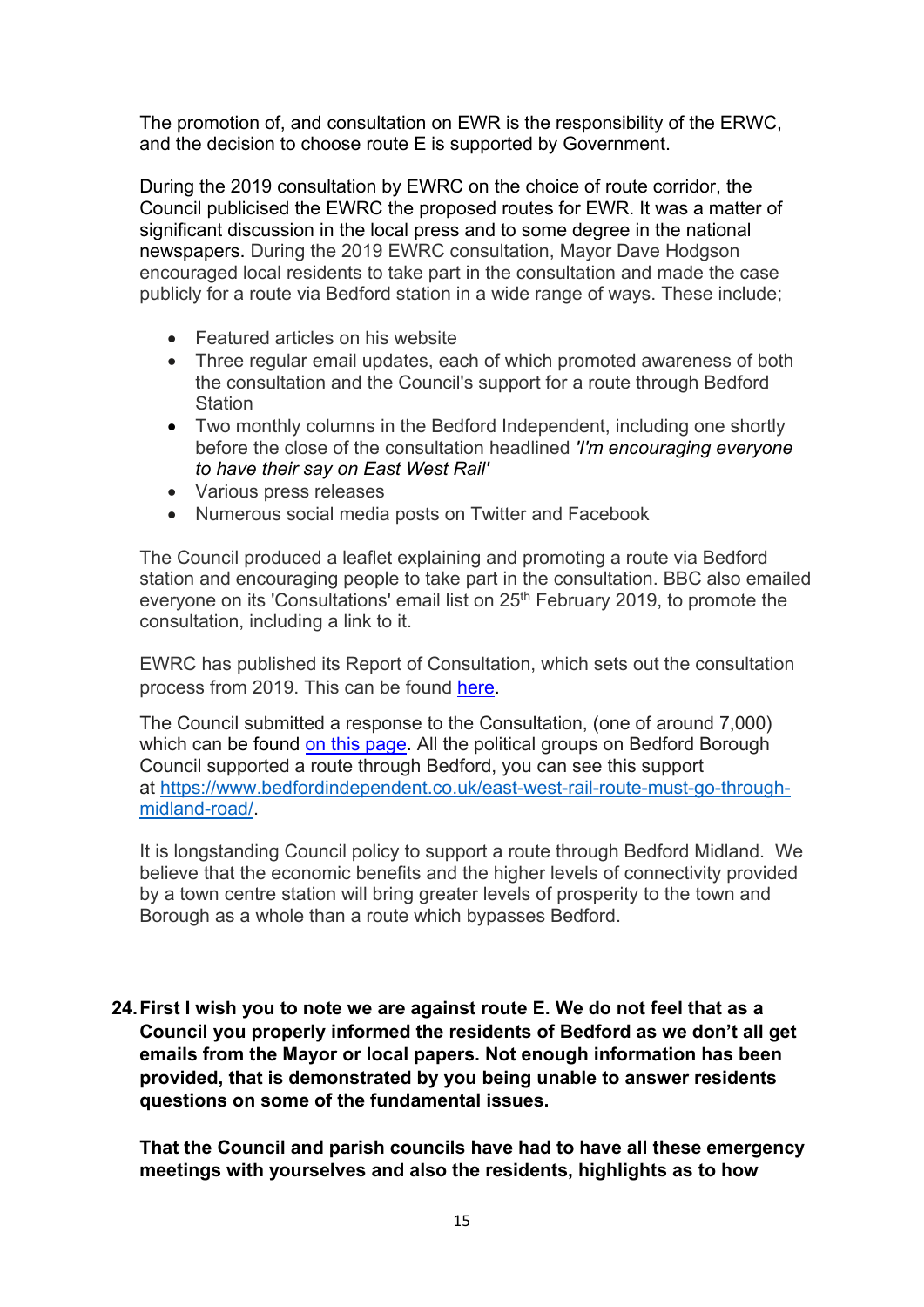**flawed the lack of consultation has been in the past. These meetings should have taken place a long time ago, to gain feedback of the Bedford residents. How it has been done shows a clear disregard to serving the residents of Bedford. That it has been flawed to 2019 consultation, information for 2021 is further flawed.**

**You now try to state decision made by EWR, however this has been done based on the recommendations from the Councils, a letter to which you signed.**

**Looking at previous documentation that has been highlighted on Social Media and the EWR web page, the Southern routes were a lot cheaper and less impact on the environment. We can not understand how now Route E becomes comparable in costs. This route is to a flood plain and steep gradients, which impacts on costs rather than a flatter southern route, along with being less environmentally friendly. There is no transparency in the costs.** 

**I would like to fully understand your justification for Route E? You list a figure of it bringing £6m a year to the town, how? Running the train line through Bedford Midland, other than Manton Lane Ind Est, is away from the other industrial estates, especially with more industrial development in Kempston & Wixams, thus we can't see it being about bringing businesses to the town, as you then have the issue of travelling to places of work, through a congested town.**

**If this is about people then being able to travel out of the town to work in Cambridge or Oxford, Bedford will not be a closer town to travel from and people would look to live in closer towns, such as the St Neots and Milton Keynes area.**

The decision to choose route E was made by EWRC in 2020, and is supported by the Government. You can read about how EWRC came to that decision [here.](https://eastwestrail-production.s3.eu-west-2.amazonaws.com/public/MediaObjectFiles/a72dbd2d81/Preferred-Route-Option-Announcement-Preferred-Route-Option-Report-v2.pdf)

The decision on the selection of Route E was based upon a number of factors some of which are shown below:

- It would deliver the best value for taxpayers, returning the most benefit for every £ spent
- It was the most popular option with people who responded to EWRC's 2019 consultation
- It would deliver the best opportunities for supporting and enhancing the environment.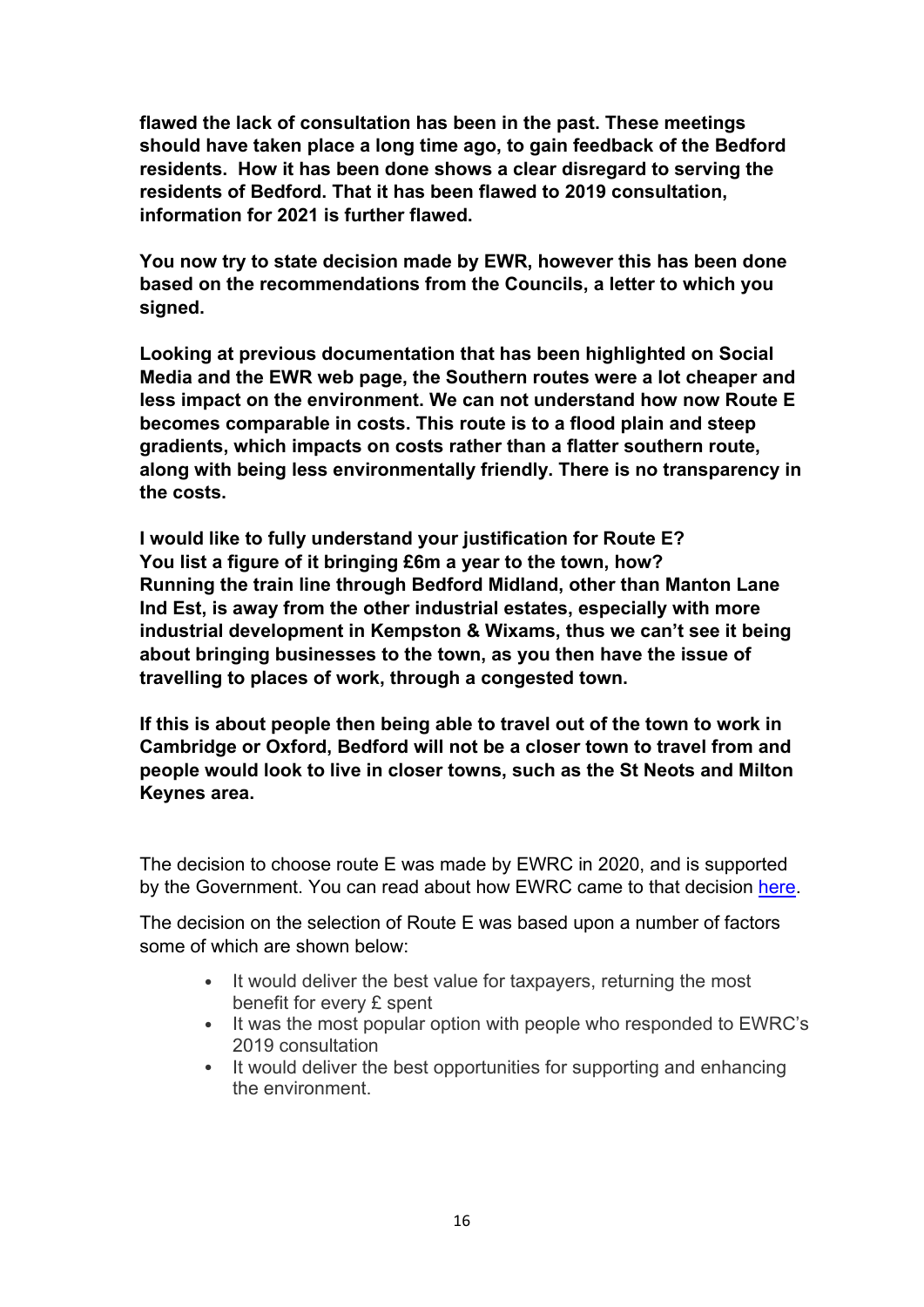The EWR Preferred Route Options Report estimated route costs at 2019 prices as Route A: 3.6bn, Route B: 3.9bn, Route C: 4.3bn, Route D, 4.0bn, Route E: 3.7bn.

The economic case for public transport investment is that better connectivity causes a spiral: whereby new businesses are attracted to the area; which encourages more residents; which increases economic activity; which drives prosperity; which makes the place an attractive location for businesses; which encourages more residents. The logic is probably no different than when the railways were built nearly 200 years ago. Locations with good connectivity grew and prospered. Locations with no stations did not really change. The economic case is simply that with the improved connectivity Bedford will benefit. Without the new connectivity somewhere else will benefit. Arguably, if the benefits are elsewhere, then over time there may be an economic drain from places that lack such connectivity.

I am sorry that you feel that the consultation process is flawed. The situation is that it is EWRC which has consulted residents and stakeholders on their proposals. In this respect the position of BBC is that we responded to EWR's consultation. We were not in a position to engage with residents on the EWR consultation until such time as we received a copy of it – along with everyone else – when it was published in late March 2021. Time was then limited since the consultation was for only 8 weeks. Limitations in respect to COVID 19 made matters more challenging.

**25.Pre Consultant facts about cost of the routes for consideration in 2019 Consultation have been changed after the consultation which appear to have significantly influenced the decision. There has been no clear explanation to why the costs changed. Q: Why did Bedford Borough Council employ Kilborn Consulting to do further technical analysis to supplement BBCs initial findings that "Option E is not only desirable on an economic and connectivity case, but is also technically deliverable at significantly reduced cost from that put forward in EWR Company's consultation." ?**

We are aware that EWR amended the base cost prices from 2015 prices to 2019 prices and that as part of the ongoing project development, EWR undertook further feasibility and costing work. We are not party to the budgeting or the costing assumptions. What we do know, however, is that the EWR Preferred Route Options Report estimated the route costs (at 2019 prices) as Route A: 3.6bn, Route B: 3.9bn, Route C: 4.3bn, Route D, 4.0bn, Route E: 3.7bn. On the basis of these figures and on the basis of financial cost exclusive of any financial benefits Route E was cheaper than Routes B, D and D, and only marginally more expensive than Route A.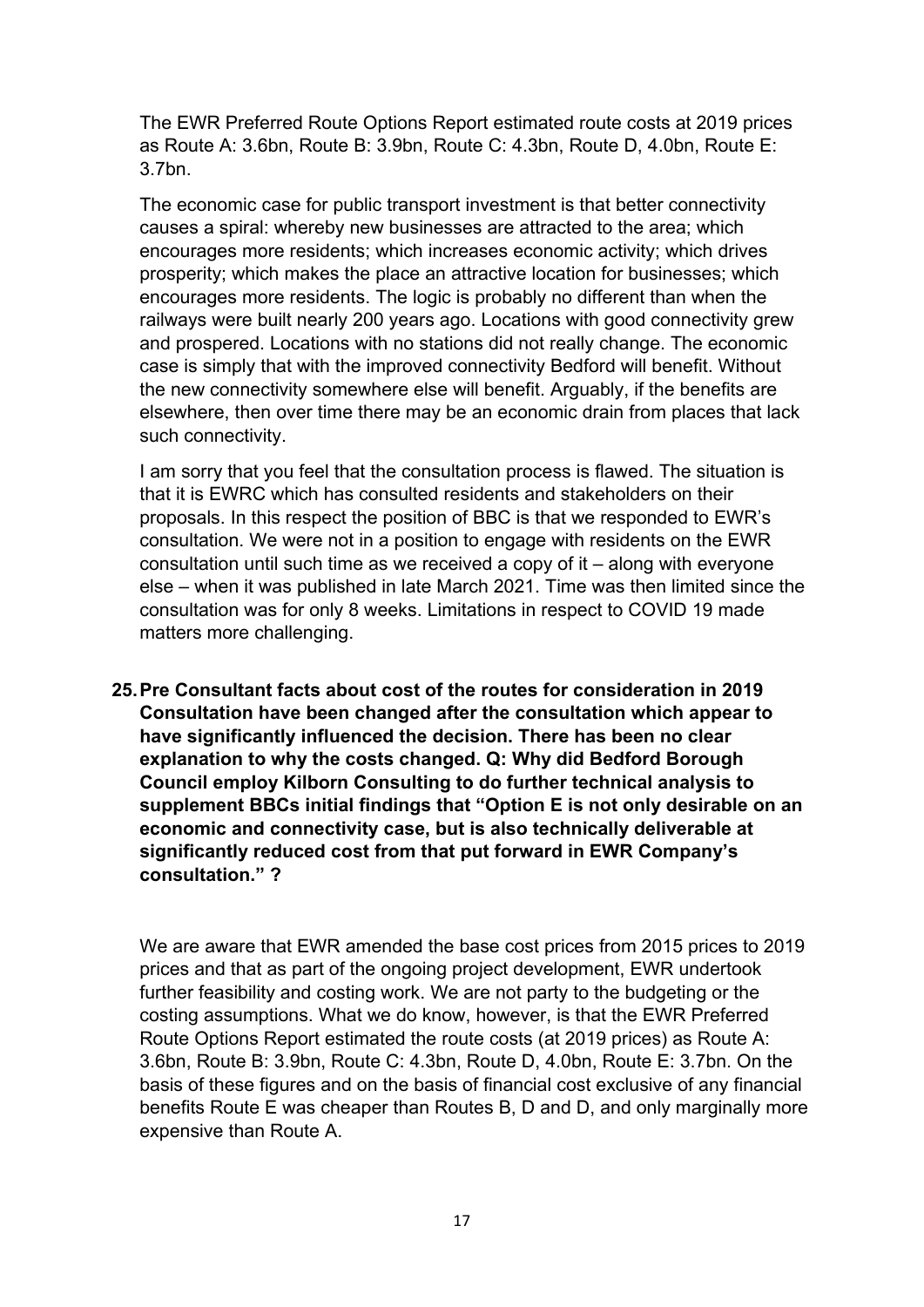In response to the 2019 consultation, Kilborn Consulting made some suggestions to EWRC which could potentially lower the cost of route E. These can be found on this [page.](https://www.bedford.gov.uk/parking-roads-and-travel/strategies-and-projects/east-west-rail-connection/)

**26.A southern route option, using some of the Old Varity Line, which was recommended by Kilborn Consulting, was not given to EWR Co as an option for consideration, by Bedford Borough Council. Report Reference: 1661-TR002, Revision: 0-3 DRAFT, Date: 12/02/2019, Compiled by:** *JS***. Q: Why did BBC not submit the this route as an option to EWR Co for the 2019 Consultation** ?

The purpose of BBC responding to the 2019 consultation was to make a case for a route which connected EWR to Bedford Midland Station. Route Options D and E provided such connectivity. As part of formulating our case we considered a number of approaches. One possibility was to propose the reinstatement of the Old Varsity Line. After due consideration we decided that we stood a better chance of achieving our aim, i.e. direct connectivity to Bedford Midland Station, by supporting one of the established route proposals rather than tabling another alternative.

- **27.In light of all the new information that is emerging that has significantly changed the scoring of Route E against EWR Co's route selection criteria. Q: Would BBC consider another route option that encompasses the following points:?**
	- **o Avoids devastation of rural communities & heritage**
	- **o Avoids disruption & demolition of 100+ properties in Bedford**
	- **o Ensures EWR access to Bedford Midland as terminus & interchange**
	- **o Supports planned houses & jobs growth**
	- **o The best approach for low carbon, sustainable Bedford with least damage to the environment**
	- **o Potentially the fastest, low cost, low risk, solution.**

We are not aware of new information which has significantly changed the scoring of Route E against EWRs route selection criteria. EWRC and the government have selected Route E as the preferred choice and the purpose of this current round of consultation is to further refine the route alignments along Route E. The purpose of BBC's response to the current consultation is to minimise the impact upon residents and on the environment of the construction and operation of the railway.

We believe that the current proposals can be improved to avoid a number of the current concerns. For example, we believe that the railway can be constructed without requiring six tracks through the town centre. If we are correct, then there should be no requirement to acquire additional land in this area. We support a low carbon and sustainable environment for Bedford, and we have stated that the new railway line should be carbon neutral, preferably fully electrified.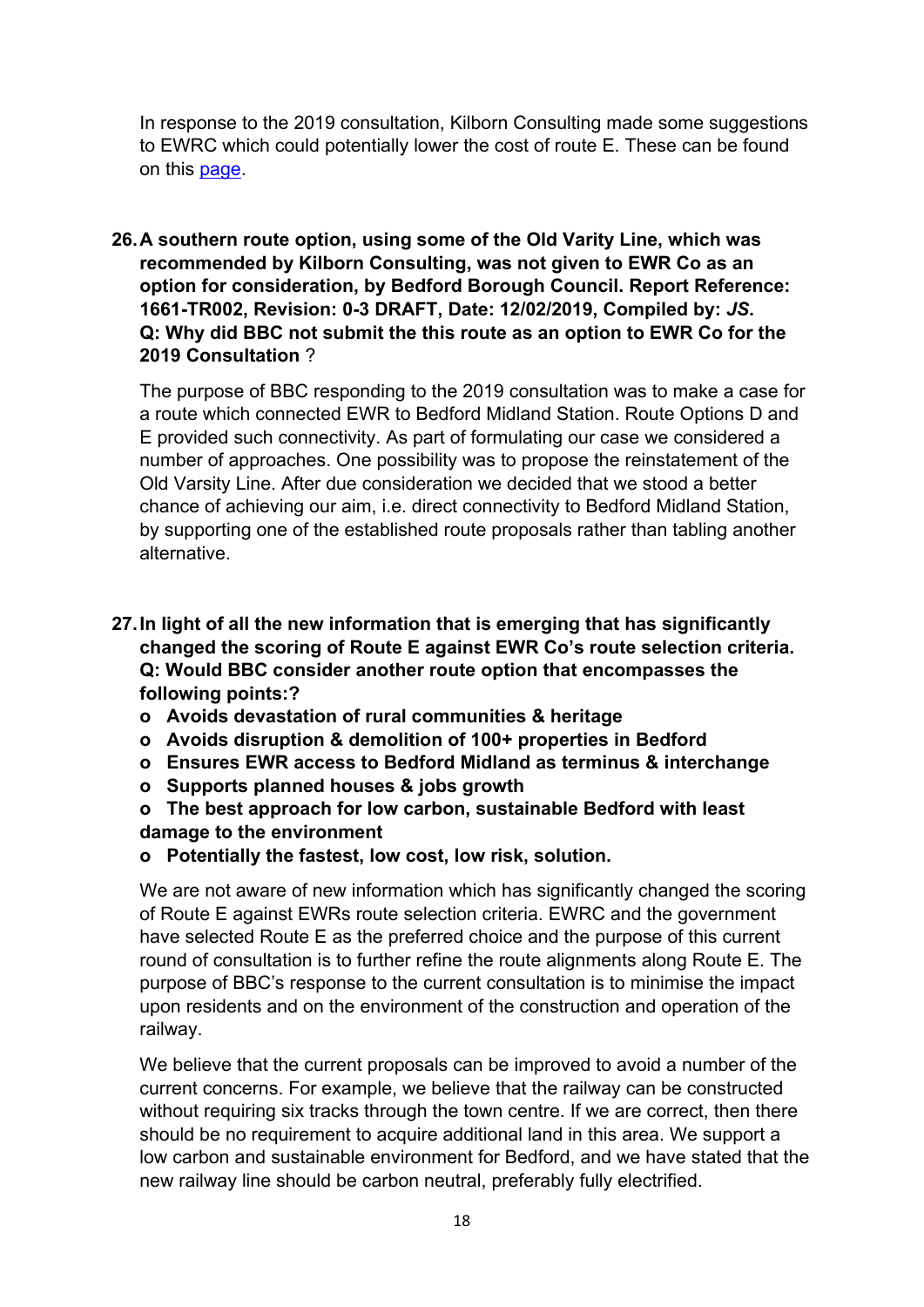We want to work with EWRC to refine the route alignment where it is possible to do so to reduce the impact on the local environment and on residents. We have tabled some alternatives to the location of some viaducts to reduce the impact of the railway and to reduce disruption. We have also suggested that the cutting at Clapham is replaced with a tunnel. Ultimately, though, we want Bedford to benefit by the economic and social opportunities afforded by this new railway. The greatest benefits will accrue with a railway interchange at Bedford Midland Station.

## **28.Removal of Support for Route E.**

**I would like the council to remove their support for Route E. I believe that the initial consultation was flawed. I live very very near the route in Clapham and did not receive any consultation documents or postcards regarding this and only heard about it after route E was chosen and so could not have my say. I do not believe that the council decision to back route E is representative of the views of the people of Bedford. I have not met a single person in Bedford that supports Route E. Everybody had been led to believe that Wixams would be where this line came in and out of and as such represents a much better route option.** 

**Route E will only further congest our town centre that cannot cope with traffic at rush hour already. It will most definitely make any commute from Clapham across to the other side of town worse (when I commuted it was already 40 mins to go 4 miles) as so much extra East West commuting traffic heads to the main station.**

**The route cuts through a very narrow corridor of green land that is used extensively by not only residents of Clapham and Brickhill areas but people from all over Bedford. Green spaces within our town borders are so important for the well being of the residents and to provide places for recreation and walking. The areas are home to all sorts of wildlife and birds, (bats, owls, woodpeckers to name just a few).** 

**The viaduct the is being proposed to cross the river, the floodplain, the A6 and the road in Clapham will totally spoil the rural sense of the village and the cost in time, money and environmental effect of such a project surely out weight the benefits - when a route via the south would not require such engineering feats.**

**I totally reject the council suggestion that the route needs to come into the town centre and if it does that it will bring people into Bedford. Let's be real.........people on route to Oxford and Cambridge are not going to stop off in Bedford. In fact I think the opposite will take place and it will totally backfire on your plans - more people will chose to leave Bedford to go to Oxford and Cambridge for their evening recreation. I think putting it in Wixams will make commuters very happy - easy access .no traffic issues**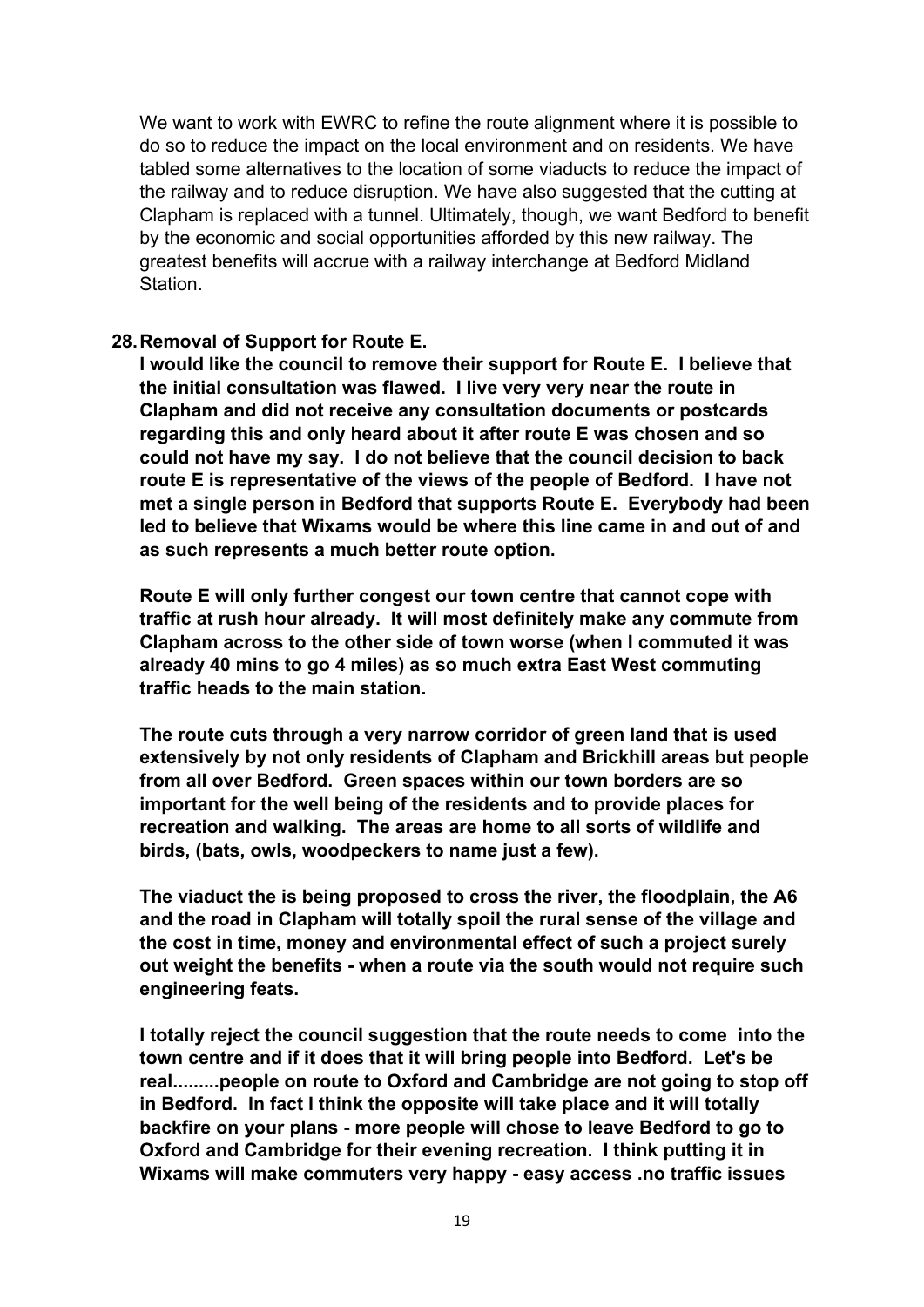**and easy parking and it will benefit Bedford far more.**

**The possibility of freight has not been ruled out and the pollution effects of bringing this into the town and close to the northern villages is not acceptable.** 

#### **Finally the destruction of a large number of houses is also unacceptable.**

I am sorry that you feel that the initial consultation process was flawed. EWR state that the advertised in local media and sent out over 120,000 post cards. You can read more about the 2019 consultation process [here.](https://eastwestrail-production.s3.eu-west-2.amazonaws.com/public/MediaObjectFiles/66959d6763/Preferred-Route-Option-Announcement-Public-Feedback-Report-v2.pdf)

The economic case for public transport investment is that better connectivity causes a spiral: whereby new businesses are attracted to the area; which encourages more residents; which increases economic activity; which drives prosperity; which makes the place an attractive location for businesses; which encourages more residents. The logic is probably no different than when the railways were built nearly 200 years ago. Locations with good connectivity grew and prospered. Locations with no stations did not really change. The economic case is simply that with the improved connectivity Bedford will benefit. Without the new connectivity somewhere else will benefit. Arguably, if the benefits are elsewhere, then over time there may be an economic drain from places that lack such connectivity. We believe that it is important to the future prosperity of Bedford that EWR connects with Bedford Midland Station.

BBC is committed, though, to work with EWR to reduce the impact of the scheme on residents and the environment. We believe that the route can be constructed without taking additional land through the town and compulsorily acquiring property. We want to work with EWR to refine the route alignment where it is possible to do so to reduce the impact on the local environment and on residents. We have tabled some alternatives to the location of some viaducts, notably at Clapham, to reduce the impact of the railway and to reduce disruption. We have also suggested that the cutting proposed at Clapham is replaced with a tunnel. We will work with EWR to ensure that their programme of works causes the least disruption to residents within the Borough.

**29.The Kilborn report issued in February 2019 states: "Bedford Midland Options….come at the cost of increased construction costs, increased disruption, longer journey times and increased operational costs, as well as increased congestion and other highway costs."**

**"In short neither Route D or E [the northern routes] have much to recommend them to EWR… However there is an alternate approach that should be explored with EWR…."**

**It goes on to recommend an alternate option which they surveyed and identifies that there were "no insurmountable physical obstructions…" It follows the old Varsity line. They identified some specific features that would require design solutions "none of which seems to be**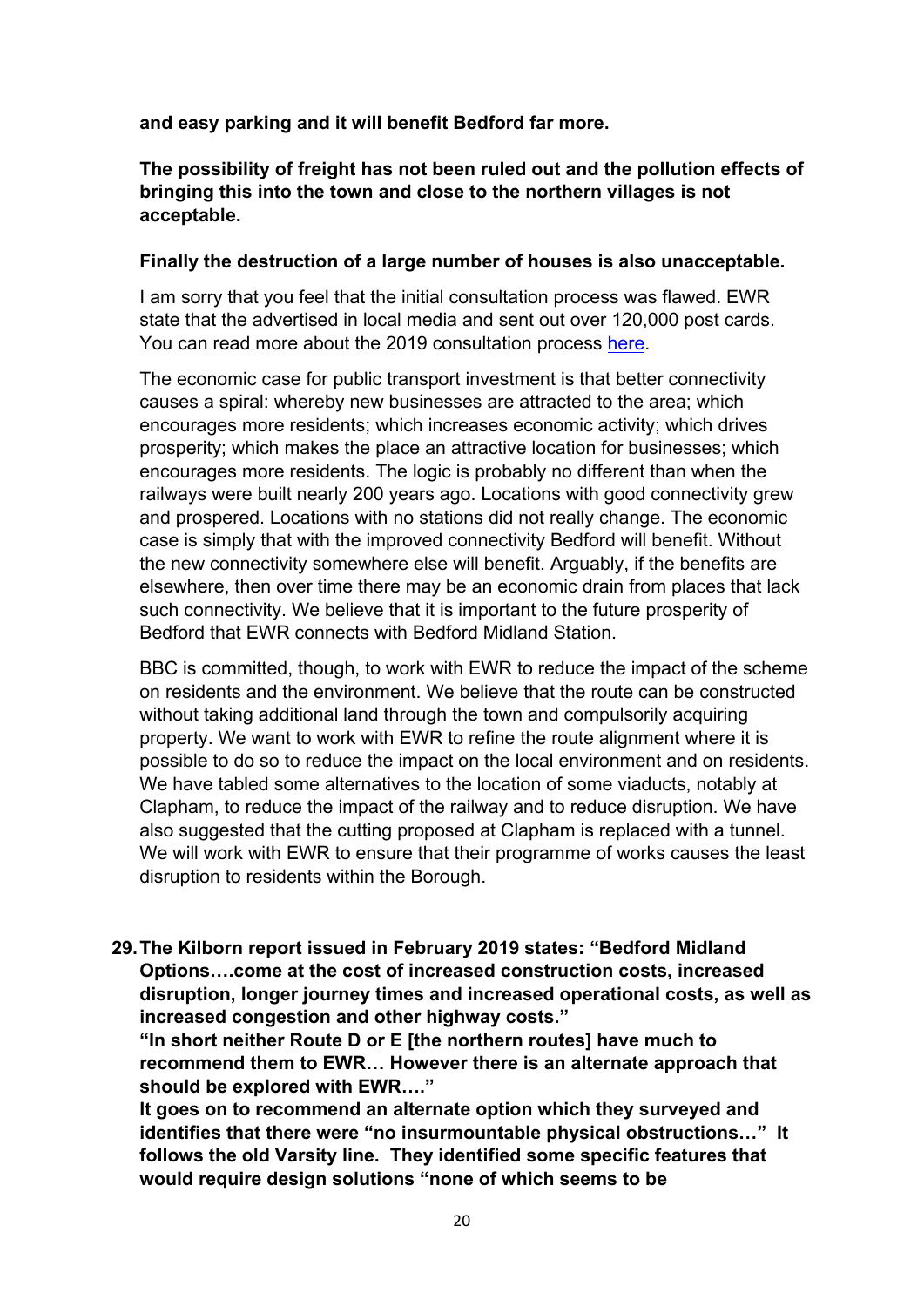**insurmountable"**

**It goes on to say: "The route is almost straight from Bedford to Sandy and on to Cambridge, minimising distance, route costs, and journey time while maximising value of time benefits."**

**1a. What did BBC do about suggesting this alternative to EWR?** 

**1b. What feasibility study was done?** 

**1c. Why didn't BBC pay Kilborn to "Value optimise" this route or the Southern Routes as well as Routes D&E?**

**1d. Why weren't these reports made public before an FOI request? 1e. How much money has BBC spent with Kilborn and other consultants for the purposes of responding to EWR consultation since 2018? Who were the other consultants?**

The Council's view has always been that a route through Bedford Midland Station would bring greater benefits than a route which bypassed the town. A route serving Bedford at the former St John's Station was not proposed by EWRC, but Kilborn Consulting considered this option to assess whether or not it would bring any benefits in the absence of a town centre option. Ultimately, the Council opted to support a route which used Bedford Midland Station, and so did not need to promote the work on an alternative route.

As the Council supported route E, there was no merit in carrying out further economic analysis on the southern routes. The reports were not made public because they formed part of the Council's background work in preparing the final response.

Aside from Kilborn Consulting, the Council is working with SLC Rail. The work being undertaken to respond to the consultation has not yet been invoiced.

**30.EWR continue to evade questions about cost transparency and persist in the fallacy that they are "constantly back-checking" their calculations. - EWR have not provided the information that shows how the relative route option calculations changed from 2019 to 2020. Route E went from being the most expensive to the second cheapest with the other 4 routes being inflated by 50%-80% with no plausible explanation. \*Note Route D also inflated and this would have benefitted from the BBC value engineering – so the reason cannot be solely that.**

**- EWR have not provided all the cost information for the 2021 consultation – the cost information for the Bedford section is not included. Therefore it is impossible to verify their cost calculations on a like for like basis.**

We are aware that EWR amended the base cost prices from 2015 prices to 2019 prices and that as part of the ongoing project development, EWR undertook further feasibility and costing work. We are not party to the budgeting or the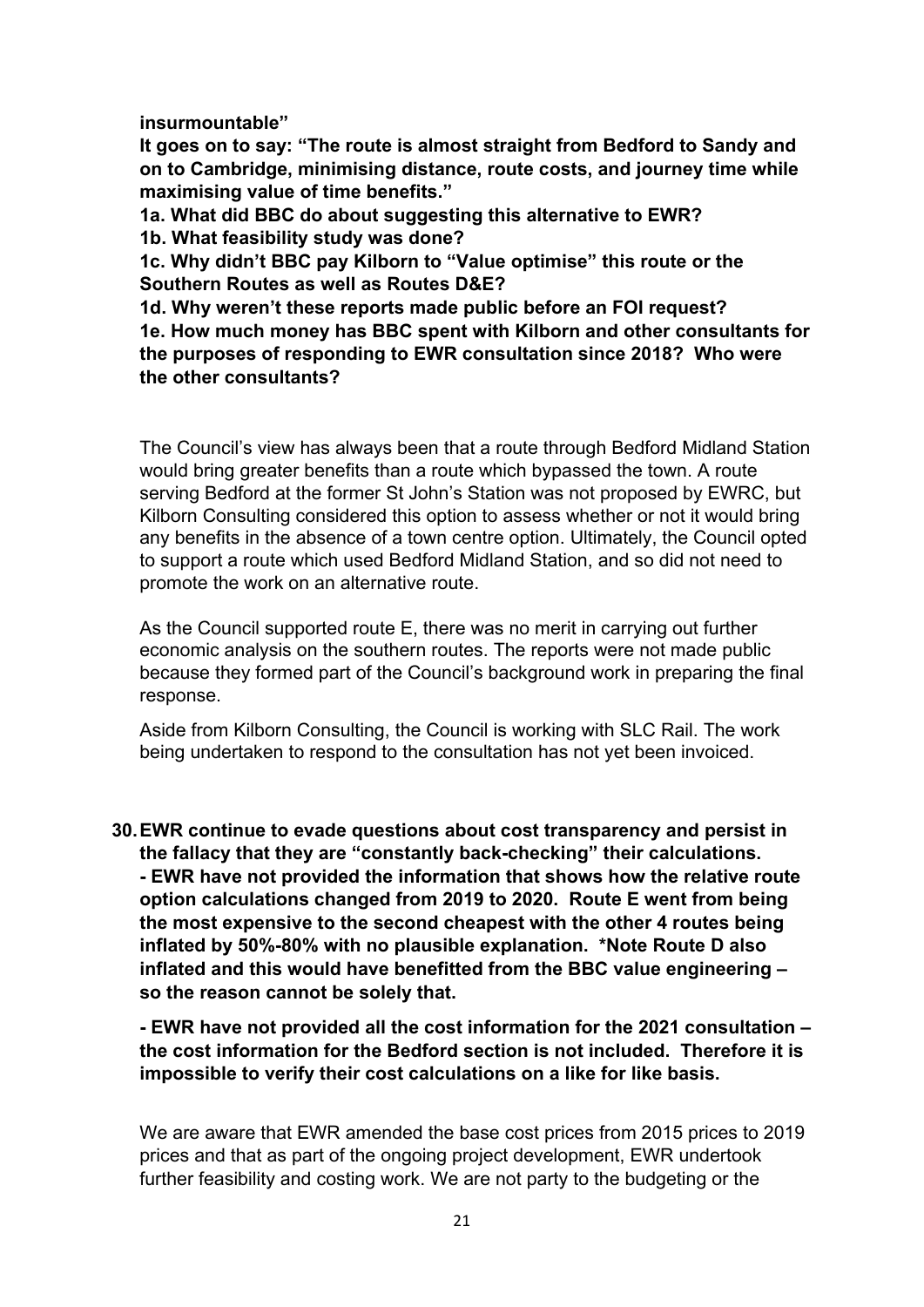costing assumptions. What we do know, however, is that the EWR Preferred Route Options Report estimated the route costs (at 2019 prices) as Route A: 3.6bn, Route B: 3.9bn, Route C: 4.3bn, Route D, 4.0bn, Route E: 3.7bn. On the basis of these figures and on the basis of financial cost exclusive of any financial benefits Route E was cheaper than Routes B, D and D, and only marginally more expensive than Route A.

We agree that it would have been more helpful if EWR had provided more detail on the relative costs of the alignments. The Council will continue to ask EWRC to share the rationale and details behind its estimated route costs. We are not privy to the cost breakdown of EWR, nor how it has been budgeted for the scheme. Whilst costs often increase, they may well be within the budgeted amount.

Going forward, our primary focus is on ensuring that we have the appropriate level of detail required to engage with EWRC with a view to improving delivery of the project. We are keen to ensure that EWRC engage with local residents and that actions are implemented to minimise the disruption during construction and in subsequent operation.

# **31.Costs are evidently already increasing for the chosen route E – When will BBC pressure EWR to be completely transparent about costs so ALL your residents can be reassured that costs are being back-checked?**

The Council will continue to ask EWRC to share the rationale and details behind its estimated route costs.

We are not privy to the cost breakdown of EWR, nor how it has budgeted for the scheme. Whilst costs often increase, they may well be within the budgeted amount. Our primary focus is on ensuring that we have the level of detail in respect to the proposed scheme to engage with EWRC with a view to gaining its commitment to improving in respect to delivery. We are keen to ensure that EWRC engage with local residents and that actions are implemented to minimise the disruption during construction and in subsequent operation.

# **32.Just because EWR has reached the conclusion the Mayor wanted, does not mean that the process that EWR went through should not be challenged by BBC. Why Are the Lib Dem members of BBC propagating the EWR marketing spiel, rather than representing the very reasonable concerns of the residents?**

The Council has a long-standing policy to support a route through Bedford Midland Station, including in the Local Plan which had six separate consultations. The Local Plan included the statement on EWR that "The central section between Bedford to Cambridge is more difficult as the original Varsity railway line has now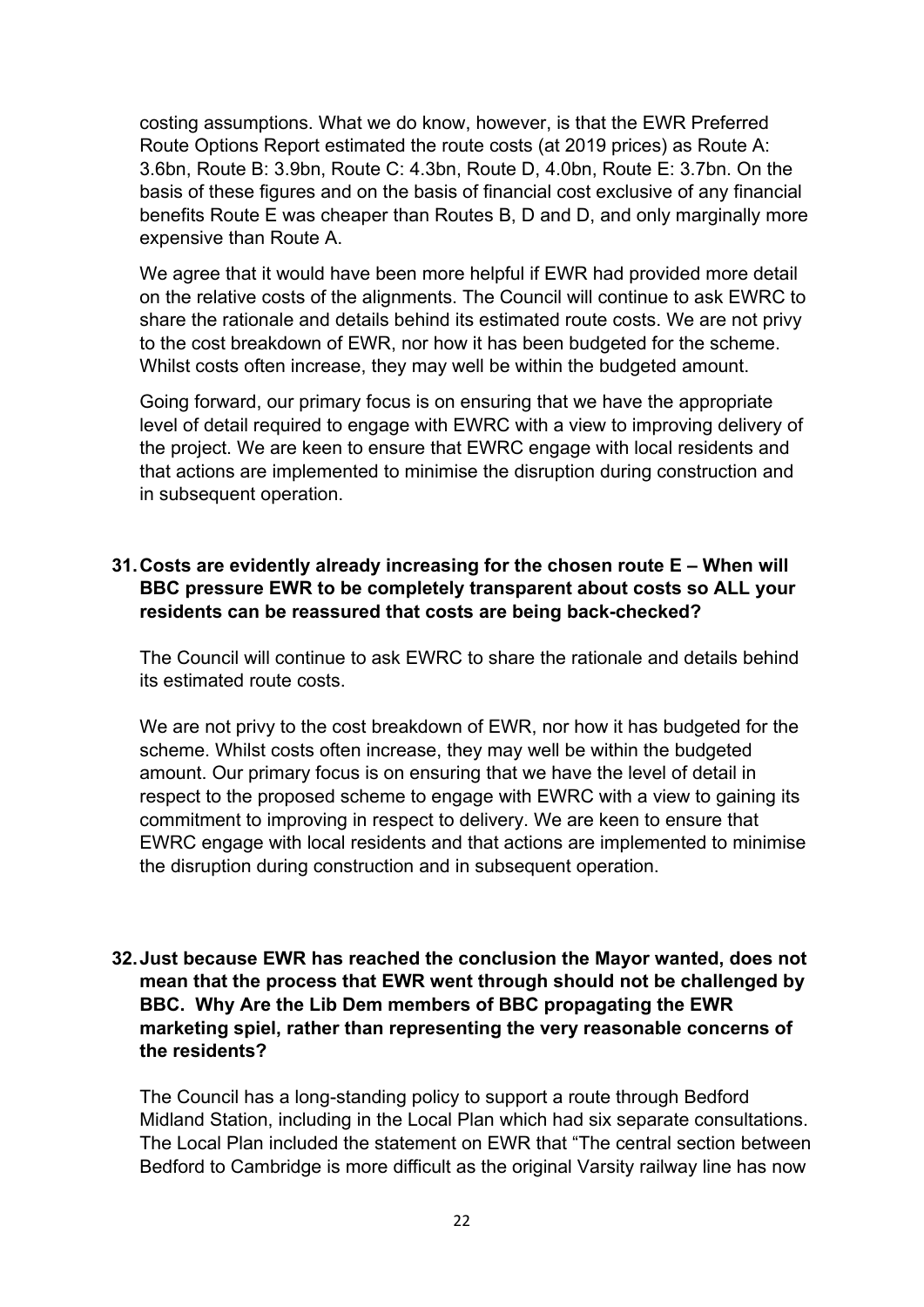been built over and a new corridor needs to be determined. The Council's preferred option is for East-West Rail to be routed through Bedford Midland Station"

**33.Why is the BBC not supporting the Northern parishes in demanding from EWR transparency on the 2019 consultation and the addresses that were not informed? EWR now state that there are 268,000 addresses within 2km of Route E – but they only sent our 120,000 postcards in 2019? Why are BBC not supporting the legitimate concerns of residents over the flawed process?**

The decision to adopt Route E on the East West Railway was not made by Bedford Borough Council, it was made by the East West Railway Company in January 2020, prior to the Coronavirus pandemic, following a consultation.

The consultation for the section between Bedford and Cambridge took place in 2019. Almost 7,000 people gave feedback following 6 weeks of consultation on the five route options. You can read more about the consultation, including reviewing the public feedback at [https://eastwestrail.co.uk/the-project/bedford-to](https://eastwestrail.co.uk/the-project/bedford-to-cambridge)[cambridge.](https://eastwestrail.co.uk/the-project/bedford-to-cambridge) All MPs, Councillors and Parish Councils on any of the proposed routes were written to by the East West Rail Company. Bedford Borough Council also promoted the consultation – you can see this at [https://www.bedford.gov.uk/parking-roads-and-travel/strategies-and](https://www.bedford.gov.uk/parking-roads-and-travel/strategies-and-projects/east-west-rail-connection/)[projects/east-west-rail-connection/,](https://www.bedford.gov.uk/parking-roads-and-travel/strategies-and-projects/east-west-rail-connection/) and also promoted the consultation on social media and through emails.

The Council submitted a response to the Consultation, and all the political groups on Bedford Borough Council supported a route through Bedford, you can see this support at [https://www.bedfordindependent.co.uk/east-west-rail-route-must-go](https://www.bedfordindependent.co.uk/east-west-rail-route-must-go-through-midland-road/)[through-midland-road/.](https://www.bedfordindependent.co.uk/east-west-rail-route-must-go-through-midland-road/)

# **34.Reasons given for rejecting the old varsity line include:**

- **- It has properties built on it - So does Route E**
- **- It runs along side a country park - So does Route E**
- **- It runs near scheduled monuments - So does Route E**

**It is shorter, flatter, straighter, more environmentally friendly and the vast, vast majority of the economic benefits to Bedford available.**

**5a. Why was no feasibility study or effort to challenge EWR to use this established transport corridors of the OVL and the A421 transport development corridor made?**

EWRC presented the five route corridor options for consultation in 2019, and the Old Varsity Line was not one of the options put forward.

The Council has a long-standing policy to support a route through Bedford Midland Station, including in the Local Plan which has its own consultation process. The Local Plan includes the statement on EWR that "The central section between Bedford to Cambridge is more difficult as the original Varsity railway line has now been built over and a new corridor needs to be determined. The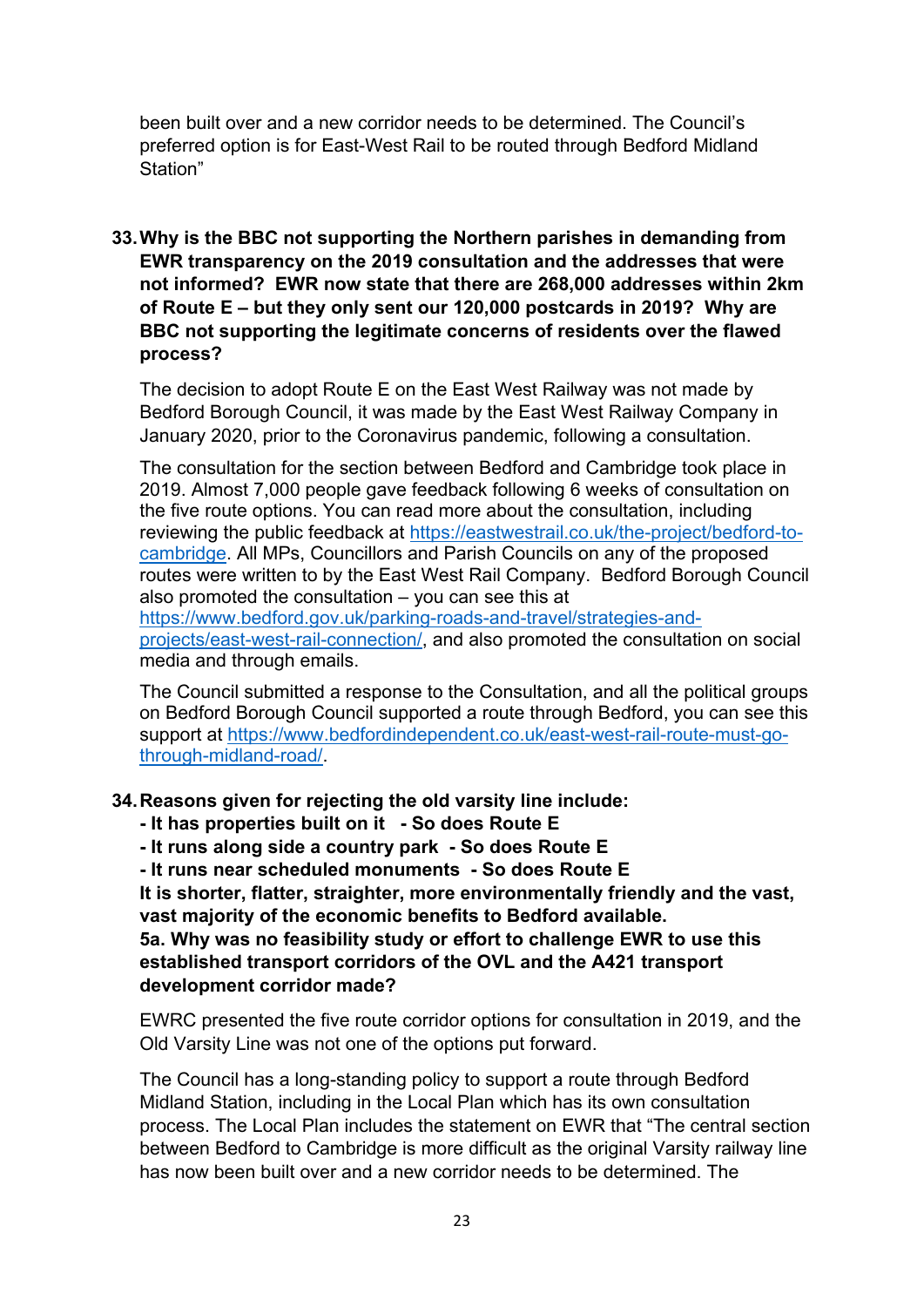Council's preferred option is for East-West Rail to be routed through Bedford Midland Station"

# **35.Why did Bedford Borough Council ignore recommendations from the Kilburn report, Cranfield University and CPRE to name just a few organizations for a straighter, more cost effective build (without distorting real costs) and environmentally friendly southern route unlike their biased 2019 consultation preference for a northern route?**

The Council's view has always been that a route through Bedford Midland Station would bring greater benefits than a route which bypassed the town. A route entering Bedford at St John's Station was not proposed by EWRC, but Kilborn Consulting considered this option to assess whether or not it would bring any benefits in the absence of a town centre option. Ultimately, the Council opted to support a route which used Bedford Midland Station, and so did not need to promote the work on an alternative route.

Ultimately, our decision was based upon the proposals tabled by EWR. Only Routes D and E opened up direct access to Bedford Midland Station. The Council objective for many years has been that EWR comes through Bedford. Therefore we were going to support these routes rather than a route which effectively by-passed the town centre.

# **36.Has the level of public response against Route E surprised you?**

This is a rare project with the potential for a significant impact both positively and less positively, on Bedford and the whole Borough. It is not surprising that so many people should share their opinions and we continue to encourage people to do so.

# **37.When the EWR Technical Report states that "a new station south of Bedford would generate slightly greater increases in jobs and productivity than routes serving Bedford Midland due to faster journey times", what other considerations made you choose to lobby for passenger and freight services through Bedford?**

The 2019 EWR Consultation document was clear that Route E attracted the highest transport user benefits, and the second highest economic growth benefits of the five routes under consideration. The highest economic growth benefit was for Route D, which also passed through Bedford and on the same route north and then east of the town.

BBC has not been able to find the statement to which you refer regarding a new station south of Bedford generating an increase in jobs and productivity. It may be correct that a faster journey time might have greater overall economic benefit across the scheme as a whole. However, the 2019 Consultation document seems to suggest otherwise.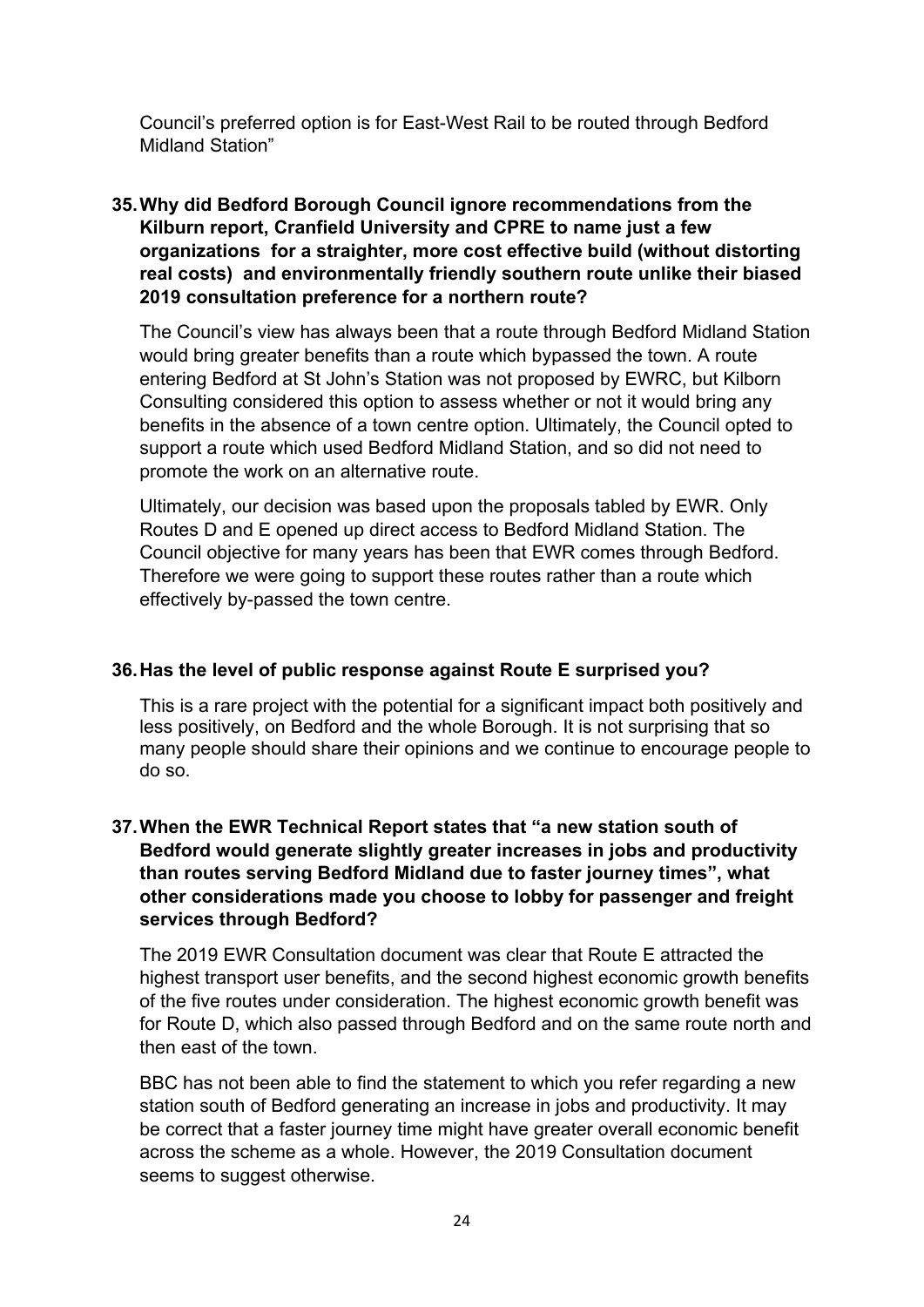## **38.Why is it assumed by Bedford Borough Council that a southern A421 corridor route will infringe on the RSPB at Sandy and Whimpole Hall?**

The EWR 2019 Consultation Document makes specific reference to the possible impact of Routes A, C and D on the RSPB at Sandy and Wimpole Hall.

**39.I still have no clear picture as to how Route E began as the most expensive route in 2019 consultation and is now just about the cheapest and preferred. Just provide a clear breakdown as to costs in 2019 v 2021 and how they changed for all routes. Why wouldn't one wish to share? I do think this is why many local residents and I (from the clapham area), didn't think it would be chosen and thus spent little time on the plans and added little objection in 2019.** 

The EWR consultation of 2019 referred to costs at 2015 prices, whereas the Preferred Route Option report of January 2020 had rebased costs at 2019 prices. Furthermore, EWRC updated their costings based upon additional information acquired in the interim. Further work was undertaken in respect to the scope of works which drove the relative costs as well as updates in respect to the EWR 'transport model', Department for Transport 'appraisal guidance', impact of new potential new housing.

The Preferred Route Option report clarifies that the original costs were those provided by Network Rail, and that between the 2019 consultation document being produced and the Preferred Route Option report being published EWRC re-examined the cost assumptions and took a more conservative approach to some of the costs.

The January 2020 cost estimates were those used by EWRC and the government to make a decision as to which route to support. Route E was the second lowest capital cost (2019 prices) and only £0.1bn more than the lowest cost (range £3.9bn to £4.3bn) and indicated the highest net profit in terms of railway operations.

As far as we are aware, there has been no change in the estimated costings since January 2020.

**40.Background BBC has given vigorous support to Option E to in order attract jobs and investment into Bedford and to create a nationally recognised transport hub centred on Bedford Midland Station. The financial benefit to Bedford has been shown to be modest with GVA uplift of less than 1.5% and recent studies have demonstrated alternative route options to serve Bedford Town Centre are viable without devastating urban and rural countryside within the Borough.**

**The key new characteristic is a junction which allows access by EWR to Bedford Midland Station and the option of services calling at a new Bedford**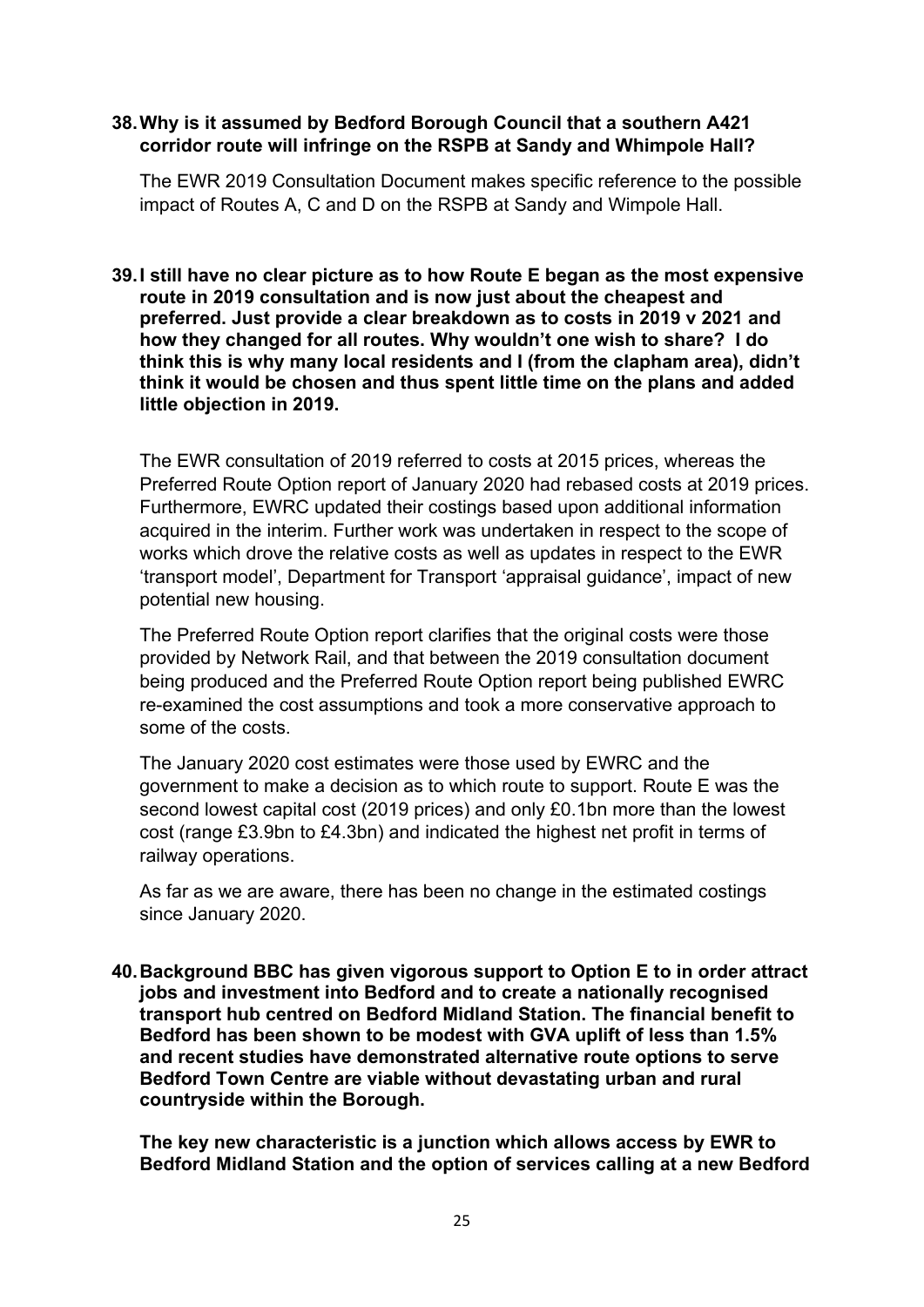**South station servicing residential and business developments in the region of the A412 'southern bypass'. The design would avoid demolition of 100+ houses and the devastation of rural communities in north Bedfordshire. Initial analysis shows these alternative route options to be viable, and potentially offer the fastest, lowest cost, low risk solutions meeting the complete range of stakeholder interests.**

**A summary of the option is attached as a single-page pdf file.**

**Question. Having established key objectives for EWR serving Bedford, will the Borough Council consider alternatives to Option E that meet all of these conditions and potentially offer advantages without the significant problems and public concern that is emerging with Option E? Specifically, will BBC support investigation of these new options by EWRC as is proposed in the attached summary paper?**

We do not appear to have a copy of your single page pdf. If you wish to resend, please send to [rail@bedford.gov.uk.](mailto:rail@bedford.gov.uk)

The decision to select route E as the chosen route corridor was made by EWRC and was supported by Government. The Council is a consultee within the process, and is not able to reopen the debate about the route options.

Going forward, our primary focus is on ensuring that we have the appropriate level of detail required to engage with EWRC with a view to improving delivery of the project. We are keen to ensure that EWRC engage with local residents and that actions are implemented to minimise the disruption during construction and in subsequent operation.

## **41.Why does EWR have to go through Bedford, why can it not come into Bedford and then return via St johns on the Varsity line? Also, how did costs increase 'overnight'! Surely it would make sense to include Wixams stations with the EWR station south of Bedford**

It has been Council policy for a number of years to support an EWR route which comes through Bedford town centre and serves Bedford Midland Station. We believe that this is the best long-term solution for the town and the Borough. The Council are not the proposers of the scheme, and at the route selection consultation we sought to support those routes selected by EWRC that we felt best served the town. EWRC did not propose a route via the old Varsity Line which is probably because they believed it to be unviable.

The EWR consultation of 2019 referred to costs at 2015 prices, whereas the Preferred Route Option report of January 2020 had rebased costs at 2019 prices. Furthermore, EWRC updated their costings based upon additional information acquired in the interim. Further work was undertaken in respect to the scope of works which drove the relative costs as well as updates in respect to the EWR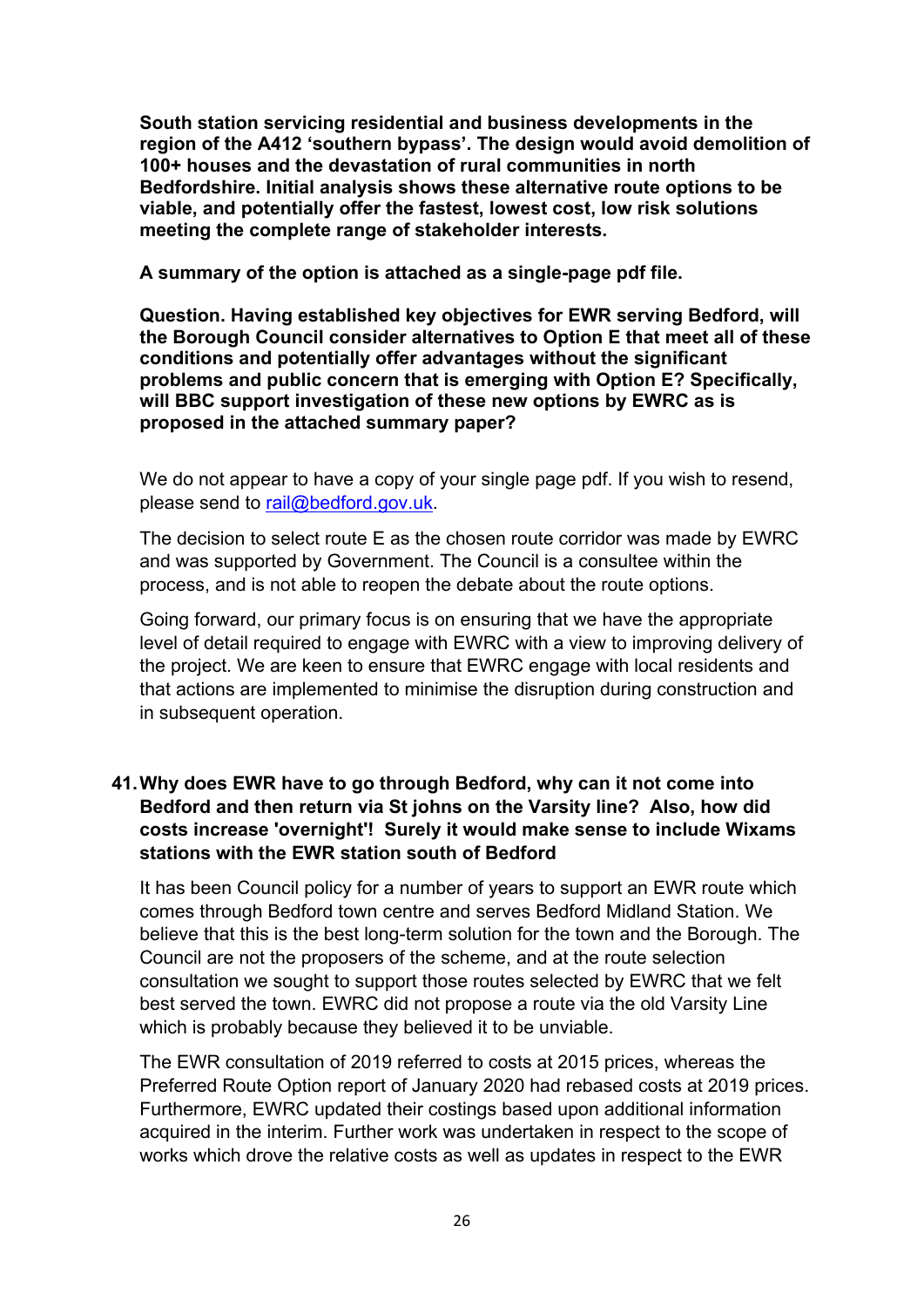'transport model', Department for Transport 'appraisal guidance', impact of new potential new housing.

As far as we are aware, there has been no change in the estimated costings since January 2020.

Wixams will be a station serving the Midland Main Line and giving connectivity between Bedford and London. Bedford Midland Station has been selected as the interchange between EWR and the Midland Main Line.

**42.May I ask Mayor Dave where he has his home? I ask, in the context of the route choices.**

**EWR chose Route E. Why did they not use the original Varsity Line route? We accept that no route is without impact, however, according to the BBC's original consultant report, this was a viable option. Please do not insult our intelligence by claiming that the decision was EWR's as we know that it was made following significant input from Mayor Dave and others via both the Borough Council and the EWR Consortium.** 

**Given the depth of feeling and tsunami of negative reactions and distress from so many of the people you supposedly represent now that the situation can no longer be hidden, we ask you to urgently press EWR (directly and via the consortium) to hold a fair, transparent rerun of the consultation. This time, make sure it runs the correct, lawful length of a consultation; make sure it is fully communicated to EVERYONE potentially impacted; make sure all information is made available in a clear format and not in confusing and incomplete maps, diagrams so people can see just how it impacts where they live or travel when asked to express an opinion; make sure the costings are fully and independently assessed and made public.**

The Mayor's contact details are available on the Bedford Borough Council website [here.](https://councillorsupport.bedford.gov.uk/mgFindMember.aspx)

In 2019 BBC made strong representations in support of EWR taking a route through Bedford. At that time there were only 5 routes for consultation, two of which, Routes D and E, came through Bedford. At no stage did EWRC offer the old Varsity route for consideration. Our primary objective was for the line to come through the town providing connectivity at Bedford Midland Station. The fact that the old Varsity Line may have been considered viable, is immaterial as EWRC did not consider it as part of the consultation. Although BBC lobbied hard for a route through Bedford, we had no involvement in the decision making. The decision was made by EWR and central government.

We understand that some of the consequences of the 2021 EWR consultation on route alignment for some people is fear and uncertainty about the impact in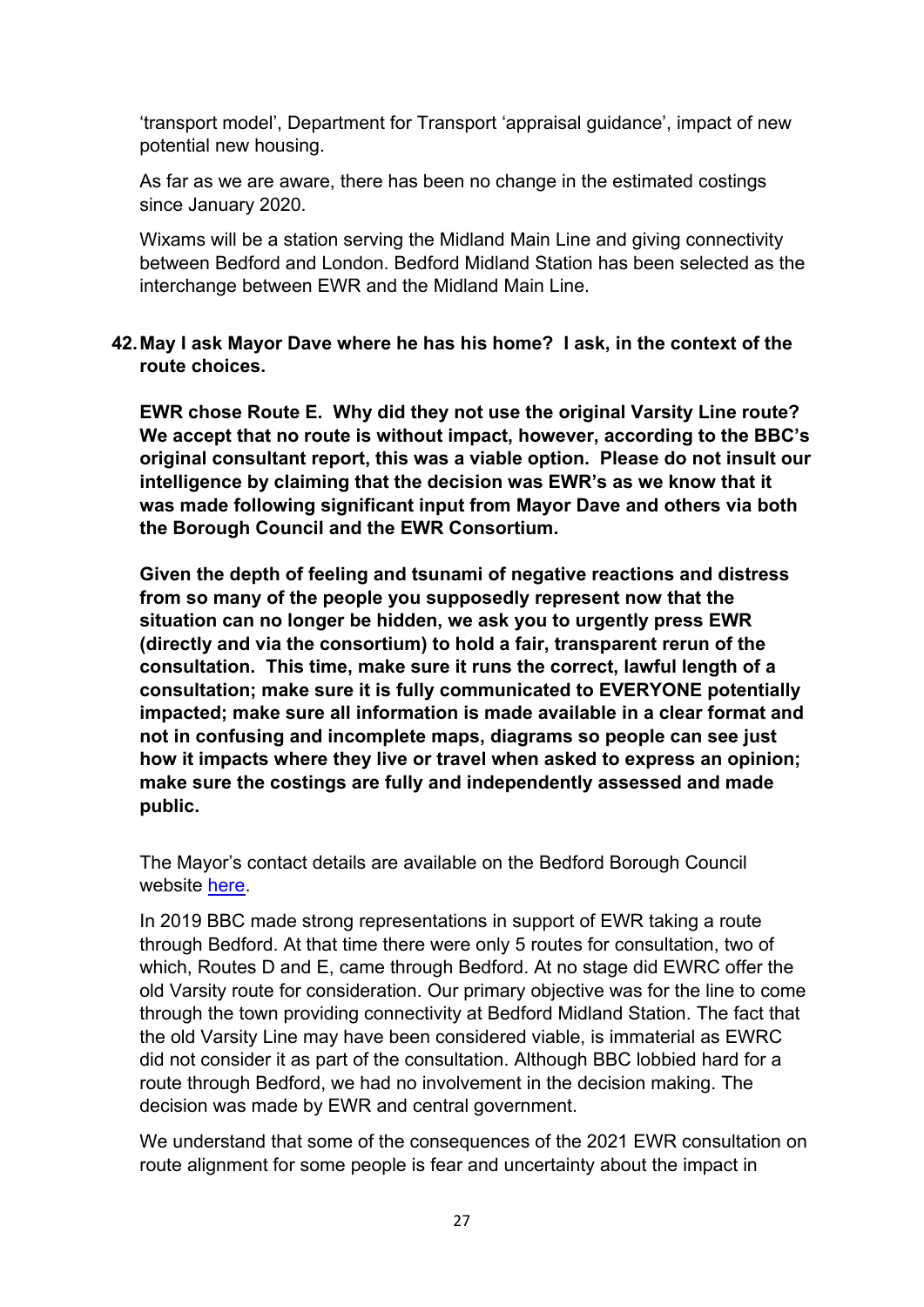respect to homes, disruption and on the environment. We are determined to work with EWRC and with residents to minimise the negative impacts of the scheme (and to maximise the positive benefits). We believe, for example, that it is possible to commission EWR without building an additional two-tracks to the north of the town. Such an approach would mean that fewer houses would need to be acquired. We also believe that with careful collaboration it may be possible to improve the environmental impact by re-aligning viaducts and shifting the precise location of the line to reduce impact on residents.

We agree that some of the maps in the 2021 consultation document are poor and with insufficient detail. We believe that the reason for the lack of detail is that much of the precise and detailed design of this line of route has yet to be undertaken. We recognise that such a situation presents us with some opportunity, because before the cost of expensive and detailed infrastructure design is undertaken we can engage with EWRC on matters such as alignment, and visual and environmental impact in order to produce a much more acceptable design to local residents. A design which allays many of the fears which have been created by the lack of detail in the current consultation.

As far as we are aware, the 2021 EWR Consultation has been widely publicised and a comprehensive range of documentation has been made available on the EWRC website and their Virtual Consultation Rooms. There is no reason for a rerun of the consultation.

**43.Why did the Borough Council give its support to Route E in March 2019 when no detailed Environmental Impact Assessment of the choice of Route E, and how Route E compares to Route B or other routes, had been undertaken or reported regarding environmental impacts of the routes in Bedford Borough?**

BBC acknowledges and agrees that the potential impact of EWR on the environment is of considerable importance. The duty to undertake an Environmental Impact Assessment (EIA) rests with EWRC as part of the Development Consent Order (DCO) process which is the planning approval process for Nationally Significant Infrastructure Projects (see link advice note 15 version 1.pdf (planninginspectorate.gov.uk) ). The next stage for EWR will be to undertake the requirements for the preparation of a DCO. We expect this to include a detailed EIA and we would expect to comment on the findings which will be publicly available.

**44.It is clear and obvious to anyone familiar with the locations impacted by EWR in Bedford, that Route E runs across an area of open countryside and rural villages, whereas Route B is located within an existing transport corridor (the A421) which is already developed for commercial activity. There can surely be no doubt at all that the environmental harms that would**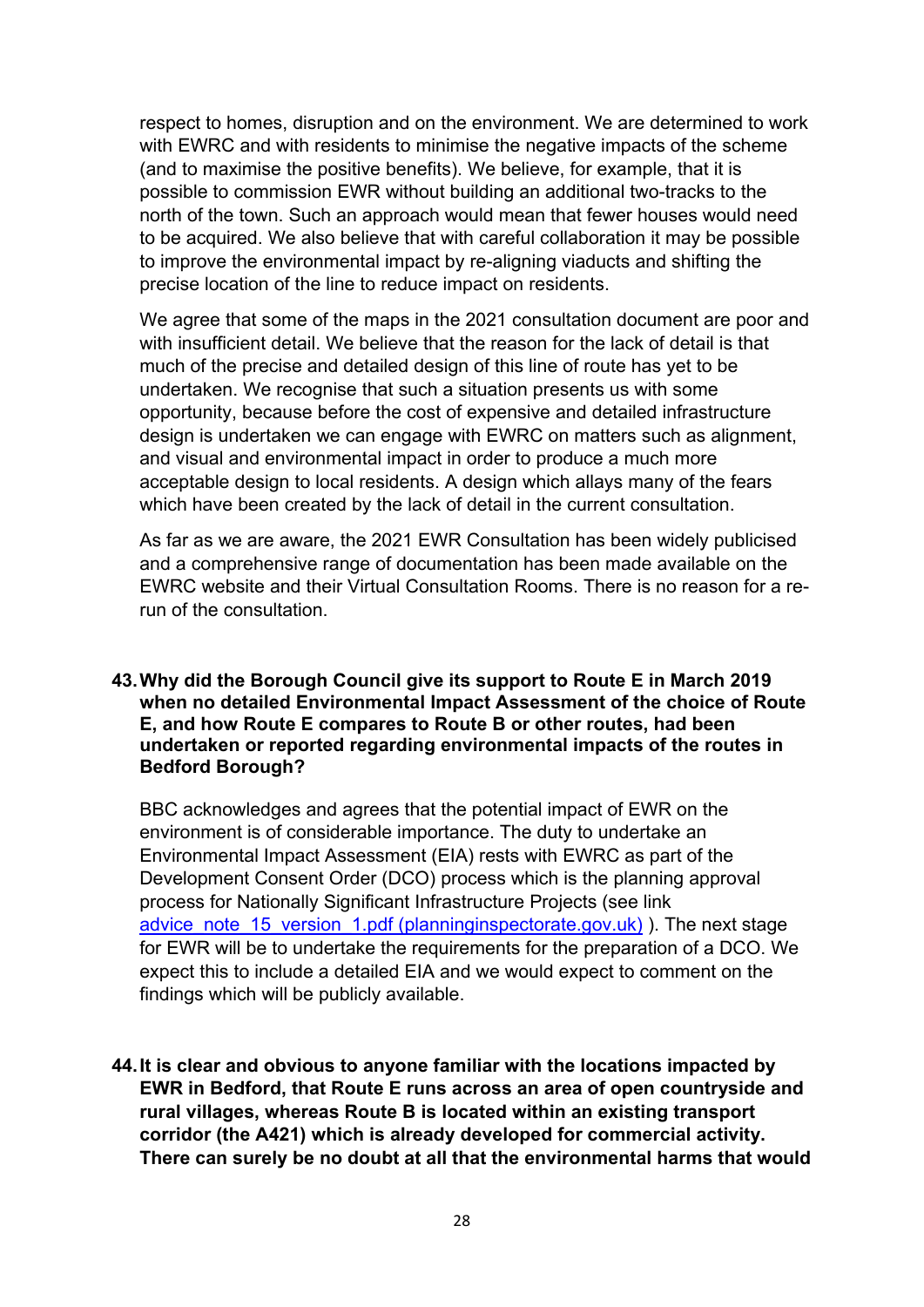#### **result from Route E very substantially outweigh any negative environmental impacts associated with Route B.**

It is longstanding Council policy to support a route through Bedford Midland. We believe that the economic benefits and the higher levels of connectivity provided by a town centre station will bring greater levels of prosperity to the town and Borough as a whole than a route which bypasses Bedford.

BBC acknowledge and agree that the potential impact of EWR on the environment is of considerable importance. The duty to undertake an Environmental Impact Assessment (EIA) rests with EWR as part of the Development Consent Order (DCO) process which is the planning approval process for Nationally Significant Infrastructure Projects (see link [advice\\_note\\_15\\_version\\_1.pdf \(planninginspectorate.gov.uk\)](https://infrastructure.planninginspectorate.gov.uk/wp-content/uploads/2014/10/advice_note_15_version_1.pdf) ). The DCO does not currently exist, and the next stage for EWR will be to undertake the requirements for the preparation of a DCO. We expect this to include a detailed EIA and we would expect to comment on the findings.

**45.EWR state in their consultation document that their prefernece is to use existing transport corridors rather than creating new ones. Can I ask that the Council would support this and reconsider the option of the south of the river line hence reducing the need to destroy the beautiful properties in the Poets area, remove the need to carve up extensive areas of pristine farmland, and give to Wixams the train line and station many home owners had expected when they chose to live there?**

The aim of the Council has been that EWR should connect with the Midland Main Line at Bedford Midland Station. The preferred route for government and EWRC is Route E which comes through the town and then takes a route from the north and then east of the town. We recognise the concerns that residents have in respect to the recent Consultation Document. We are determined to work with EWRC and with residents to minimise the negative impacts of the scheme (and to maximise the positive benefits). We believe, for example, that it is possible to commission EWR without building an additional two-tracks to the north of the town. Such an approach would mean that fewer houses would need to be acquired. We also believe that with careful collaboration it may be possible to improve the environmental impact by re-aligning viaducts and shifting the precise location of the line to reduce impact on residents.

Wixams will have its own railway station. The station will be on the Midland Main Line and will enable direct connectivity to London and Bedford. The development of Wixams is prompted by BBC but is not part of the EWR scheme.

**46.Perhaps the Council could explain how a potenetial route following a previous course with minimum change in elevation is cjeaper that a potential route that is longer and has considerably greater changes in elevation requiring signifcant engineering, the knocking down of homes, crossing flood plans, crossing the pathway of the gas pipline which**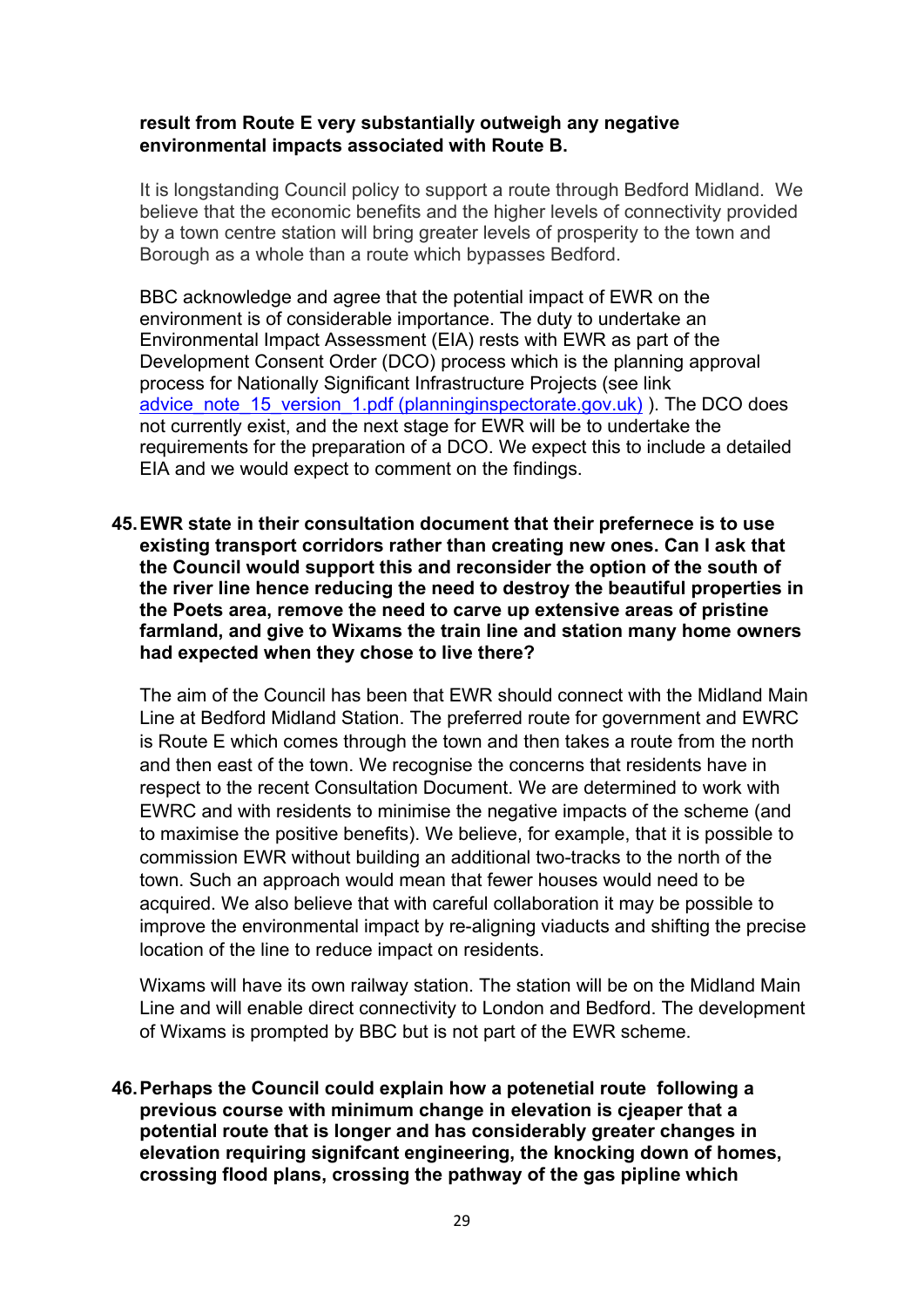#### **services London, that will involve considerable cuttings and bridges, road closures cutting off rural areas etc etc etc?**

We are not party to how EWRC has carried out its cost appraisals. The only information that we have in respect to costs are contained in the 2019 EWR Consultation Document, the 2020 EWR Preferred Route Option Report and the 2021 EWR Consultation Document. According to the Preferred Route Option Report, Route E was cheaper than Route B, C and D. The costs will be further refined depending upon which of the Route Alignments within Route E is selected.

Going forward, our primary focus is on ensuring that we have the appropriate level of detail required to engage with EWRC with a view to improving delivery of the project. We are keen to ensure that EWRC engage with local residents and that actions are implemented to minimise the disruption during construction and in subsequent operation.

# **47.Why were residents not directly consulted for their views by the Borough Council before BBC made their decision to support the Northern Route which at the time of the (flawed) 2019 consultation was considered more expensive and more technically challenging.**

In 2019, there was a six-week window from EWRC publishing their consultation document to the final date for the submission of comments. We concentrated our efforts on: publicising the consultation; preparing our own submission; and gaining consensus as a Council. There was little time to do much more. Even with the current 10-week consultation period it has been difficult to prepare and schedule public meetings, hear views and integrate those views into our thinking and formal feedback to EWRC.

Whilst the estimated cost for Route E in 2019 was the most expensive, Route D, which followed the same corridor through the Borough was no more expensive that Route B, and only marginally more expensive than Route C. It seems, then, that the greater expense of Route E versus Route D was, at that stage, to the east of the Borough area. Subsequently to the 2019 consultation period costs were estimated at 2019 prices as Route A: 3.6bn, Route B: 3.9bn, Route C: 4.3bn, Route D, 4.0bn, Route E: 3.7bn.

Any of the route corridor options put forward by EWRC in 2019 would have presented technical challenges. EWRC concluded that any challenges associated with route E could be managed satisfactorily.

#### **48.I do not agree with Route E. The best Route for Bedford is A, B or C. Economically and Environmentally these are clearly the best routes. A New Bedford South Station is the best solution for Bedford.**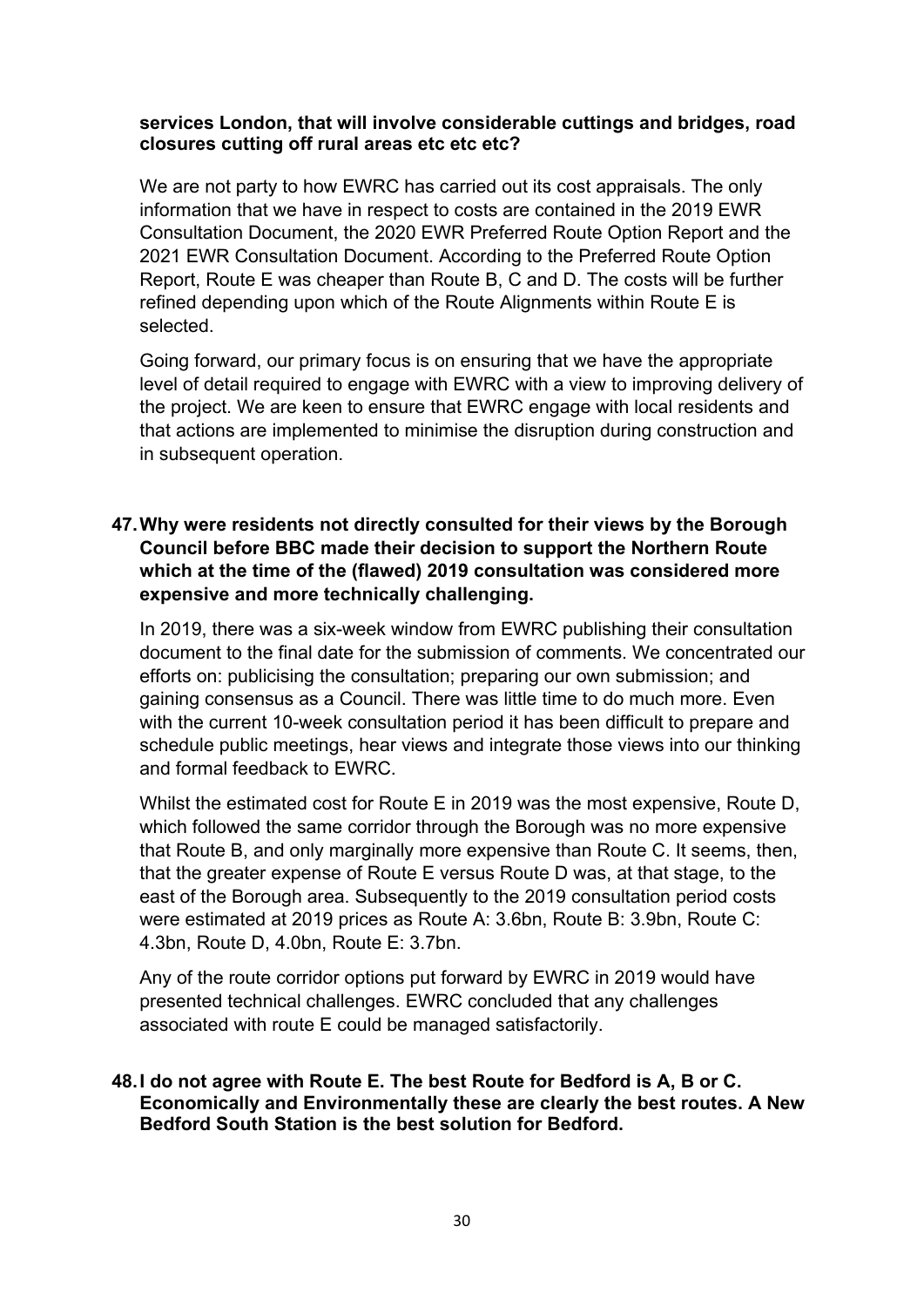We respect your opinion. We continue to believe, however, that the best outcome for Bedford is that EWR connects with the Midland Main Line at Bedford Midland Station. The EWR economic case favours Route E. We recognise that there will be an environmental impact of the works, but that would be true for any of the routes. We will work with local residents and with EWRC to minimise the impact during construction and in subsequent operation.

**49.Why given the cheaper, shorter, flatter, quicker route alongside the A421 have BCC chosen a route which destroys the north Bedfordshire countryside with deep cuttings, unsightly viaducts and destroying wildlife and homes? What is the obsession with coming through Bedford station and destroying people's homes and communities? How will that save Bedford town centre by people getting off to get a coffee to change trains? What evidence is there for this?**

The reason that we want EWR to connect with the Midland Main Line at Bedford Midland Station is because of the transformational impact of regeneration that is stimulated by such a transport infrastructure enhancement. The station redevelopment itself is likely to stimulate growth and further urban regeneration. There may be brownfield land around the railway which in conjunction with the station and EWR developments becomes viable to be repurposed.

The economic case for public transport investment is that better connectivity causes a spiral: whereby new businesses are attracted to the area; which encourages more residents; which increases economic activity; which drives prosperity; which makes the place an attractive location for businesses; which encourages more residents. The logic is probably no different than when the railways were built nearly 200 years ago. Locations with good connectivity grew and prospered. Locations with no stations did not really change.

The economic case is simply that with the improved connectivity, the whole Borough will benefit. Without the new connectivity somewhere else will benefit. Arguably, if the benefits are elsewhere, then over time there may be an economic drain from places that lack such connectivity. We believe that it is important to the future prosperity of Bedford that EWR connects with Bedford Midland Station.

The current EWR costings suggest that alternatives to Route E are, with the exception of Route A, more expensive.

We remain convinced of the benefits of EWR coming through the town. The challenge is to minimise the impact of them doing so. We believe that the Route can be built without taking additional land along the existing line to the north of the station. We will engage with EWRC to develop alternatives which reduce and preferably eliminate the requirement to compulsorily acquire properties in this area. We also understand the sensitivities of developing the route around the north of Bedford and towards the east. We will work with EWRC and residents to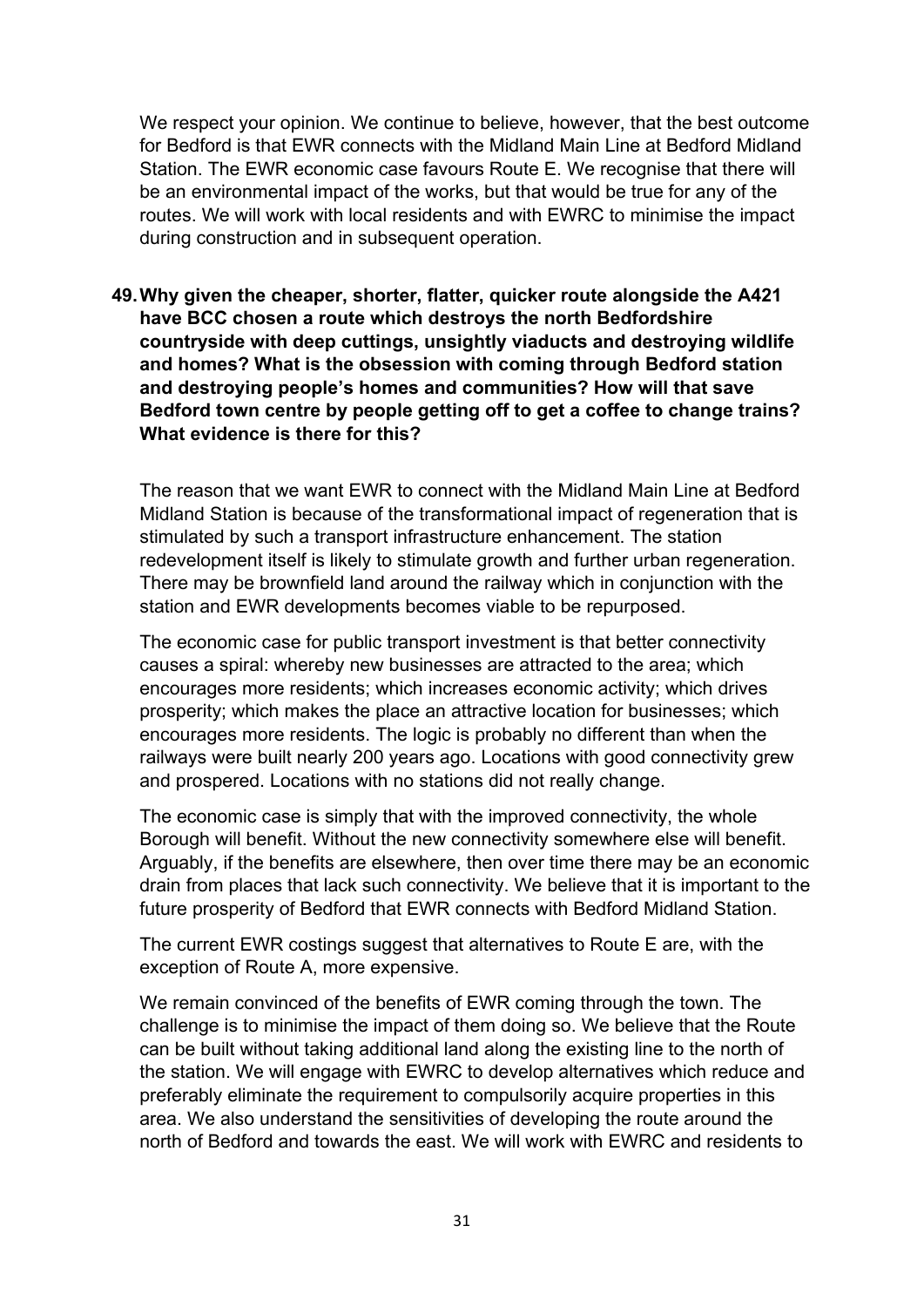develop plans to mitigate the impact of the construction work and the operation of the railway.

**50.Please can I have a meeting in person here, as soon as possible with a representative(s) to discuss why Route E has been chosen when it seems it was originally the most expensive, most geographically challenging and longer than the southern route. I have heard it will be a diesel freight train to cope with Route E's landscape which considering diesel is being phased out by the government I don't believe that can be true - please advise? Please can I ask not to receive a standard email I really am appealing for a visit. I am absolutely floored with shock that this could happen without any communication in such an idyllic location with wildlife in huge abundance. It will be a tragedy and a real loss of enjoyment for future generations.**

Whilst the estimated cost for Route E in 2019 was the most expensive, Route D, which followed the same corridor through the Borough was no more expensive that Route B, and only marginally more expensive than Route C. It seems, then, that the greater expense of Route E versus Route D was, at that stage, to the east of the Borough area. Further work was undertaken by EWR during 2019 which resulted in a reassessment of costs which resulted in Route E being the second strongest economic option against Route A.

The decision regarding diesel traction has nothing to do with the route choice. It is a policy decision which, has been made by EWRC and the Government. We are strongly of the opinion that the route should be carbon-neutral, preferably fully electrified, and we will continue to make this case to EWRC.

BBC acknowledge and agree that the potential impact of EWR on the environment is of considerable importance. The duty to undertake an Environmental Impact Assessment (EIA) rests with EWR as part of the Development Consent Order (DCO) process which is the planning approval process for Nationally Significant Infrastructure Projects (see link [advice\\_note\\_15\\_version\\_1.pdf \(planninginspectorate.gov.uk\)](https://infrastructure.planninginspectorate.gov.uk/wp-content/uploads/2014/10/advice_note_15_version_1.pdf) ). The next stage for EWR will be to undertake the requirements for the preparation of a DCO. We expect this to include a detailed EIA and we would expect to comment on the findings.

We are determined to work with EWRC and local residents to minimise the impact of the construction and operation of the railway.

**51.Can BBC advise whether it's preference for a northern alignment will lead to further development in the vicinity of Ravensden, including the encroachment of new housing estates and infrastructure associated with East West Rail (EWR). Does BBC have any aspirations for a northern parkway station to service the EWR route and to relieve congestion due to additional commuters travelling into Bedford Midland station?**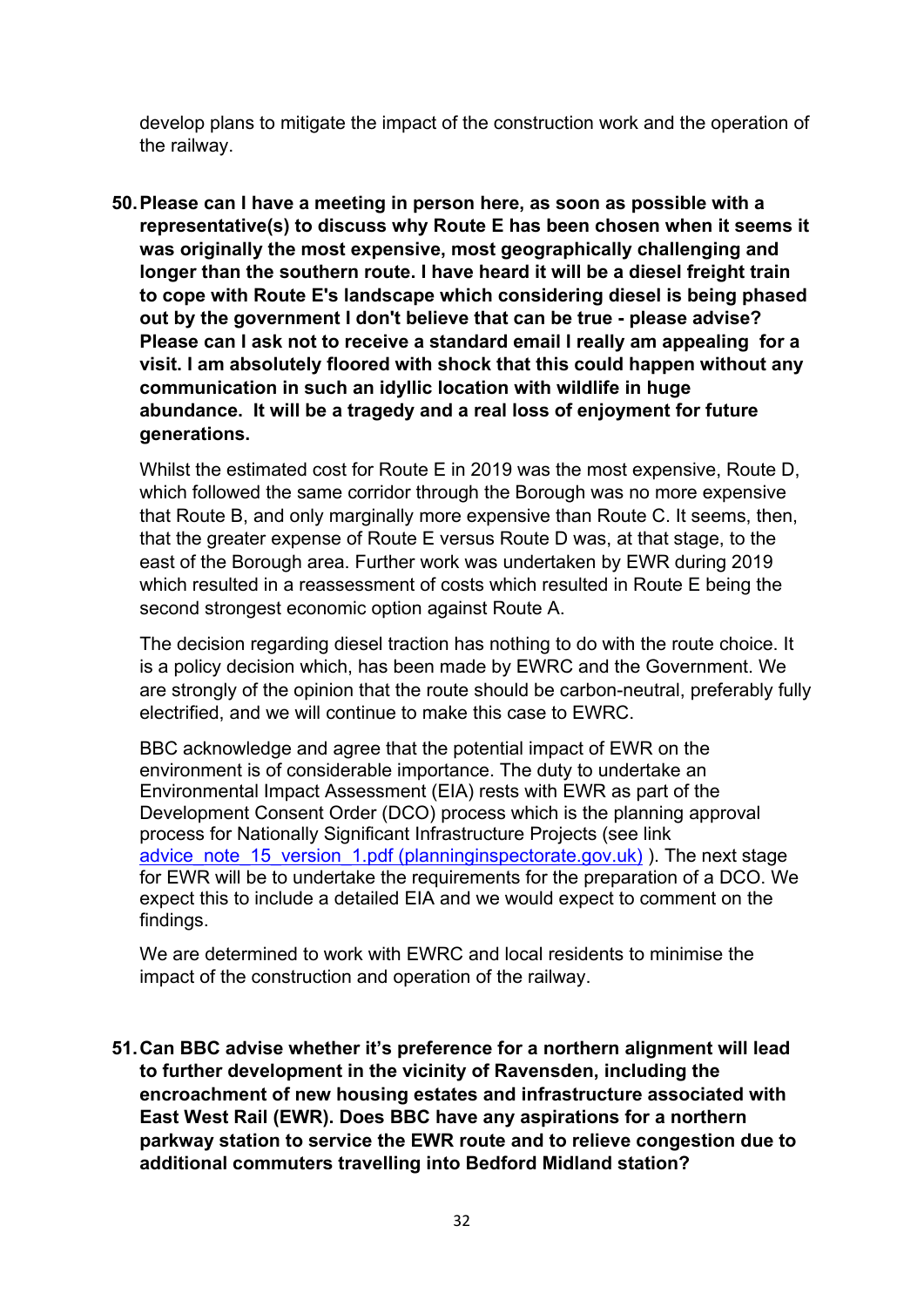The potential for developing land at Twinwoods in conjunction with a station on East West Rail was put forward in the Council's "Issues and Options" consultation on the next Local Plan in the summer of 2020.

The proposals since published by EWRC do not include a station at that location and therefore the draft Local Plan that is being consulted on in the summer of 2021 does not include development in this area as part of its emerging preferred strategy options.

#### **52.Why does the Council support a proposed route that would require substantial levels of earthworks, and infrastructure construction, in order to overcome the signifcant changes in gradient and the hilliness of the terrain, in contrast to the route south of the river that would follow this historic rail route that is largely flat and would require significantly less construction cost, time, and disruption?**

The aim of the Council has been for EWR to connect with the Midland Main Line at Bedford Midland Station. We believe that such connectivity will have the greatest positive long-term impact on the Borough and of the town. We recognise that the proposed route alignments will have an impact on residents and on the environment and we are determined to work with EWR and residents to minimise that impact. Judging by the relative costs of the different routes included within the EWR Preferred Route Options Report of January 2020, we believe that all of the routes would require considerable construction works.

We are determined to work with EWRC and with residents to minimise the negative impacts of the scheme (and to maximise the positive benefits). We believe, for example, that it is possible to commission EWR without building an additional two-tracks to the north of the town. Such an approach would mean that fewer houses would need to be acquired. We also believe that with careful collaboration it may be possible to improve the environmental impact by realigning viaducts and shifting the precise location of the line to reduce impact on residents.

**53.Why is the Council supporting the construction of a railway designed to run diesel locomotives given the UK government's legally binding target of cutting emission by 78 % by 2035 which is not long after this new route is due to start operation? Is it not more cost effective and climate conscious to future proof the railway by constructing at least and electrified route if not designing a route for hydrogen-fuel cell locomotives?**

We believe that the new East West Railway should be carbon-neutral. Our preference is that the whole line is electrified. We made this point in our response to the 2021 Consultation Document.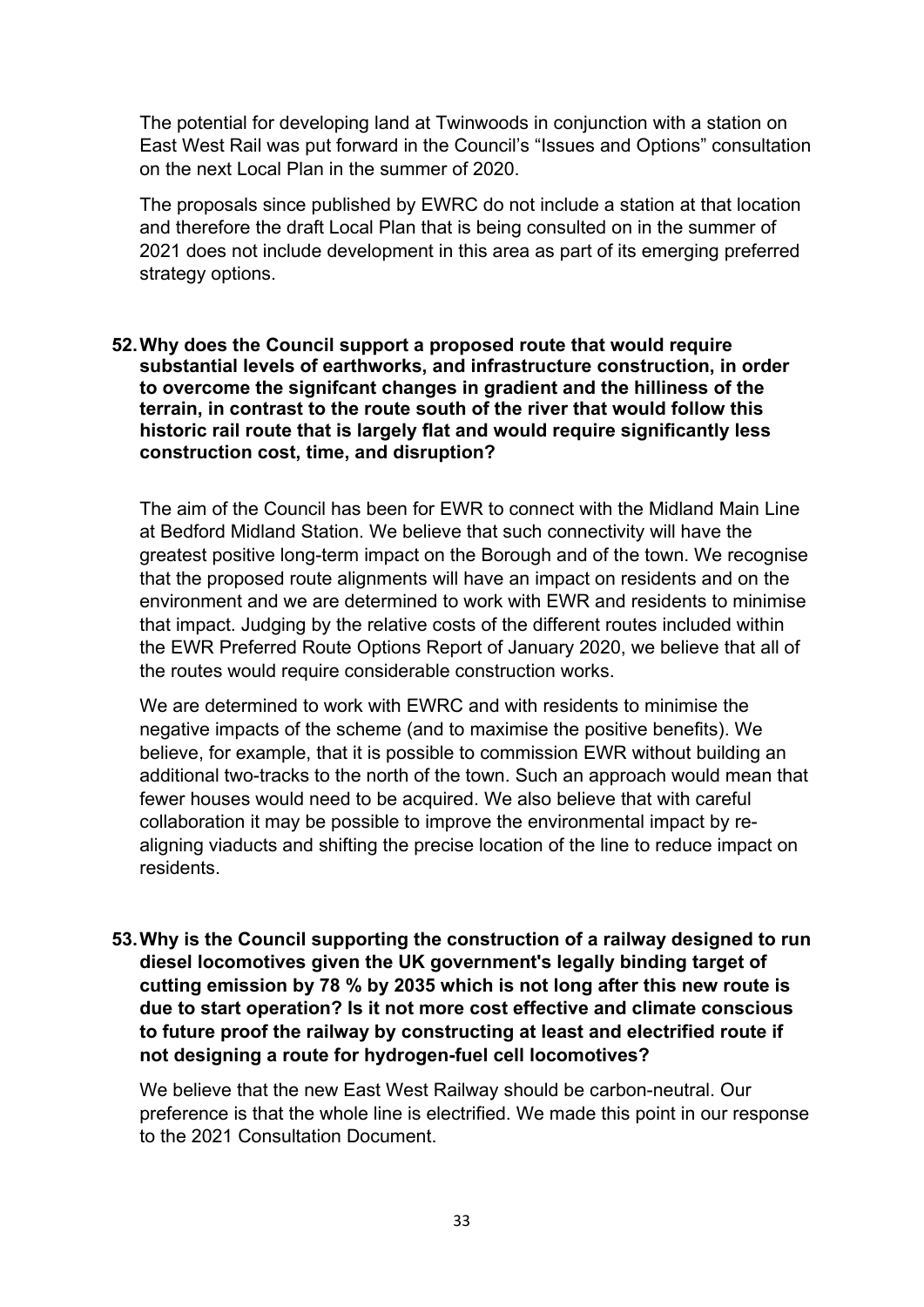**54.Can the Council clarify the purpose of this rail route, and how it will be operated? There has been recent information that has indicated that it will be used for 24/7 freight services, and yet the latest EWR Co. financial statements state the purpose of the railway is for passenger services to connect Oxford and Cambridge, and makes no reference to the use of the route primarily for freight.**

It is our understanding that the primary business case for this new railway link will be for passenger services between Oxford and Cambridge and locations along the line of route. Any railway has the capacity, though, for freight train operation. Freight trains are a greener alternative to HGV road traffic. It is understood that the proposed railway timetable schedule will include some 'pathways' for freight trains. The existence of the pathways does not imply that such trains will run, but they could run if there was an economic demand for them.

**55.It is frustratingly unclear in the EWR consultation document what is proposed beyond the urban area of Bedford. For example a great deal of detail is suggested for the Poets area, but then only a vague description of how the railway would negotiate the terrain once it would diverge beyond the existing railway line.**

We agree that the detail is sparse, but we have taken the opportunity to provide EWRC with our thoughts concerning how the impact of the railway might be minimised. More detail is required as to the precise alignment of the route, and the impact of infrastructure on the geography. We have made this point in our consultation response to EWRC. We would expect further consultation on the detail in due course.

**56.Finally, I would appreciate an explanation of why route E was preferred by Bedford Borough Council in 2019 as this seems the most environmentally damaging of the options and simply a massive detour for the east west railway. I gather the decision was made on the basis that this route E was considered to be more economically beneficial for the town as it would serve the central station. However, do you have clear evidence to substantiate this theory?**

According to EWR documentation, Route E generates the best economic return in respect to railway operations and is the second cheapest option to construct. The decision made by EWR and the government to select Route E would have taken these factors into account. We did not select Route E. We made representations as a result of the 2019 Route Consultation on the benefits of EWR connecting with the Midland Main Line at Bedford Midland Station. We believe that such connectivity will have the greatest positive long-term impact on the Borough and of the town.

The reason that we want EWR to connect with the Midland Main Line at Bedford Midland Station is because of the transformational impact of regeneration that is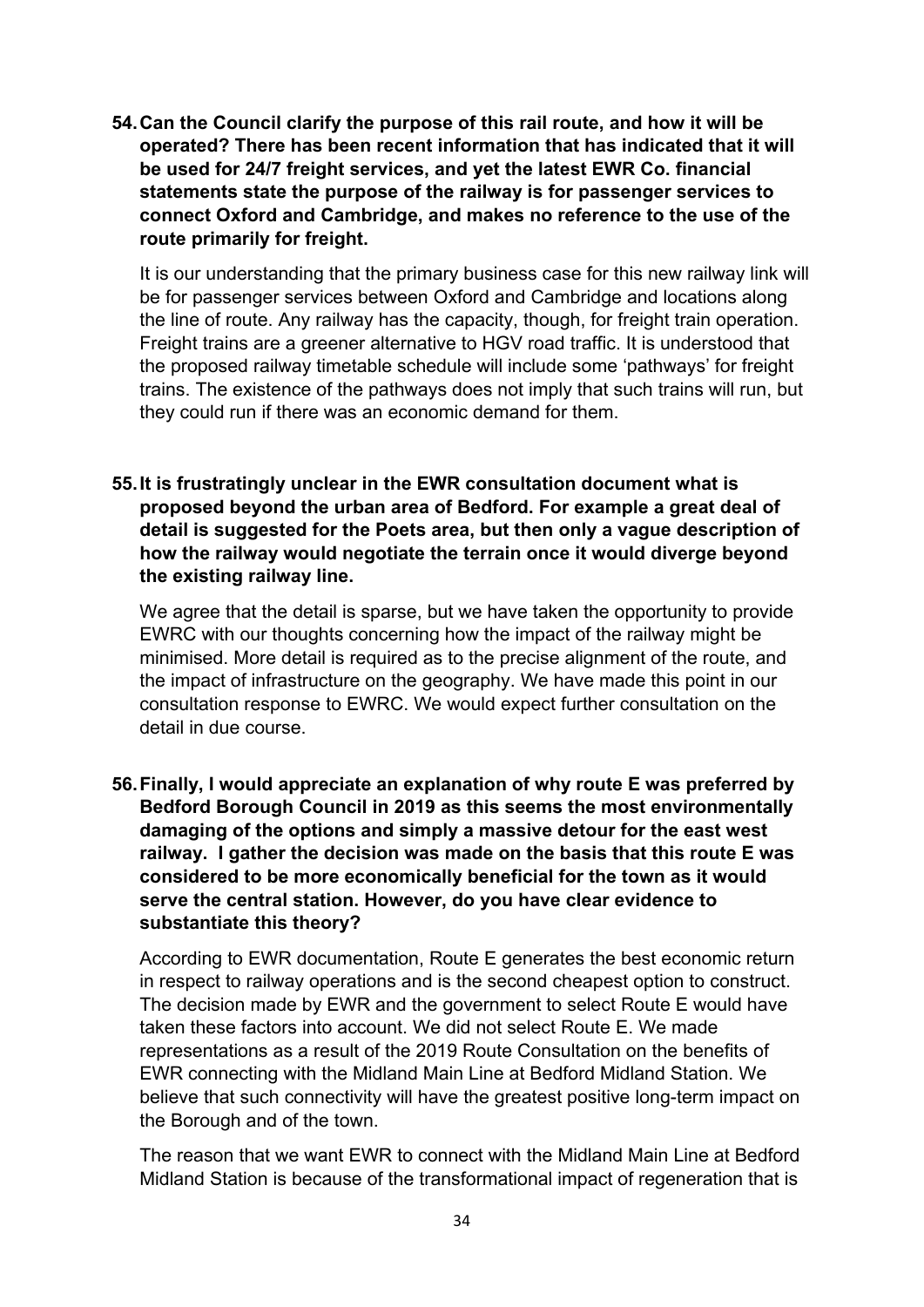stimulated by such a transport infrastructure enhancement. The station redevelopment itself is likely to stimulate growth and further urban regeneration. There may be brownfield land around the railway which in conjunction with the station and EWR developments, become viable to be repurposed.

The economic case for public transport investment is that better connectivity causes a spiral: whereby new businesses are attracted to the area; which encourages more residents; which increases economic activity; which drives prosperity; which makes the place an attractive location for businesses; which encourages more residents. The logic is probably no different than when the railways were built nearly 200 years ago. Locations with good connectivity grew and prospered. Locations with no stations did not really change. The economic case is simply that with the improved connectivity Bedford will benefit. Without the new connectivity somewhere else will benefit. Arguably, if the benefits are elsewhere, then over time there may be an economic drain from places that lack such connectivity. We believe that it is important to the future prosperity of Bedford that EWR connects with Bedford Midland Station.

We remain convinced of the benefits of EWR coming through the town. The challenge is to minimise the impact of them doing so. We believe that the Route can be built without taking additional land along the existing line to the north of the station. We will engage with EWR to develop alternatives which reduce and preferably eliminate the requirement to compulsorily acquire properties in this area. We also understand the sensitivities of developing the route around the north of Bedford and towards the east. We will work with EWR and residents to develop plans to mitigate the impact of the construction work and the operation of the railway.

**57.As one of the technically most challenging routes, and with the most gradient changes, Route E is going to be the least environmentally friendly to build (due to greater construction impact) and operate (due to increased track length vs other options, and associated consumption of diesel on gradient change). How will BBC mitigate these impacts for residents?**

Whilst the lengths of routes might differ and the precise combination of cuttings, embankments, viaducts and tunnel vary by route, all will have an environmental impact. Overall, Route E may be no more impactful than other routes. The approach to mitigation, therefore, is broadly similar whatever route is eventually chosen.

BBC believes that this route should be electrified, or if that is not possible some traction used which is carbon-neutral. We are particularly concerned that EWRC work with BBC and local communities to develop a Construction Management Plan which sets out in detail how EWRC and their contractors will operate. We are seeking more information on EWRC's proposals in respect of the proposed infrastructure so that we can understand what can be done to further mitigate the impact on the environment and communities.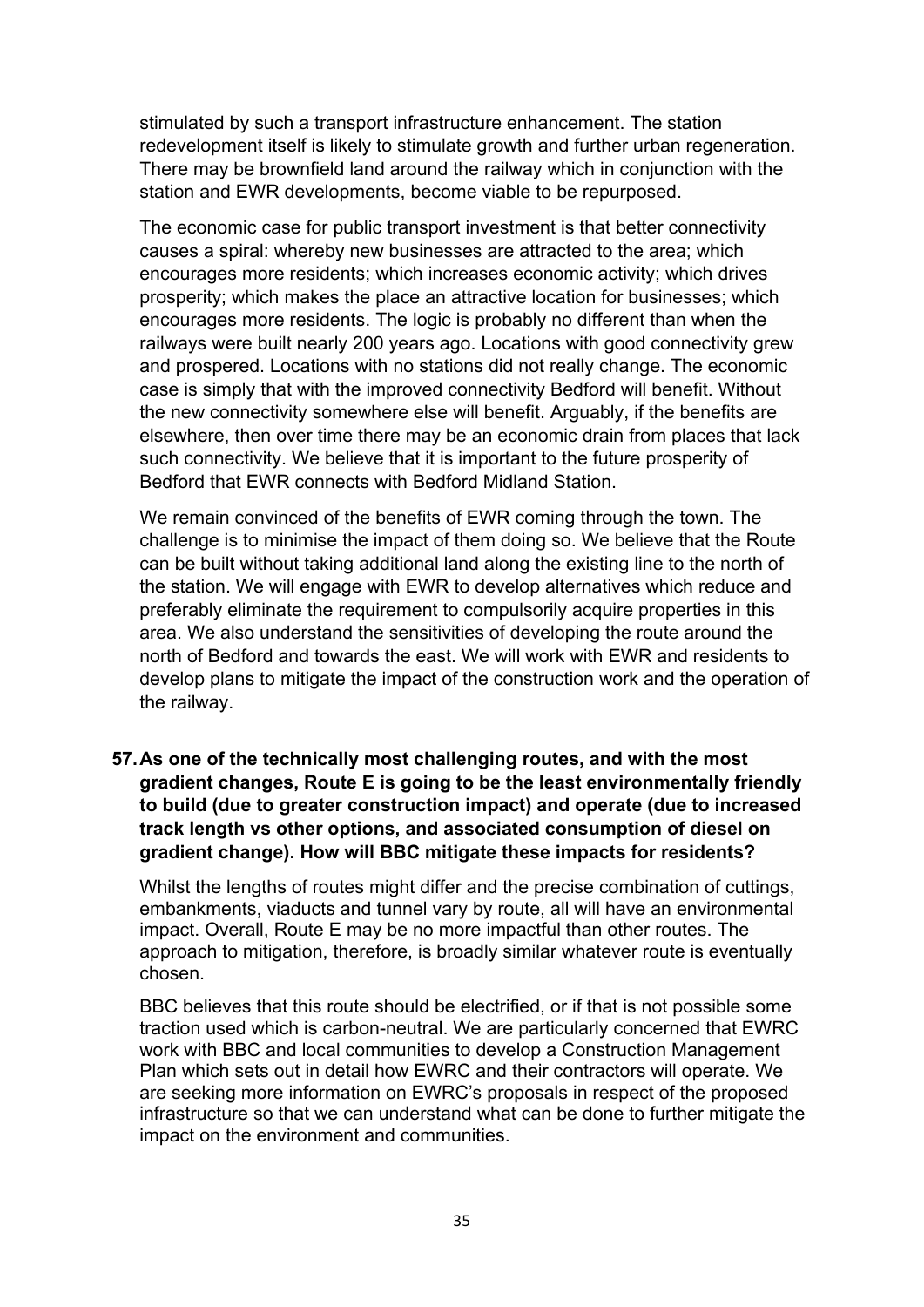#### **58.How many roads will be permanently cut off as a result of the route, and what will you be doing to support residents who are effected?**

We are not aware of any roads being stopped up and we will press for all current roads and accesses to remain open.

## **59.Why are Bedford Borough intent on damaging the health of local people by insisting on bringing the EWR route through the centre of Bedford because of the increase in pollution, traffic congestion and the total lack of present and planned road infrastructure?**

Constructing the East West Railway will enable thousands of current vehicle movements to be taken off the road and transferred to more environmentally friendly rail**.** Additionally, the construction of new stations at St John's / Stewartby / Kempston Hardwick and the Wixams is likely to reduce the need for passengers from the south and west of Bedford to drive into Midland station to access their trains.

**60.How could the general public be expected to come to an informed decision with the lack of proper and up-to-date information, poor quality maps and staff at the time unable to adequate answers at the time of the 2019 consultations? Bedford Borough Council appears not to have all the relevant information at the time of the consultation when they made their decision.**

The approach being followed by EWR is one of gradual refinement from a wider general scope with a range of possible options to a specific and focused preferred route and alignment. As the process continues and becomes more refined so the level of detail increases. There would be no point, for example, undertaking detailed bridge design work for four options that were ultimately to be rejected. For that reason, the initial work was based upon some top-level assumptions. As things stand there are still five route alignment options within Route E. Earlier in the process the cost of work would have been estimated and would have included a fairly hefty contingency to cater for uncertainty.

In respect to the Council's response to the 2019 Consultation process, our requirement was to support the route options which travelled through Bedford town centre (Routes D and E). At that stage of the consultation there was not a requirement for project details to be fully developed. It would have been impossible to do so given that the preferred route could still have a range of different alignments. The 2021 Consultation provides significantly more detail in respect to Route E and as a result we have responded to the Consultation with some detailed comments and requirements. Our main thrust is that we recognise that there is considerable more work required by EWR once they have selected the route alignment and we want to work closely with them and local residents to ensure that the precise route alignment, design and construction minimises disruption and environmental and visual impact.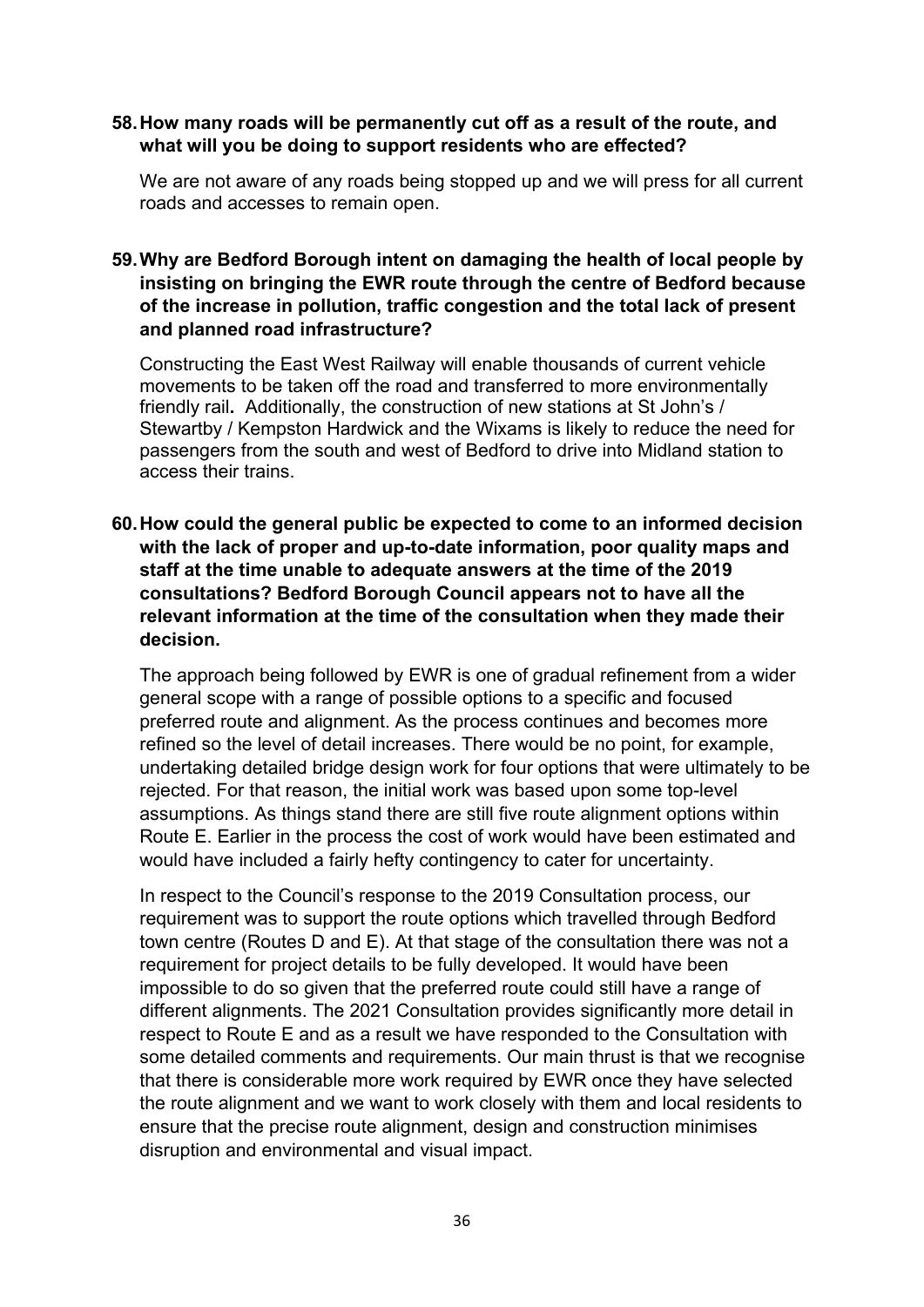**61.Why was Bedford Borough Council happy with choosing a route that would require viaducts, deep cuttings and embankments in prime countryside which would not only destroy the northern landscape but would impose much higher safety risks, rather than having a leveller route that the A421 corridor would provide? It would also require greater engineering feats.** 

The reason that we want EWR to connect with the Midland Main Line at Bedford Midland Station is because of the transformational impact of regeneration that is stimulated by such a transport infrastructure enhancement. The station redevelopment itself is likely to be a catalyst to growth and further urban regeneration. There may be brownfield land around the railway which in conjunction with the station and EWR developments become viable to be repurposed. We remain convinced of the wider benefits of EWR coming through the town.

The actual route was chosen by EWRC and supported by the Government. The January 2020 EWR cost estimates for all other routes with the exception of Route A exceed Route E. This relative cost comparison would suggest that irrespective of the route chosen significant engineering works would be required. Although Route E does require cuttings, viaducts and embankments, overall, it feels as though the scale of engineering works would be on par with the other routes. All railway infrastructure is constructed within strict safety regulations.

We understand that these works will have an impact on local communities and the environment. We are determined to work with EWRC and local residents to minimise the disruption during construction and operation.

## **62.Why are Bedford Borough Council only discussing the northern routes at local meetings when Cambridge are still discussing both northern and southern approaches?**

The consultation questions in respect of the route through Bedford Borough are both northern routes. We have therefore discussed which of these options is preferred by each Parish Council. Both northern and southern options are available for the route as it approaches Cambridge.

## **63.Why has the Mayor and Bedford Borough Council always insisted that the consultations and the final route selection is a Government and EWR decision when The Mayor and BBC have always championed the northern route and insist they are blameless.**

The Council has, for some time, believed that significant long-term benefits would accrue to Bedford and the Borough by EWR connectivity with the Midland Main Line at Bedford Midland Station. In 2019, when EWRC consulted on 5 possible routes, BBC took the opportunity to make a strong case for selection of one of the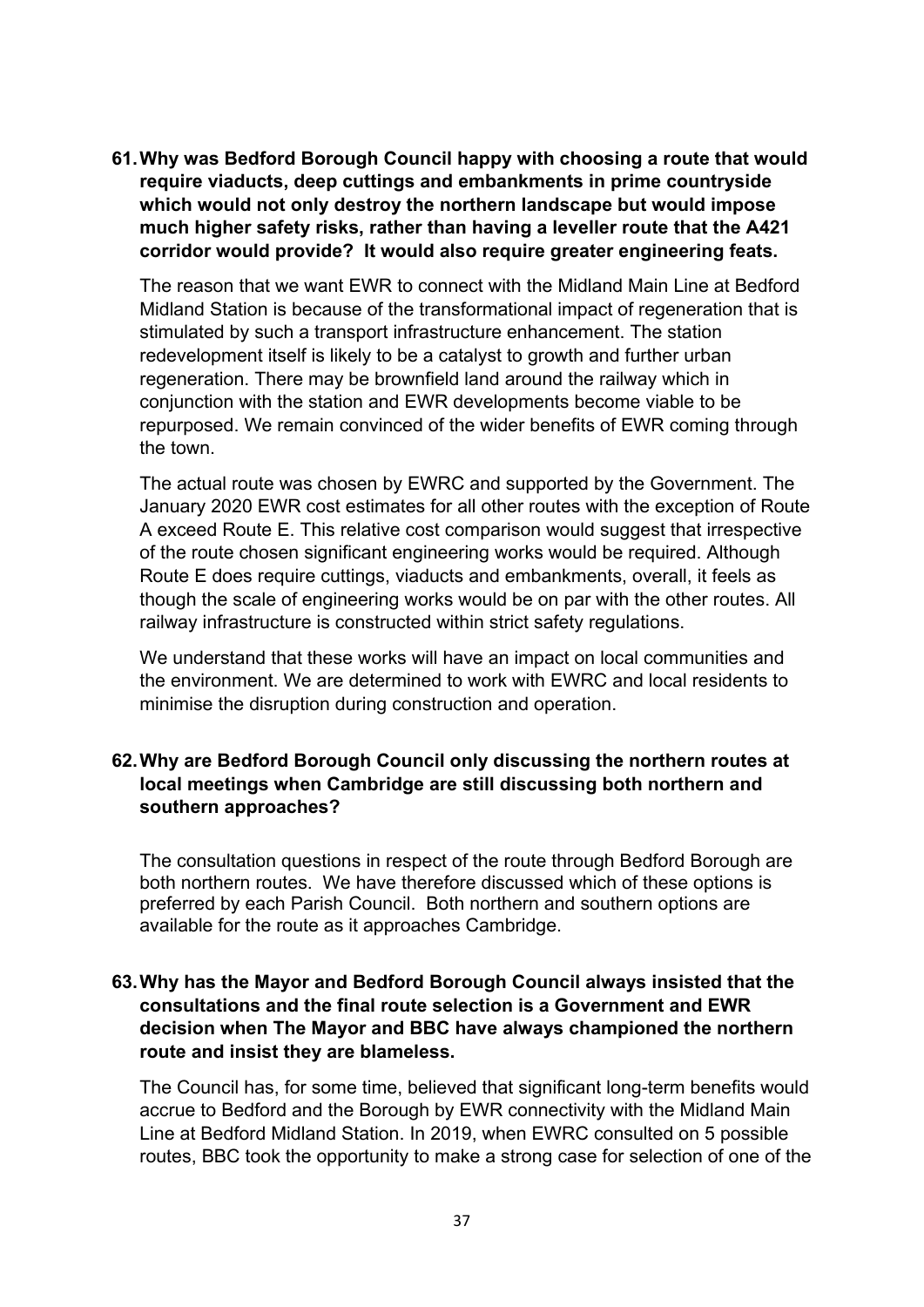options which came through the town. The decision on the route was made by EWRC and the government. BBC were not involved in that decision.

**64.The main question I have is "Why did this EWR Plan all change?".It would also be prudent to ask " Do any supporting Councillors, the Mayor and any other involved parties within the EWR consultation and planning process have any financial and / or other related ties to EWR that may be causing a Conflict Of Interest?". I think this would be a great question to ask, as there seems to be a complete refusal to listen to us residents of Brickhill, yet a solid backing for Ravensden staying un-touched by 'progress'.**

The shareholder in the East West Railway Company is the government. There are no other shareholders. The main question is for the EWR Co.The Mayor's Declaration of Interests is available at [mgConvert2PDF.aspx \(bedford.gov.uk\)](https://councillorsupport.bedford.gov.uk/mgConvert2PDF.aspx?ID=152&T=6) and other Councillors' declarations are also available on the Council's website.

In the 2019 EWR Consultation document, there was no preference on the route choice. For each route a number of opportunities, challenges, other considerations and costs were identified. This document also explained that costs were indicative and would be refined as work continued. By the publication of the EWR Preferred Route Options Report in January 2020 further work had been undertaken in respect to: the scope of works which drove the relative costs; updates in respect to the EWR 'transport model'; the Department for Transport 'appraisal guidance'; and the impact of new potential new housing developments.

EWRC took a more conservative approach to some of the original costs provided by Network Rail. The impact of these cost updates were to make Route E the second lowest capital cost (2019 prices) and only £0.1bn more than the lowest cost (range £3.9bn to £4.3bn) and indicated the highest net profit in terms of railway operations. As far as we are aware, there has been no change in the estimated costings since January 2020.

The Council took the opportunity, as part of the 2019 Consultation process to campaign for a route that enabled EWR to connect with the Midland Main Line at Bedford.

**65.The question I have for the public meetings please, and which I would also like questions 1 and 2 treating as an FOI request please: 1. Please detail and release ANY information received by Bedford Borough Council that at ANY time before August 2019 indicated that EWRCo or Network Rail had at ANY time proposed that a through-Bedford route for EWR could potentially require 6 tracks as it passed through the urban area of Bedford?**

**Please detail and release ALL the information that Bedford Borough Council received from EWR on 1st March 2019 in relation to the planned EWR route through Bedford.**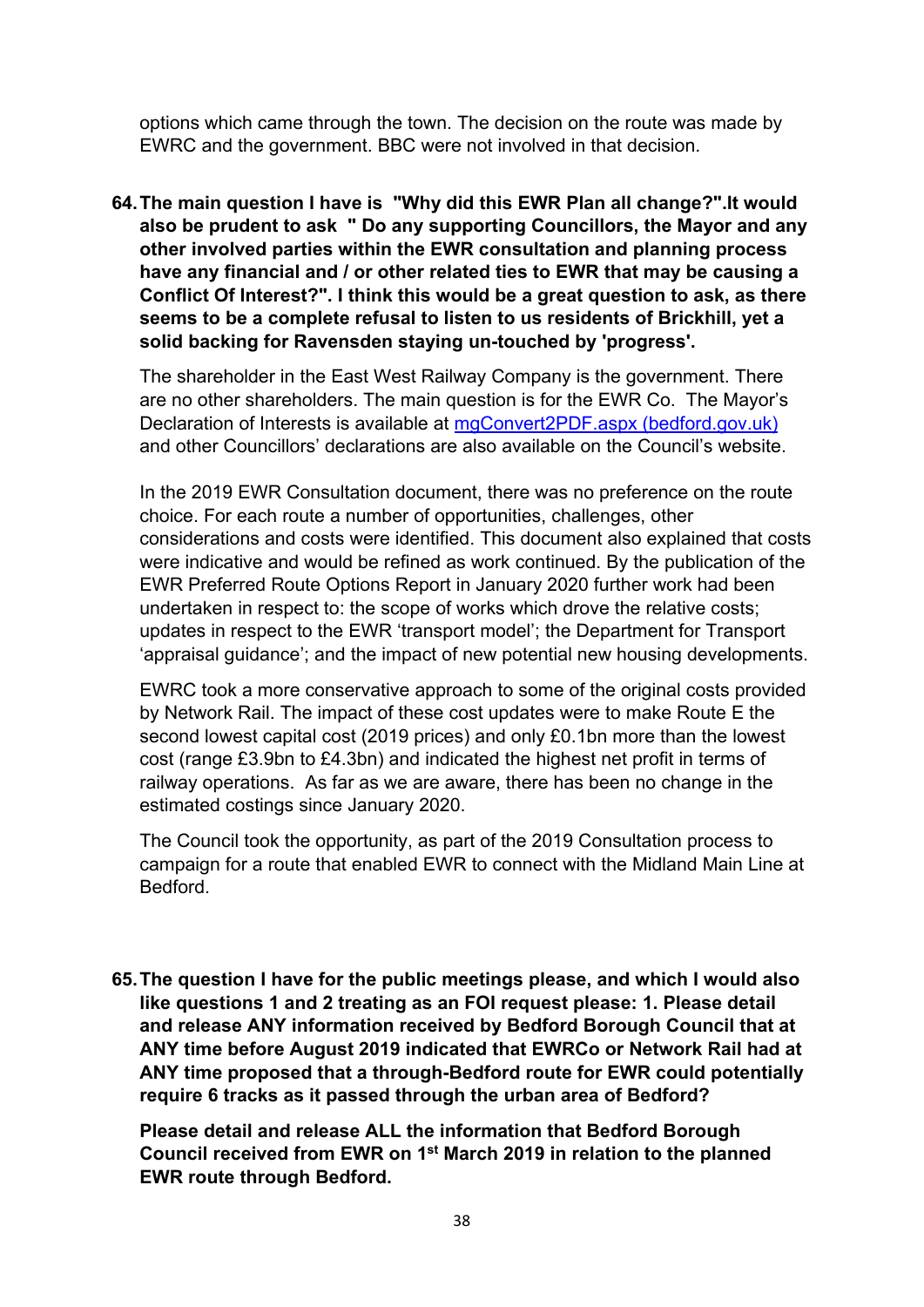Please use the appropriate FOI procedures [on this page](https://www.bedford.gov.uk/council-and-democracy/data-protection-foi-eir/freedom-of-information/)

**66.I refer to your Consultation Technical Report and the selection of Preferred Route Option E for the proposed route of East West Rail around the north side of Bedford. Option E will involve extensive cuttings in the vicinity of Cleat Hill . The cuttings will be in close proximity to proposed housing off the B660 and near Cleathill Farm and likely to have a detrimental effect. The proposed works will also involve the demolition of houses in Poets Corner which is a mature housing area. The route will also involve a major viaduct over the River Ouse and the A6 Paula Radcliffe Way and involve work to the recently improved Bromham Road Bridge. The two extra tracks will inevitably impinge on the station car park which is in great demand by commuters. It does seem to me that there is a strong case for a reconsideration or the route at Bedford and that a scheme involving trains entering and reversing from Bedford Station would be better and involve less works and disruption. I have spoken to some residents living in the vicinity and they concur with my views. I appreciate that it is late in the day but think that it would be worth consideration. Is this something that could be considered at this stage or has it already been considered?**

We understand that some of the consequences of the 2021 EWR consultation on route alignment for some people is fear and uncertainty about the impact in respect to homes, disruption and on the environment. We are determined to work with EWRC and with residents to minimise the negative impacts of the scheme (and to maximise the positive benefits).

We believe that the new railway can negotiate Bedford without requiring the construction of any additional tracks. We have made this case within our response to the EWRC consultation document. If the railway can be delivered without the need for additional tracks then there should be no requirement to compulsorily purchase additional land in this area. We also believe that improvements are possible in the design around Clapham to reduce the scale of the viaduct and to limit the impact on Paula Radcliffe Way. We aim to engage with EWRC on these and other matters with a view to minimising the impact of the railway on local residents and on the environment.

**67.Excerpt from Clapham Parish Council minutes 19th March 2019 https://clapham-pc.gov.uk/.../Minu.../2019\_03\_19\_minutes.pdf '7. REPORTS:- a) East West Rail briefing 05.03.19. Chair had attended and tabled booklets detailing the 5 route options from Bedford to Cambridge. Two of the options would pass between Clapham & Bedford via Bedford Midland, three would go to the south of Bedford via Wixams or a new station. CPRE favoured route (b) to the south and Bedford BC preferred a northern route. If one of the northern options were chosen a large viaduct would be needed to carry the line past Clapham and Chair had expressed**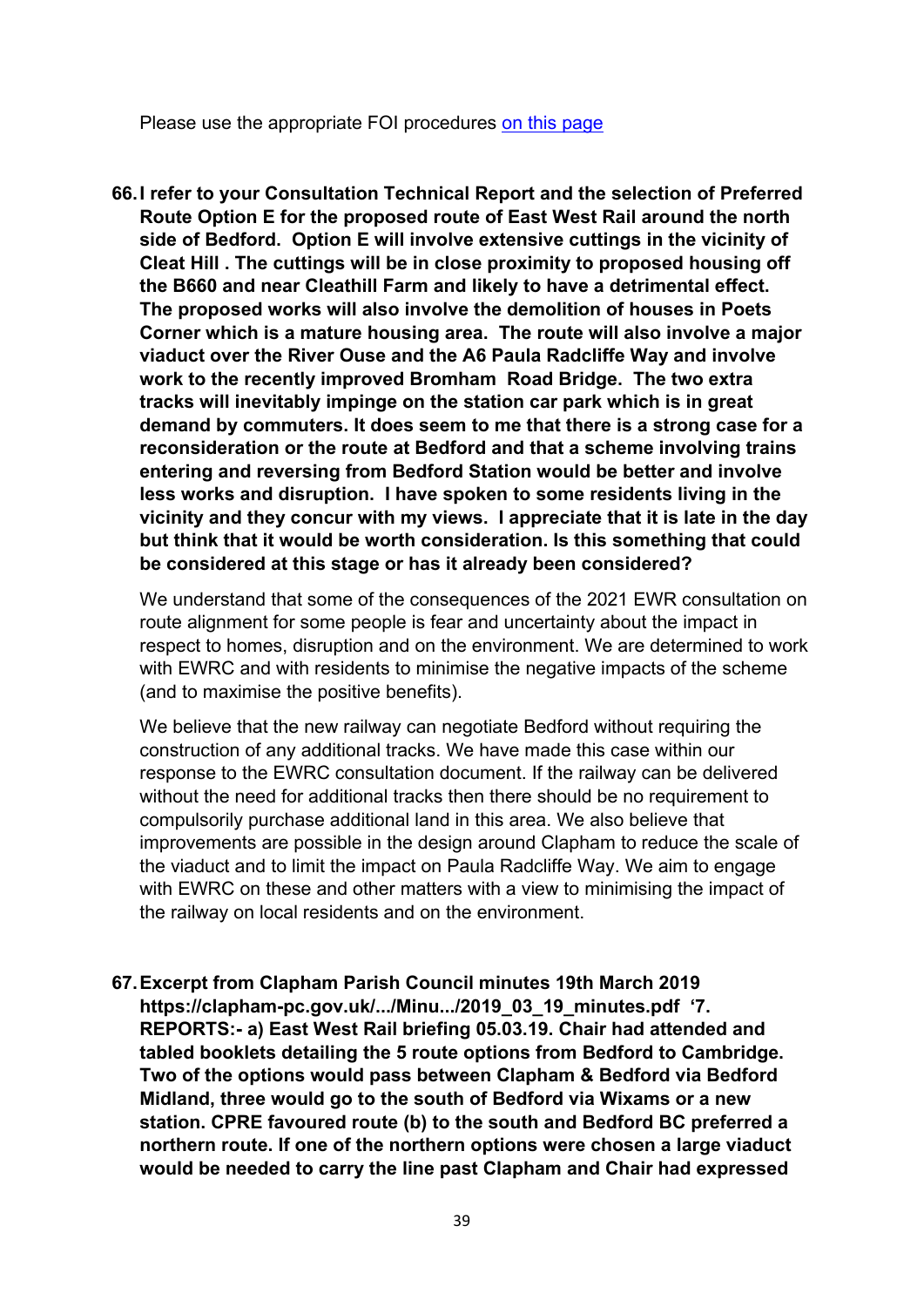**concerns about the impact on the community especially as green space was already being lost to housing. Parking and congestion would be more easily resolved at a new southern station but Cllr. Walker noted that improvements to Bedford Midland, including a multi storey car park and extended platforms, would be funded by Bedford BC thus reducing the cost of the northern routes. '**

**Please firstly confirm that this is true and then answer the following.** The Council is not contributing any of its own funds to the redevelopment of the station. We submitted a separate bid to central government asking for £6.25M to be allocated to the provision of a top-quality public square outside the new station. We have recently heard that this bid has been successful and we have been awarded 90% of the funding we asked for. At this point, the Council is still considering what this means for the Bedford Midland Station, but please note that this is additional funding for the scheme and is not at the expense of normal Council expenditure.

## **68.Does an analysis exist of BBC's choice to head north out of Bedford? Where do you draw the line? If you need 25 viaducts to head north to keep the station would that still be the preferred choice?**

East West Rail Company selected Route Corridor E as their preferred route in January 2020, supported by the Government. EWRC has explained their choice of corridor selection in this [document.](https://eastwestrail-production.s3.eu-west-2.amazonaws.com/public/MediaObjectFiles/a72dbd2d81/Preferred-Route-Option-Announcement-Preferred-Route-Option-Report-v2.pdf) The cost and engineering challenges of selecting route E have been considered by EWRC in coming to this decision.

#### **69.We are writing to express our concern over the proposed East West Rail link passing through the Bedford area. Here are some points for consideration:**

**1) The Covid 19 pandemic has caused a sea change in work travel (significantly more employees working from home), and retail practises (ie a huge transfer to online shopping). A new survey needs to be conducted into people's future travel habits/requirements to establish if this railway is really necessary, and not a future costly white elephant.**

**2) Environmental impact. The preferred option E looping north around Bedford will significantly affect the wonderful countryside in the Clapham, Renhold, Wilden area.**

**Electrification requires unsightly overhead supports which will be very visible, as is already apparent with the new electrification recently installed on north /south lines. Also the proposed viaduct near Clapham (if this is favoured) would be a huge eyesore and a very costly engineering challenge. The alternative of putting a tunnel through to Clapham Green also presents problems as there is frequent flooding in this area.**

**3) Has hydrogen power been considered (although less efficient currently than overhead electric), as technology in the coming decade may provide a better solution ?**

**4) Any rail route should follow existing travel corridors, ie the A421 around**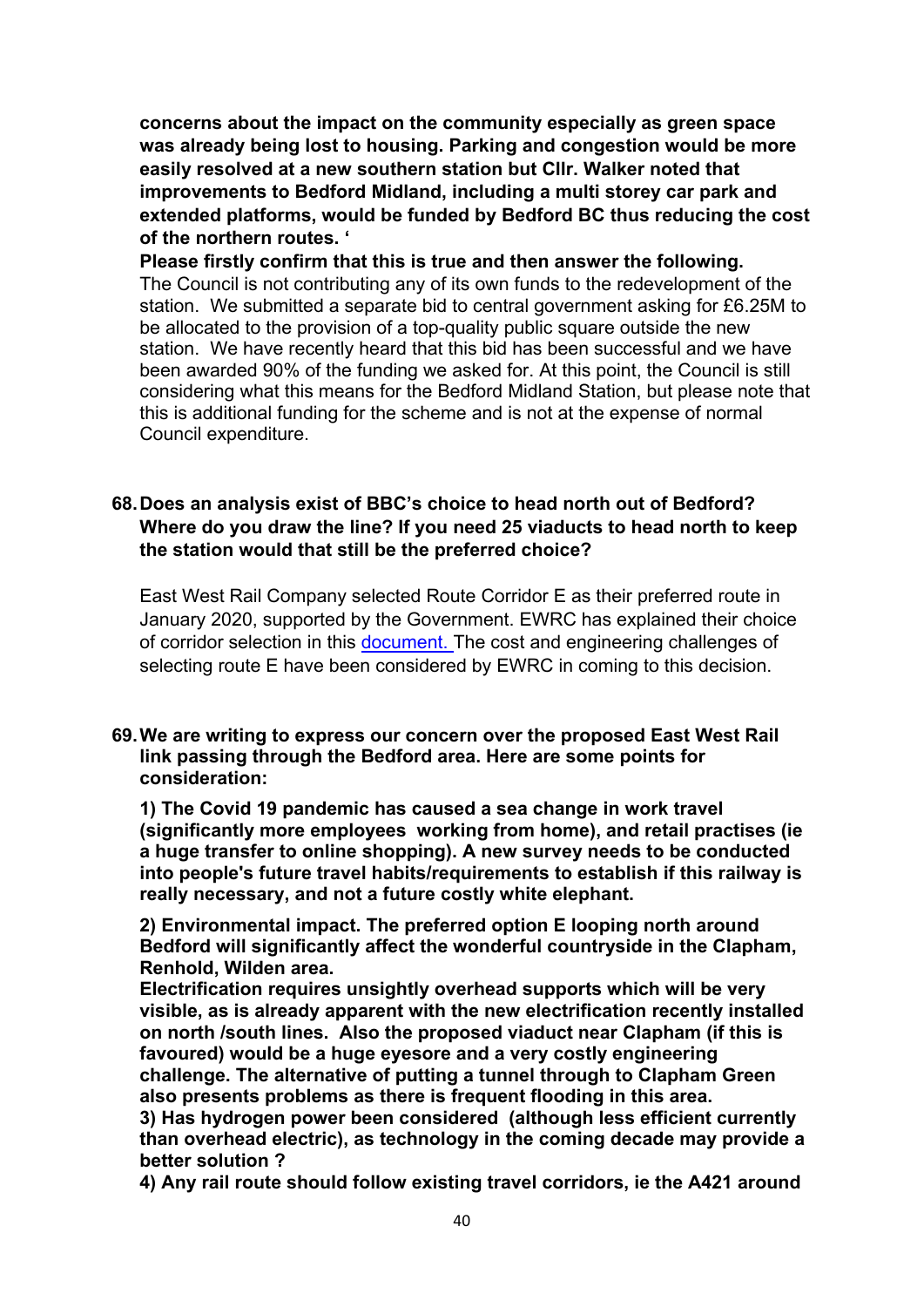**the south of Bedford, and avoid devastating virgin land at all costs. This east west route would also avoid freight trains travelling through Bedford town. A T junction could be set up to just route passenger trains north into Midland Road station.**

**We hope these points are taken into consideration.**

Thank you for your points which are addressed in turn,

- 1. The impact of Covid is being considered across all sectors, not just transport. A review of benefits will need to be conducted by EWRC, in relation to the whole route, taking account of the Covid impact, prior to submission of its updated business case to the Government for funding approval.
- 2. We recognise the very special nature of the landscape around Clapham, Renhold and Wilden and have proposed to EWRC that every effort should be made to consider tunnelling on the approach to Clapham. We will continue to press strongly for that outcome. We also recognise that construction will bring with it the risk of disruption. We are wholly committed to ensuring that EWRC understand the issues at stake and that together we develop a plan to minimise the impact of construction.

We also want to work closely with local communities and EWRC to minimise the environmental impact by design. Whilst it is true that the railway will have some impact, we are hopeful that by exploring the options carefully and utilising new techniques, where appropriate, EWRC will be able to deliver a railway through the area which in due course is seen to be a part of the rural environment in the way of many existing railway lines across the country.

The construction of a new railway line should not, of itself increase the risk of flooding. Unlike a tarmac road, a railway line is constructed on permeable material and therefore rainfall is likely to be absorbed rather than contribute to runoff. EWRC is likely to pay special attention to ensuring that construction works do not disturb existing watercourses, and will install flood mitigation in accordance with UK legislation where necessary.

- 3. BBC is pressing for electrification for the whole of the East West Rail line. The Government has confirmed that it is currently considering the case for either full or partial electrification. Partial electrification would involve operation of battery or hydrogen trains that would also take power from the electrified wires.
- 4. EWRC selected route E on a number of criteria and the background to the decision can be found [here.](https://eastwestrail-production.s3.eu-west-2.amazonaws.com/public/MediaObjectFiles/a72dbd2d81/Preferred-Route-Option-Announcement-Preferred-Route-Option-Report-v2.pdf) Any of the proposed routes would need new structures and earthworks to cross the existing built and natural environment.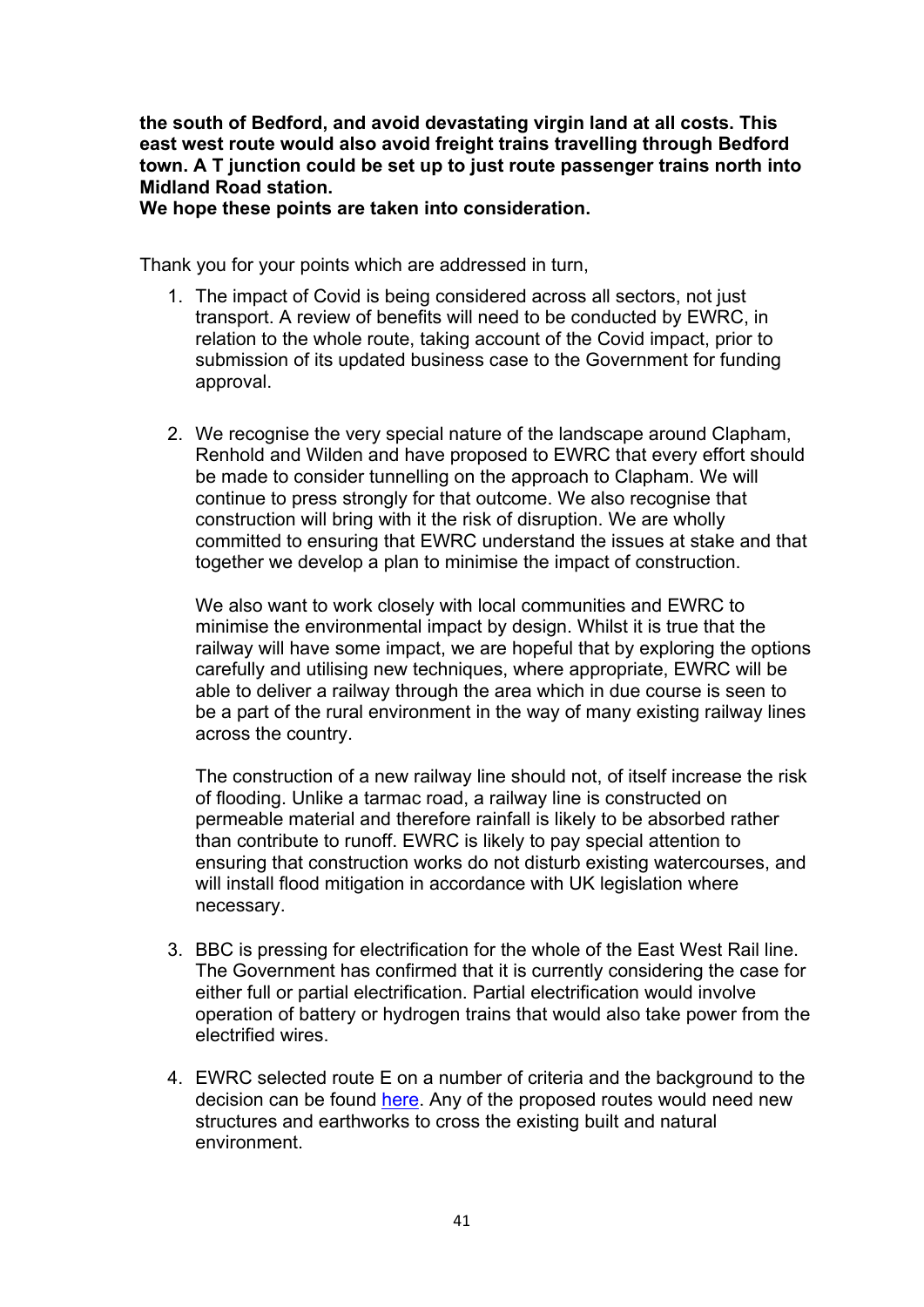Rail freight traffic already runs through Bedford town centre – up to two trains per hour in each direction on the Midland Main Line. Some of this travels through at high speed.

Paragraph 3.10.1 of the Consultation Technical Report from the East West Rail Company states that "EWR is being designed to maintain current capacity for freight trains on the existing railway and the design is considering the potential for future growth in demand for rail freight both as a result of, and independent of, EWR." The current capacity is stated as nine trains per day accessing the line from the Cambridge direction, and five on the Marston Vale Line.

There can be no quarantees of freight usage in the future as the railway network as a whole will evolve as time progresses. All we can say at the present is that there are no proposals for additional freight paths to be created at this time.

**70.The approval of the Bedford River Valley Park in 2013 appears to have been a deliberate plan by Bedford Borough Council to block the use of a southern route option, either along the old "Varsity Line" or the A421 transport route corridor by the East West Rail Consortium prior to the 2016 Route Corridor consultation work which started in 2014. That directly influenced the ridiculous route option in the 2019 Route Option Consultation, including to running north parallel to the A1 through Great Barford on Route B. The A421 already crosses through the Bedford River Valley Park and the Great Ouse flood plain on a viaduct over a "brown field" former gravel pit.**

**As a Bedford Borough Council representative on the East West Rail Consortium when did Councillor Michael Headley first become aware of the potential route and when was it ever discussed at a Full Council Meeting prior to 2019?**

East West Rail Company selected Route Corridor E as their preferred route in January 2020, supported by the Government. EWRC has explained their choice of corridor selection in this [document.](https://eastwestrail-production.s3.eu-west-2.amazonaws.com/public/MediaObjectFiles/a72dbd2d81/Preferred-Route-Option-Announcement-Preferred-Route-Option-Report-v2.pdf) The cost and engineering challenges of selecting route E have been considered by EWRC in coming to this decision.

The Council remains committed to development at Bedford River Valley Park which is included as a saved policy in the Local Plan 2030.

Cllr Headley has led on railway matters for several years, and has represented the Council on the EWR Consortium since 2012. Cllr Headley is the Portfolio Holder for Finance, but has other responsibilities, including rail matters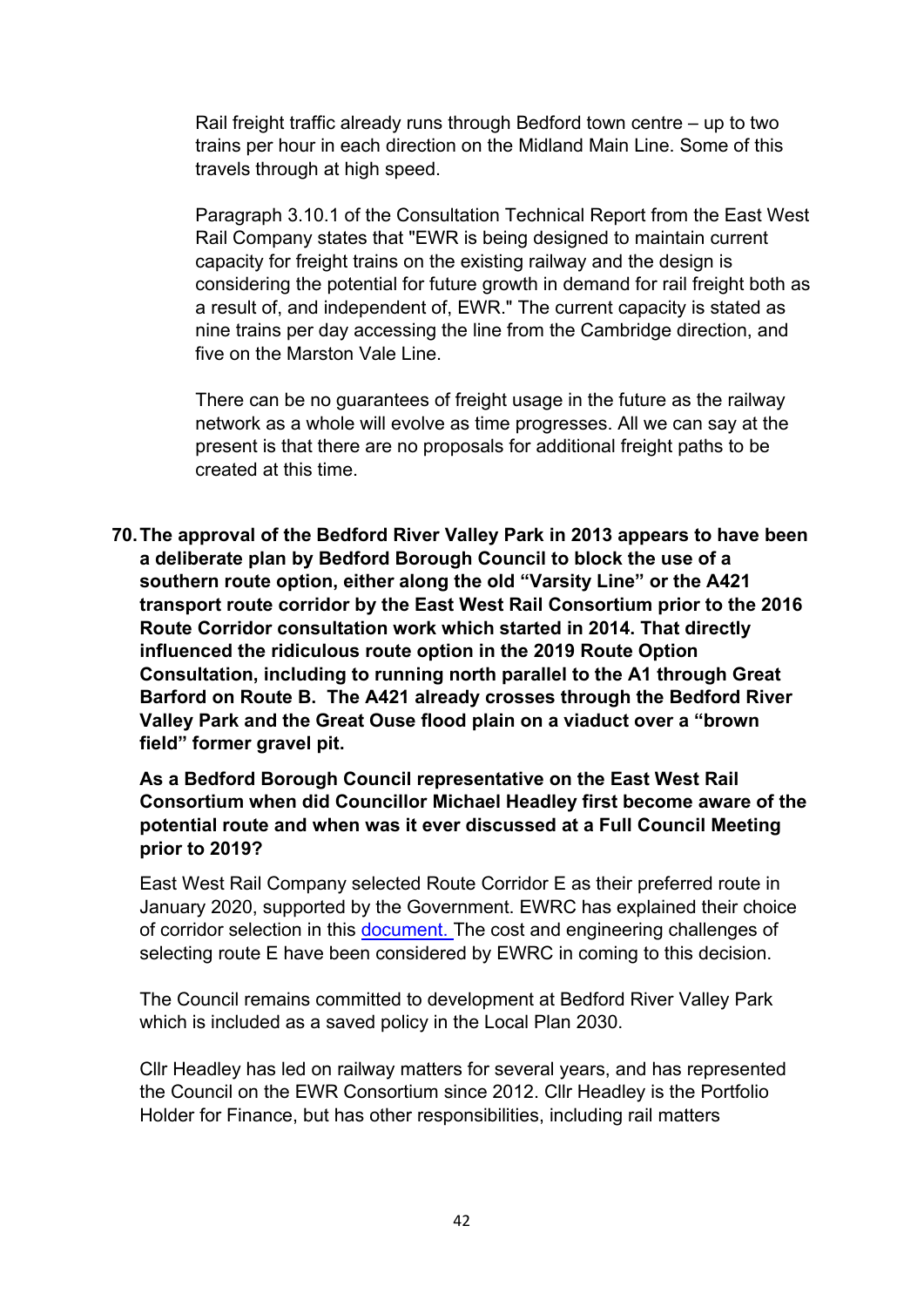**71.Please can you help the people of Wilden?** 

**The choice of the Northern route ( Alignments 1,2 and 6) will affect farms, residents, those driving through the village and walkers. It will mean the closure of two roads which come into the village ( Shrubbery Lane and Chequers Hill). It will be very close to the village hall ( 100 metres). It will mean the destruction of houses e g Rose Cottage and badly affect farms and footpaths. Has the cost of all this really been taken into account? The disruption, noise and mud generated in the construction will be immense and when it is built there will be diesel freight and passenger trains 24/7 affecting residents.** 

**Please promote the Southern Route (Alignments 8 and 9) which will avoid the above and have very little effect on any village. This southern route will run north of Renhold and will affect a wood and not much else. The people of North Bedfordshire are very upset by these plans because it will mean the destruction of a lovely part of the countryside around Bedford. A better route altogether would have been to have the railway along side the A421.**

**Please support the people of Wilden in their fight for the southern route which will reduce the destruction of the village and village life.**

BBC is not the decision-making authority in respect to which route is chosen for the Oxford to Cambridge route. We have responded to the EWR consultation document, and our route preference based on the current information supplied is alignment 1 (dark blue), followed by alignment 6 (light blue) if a Cambourne South station route is chosen.

We recognise, though, that the proposed Northern route options pass very close to the village of Wilden. If any of the northern alignments were chosen, we would propose that the alignment is altered to run somewhat further to the north of the current planned position. Such an alteration would reduce the disturbance and environmental impact to residents of Wilden.

At the next stage of the development process, EWRC will carry out a full Environmental Impact Assessment in accordance with UK legislation, and this will be available as a public document. BBC will work with EWRC to ensure that steps are taken to minimise the impact on the countryside.

## **72.Here is part of the Kilborn report that Cllr Headley keeps saying was not made by them recommending a southern route, why? Kilborn report East West Rail Consultation Support**

**Document No.1661-TR002 Revision: 0-3 DRAFT February 2019**

**The Bedford South options are generally more direct, and would be likely to create a new interchange station to the south of Bedford. This may stimulate more local development of land in this area, but it will not directly benefit Bedford town centre and hence does not achieve BBC's core aim for the EWR scheme. Of these schemes, it seems most likely that EWR will prefer Route A because of its direct approach to Sandy. Of the 'Bedford**